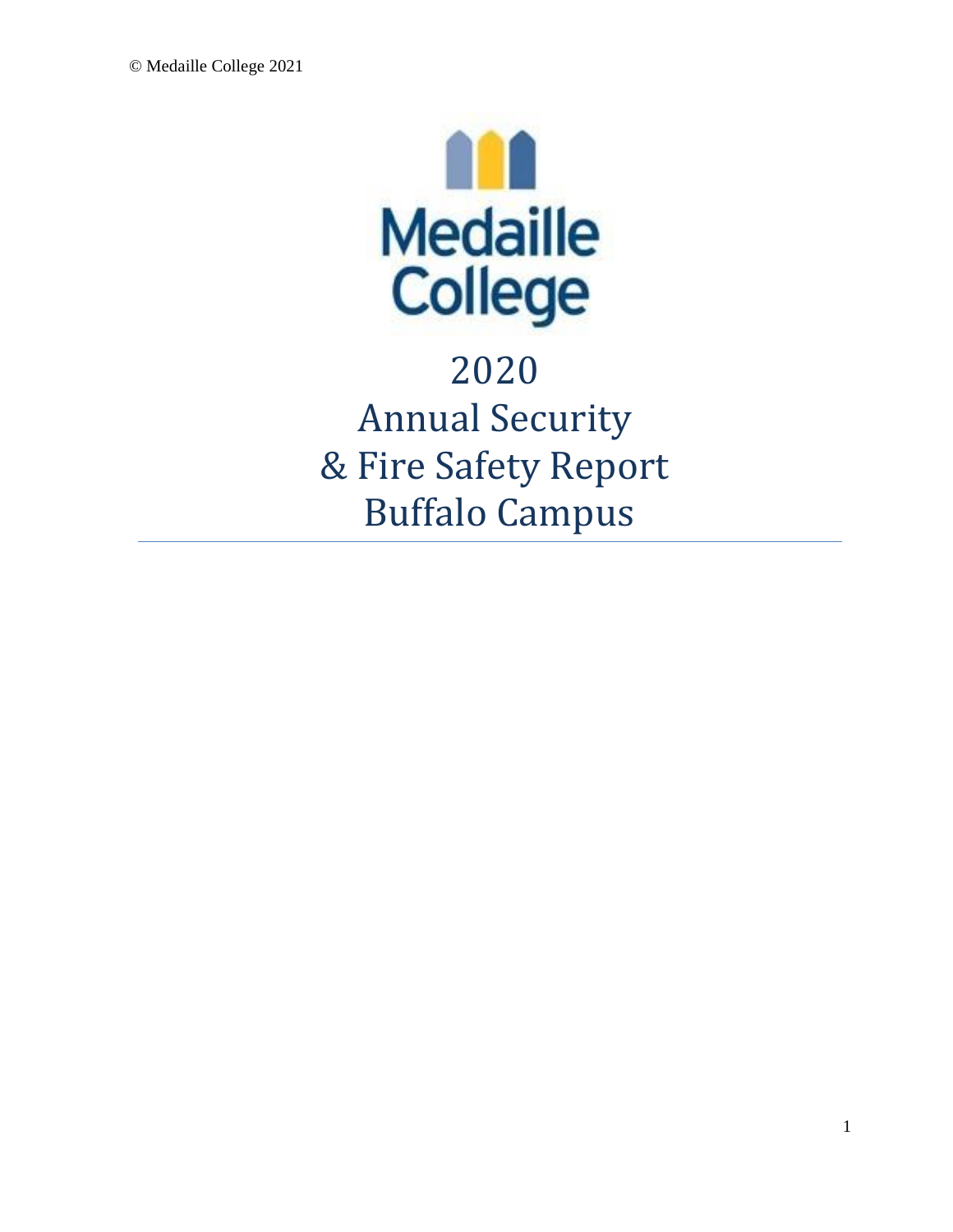| <b>Contents</b> |  |
|-----------------|--|

| SECURITY OF AND ACCESS TO CAMPUS FACILITIES, INCLUDING RESIDENCES |  |
|-------------------------------------------------------------------|--|
|                                                                   |  |
| CRIME PREVENTION AND SECURITY AWARENESS PROGRAMS 14               |  |
|                                                                   |  |
|                                                                   |  |
| SEXUAL OFFENSES, SEXUAL ASSAULT and SEXUAL HARASSMENT 17          |  |
|                                                                   |  |
|                                                                   |  |
|                                                                   |  |
|                                                                   |  |
|                                                                   |  |
|                                                                   |  |
|                                                                   |  |
|                                                                   |  |
|                                                                   |  |
|                                                                   |  |
|                                                                   |  |
|                                                                   |  |
|                                                                   |  |
|                                                                   |  |
|                                                                   |  |
|                                                                   |  |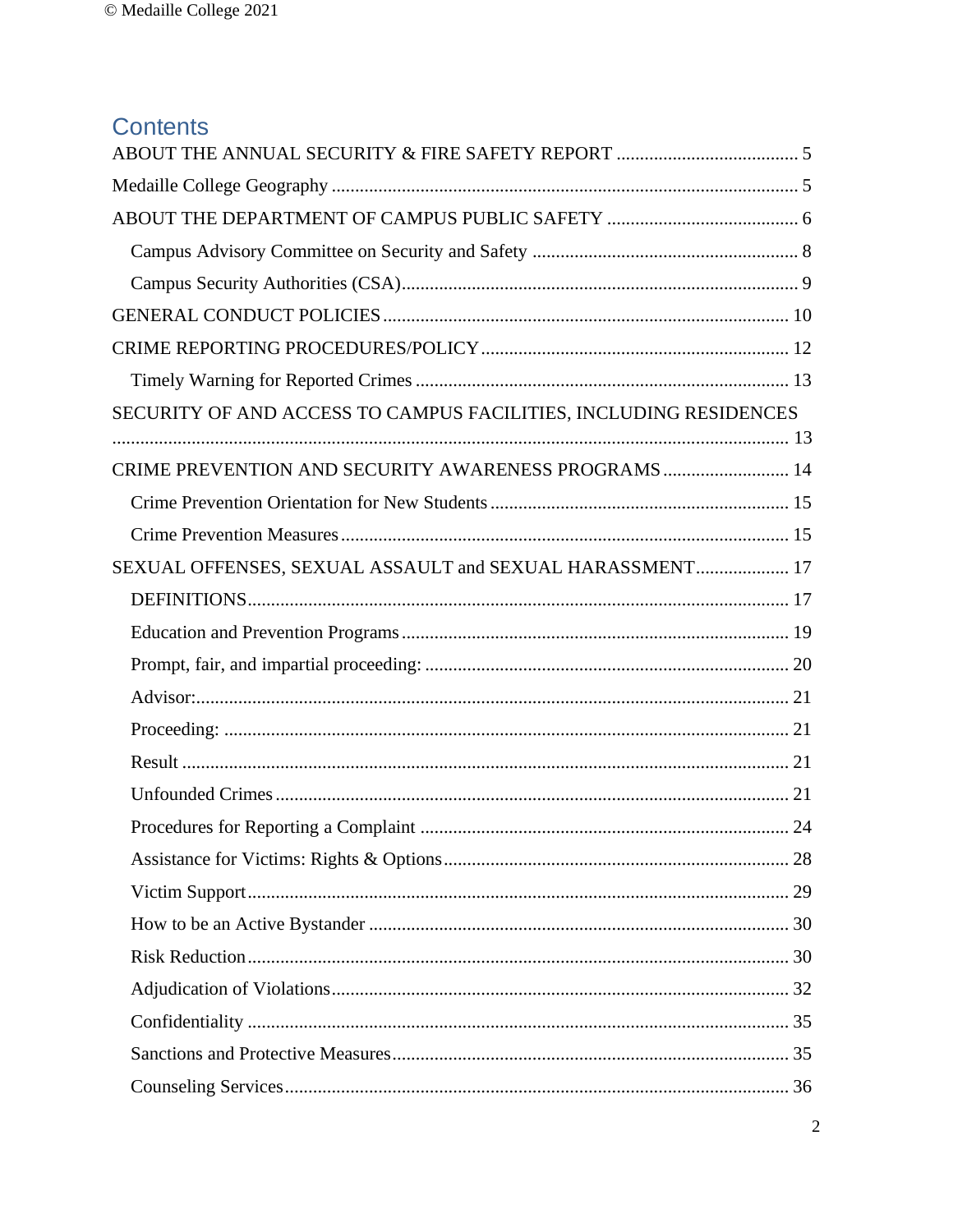|       | Policy Prohibiting Sexual Harassment and Other Unlawful Harassment 37              |      |
|-------|------------------------------------------------------------------------------------|------|
|       |                                                                                    |      |
|       | Title IX Statement: Nondiscrimination & Equal Opportunity Policy  39               |      |
|       |                                                                                    |      |
| 7.1.1 |                                                                                    |      |
| 7.1.2 |                                                                                    |      |
| 7.1.3 |                                                                                    |      |
| 7.1.4 |                                                                                    |      |
|       |                                                                                    |      |
|       |                                                                                    |      |
|       |                                                                                    |      |
|       |                                                                                    |      |
|       |                                                                                    |      |
|       |                                                                                    |      |
|       |                                                                                    |      |
|       |                                                                                    |      |
|       |                                                                                    |      |
|       |                                                                                    |      |
|       |                                                                                    |      |
|       |                                                                                    |      |
|       |                                                                                    | . 52 |
|       |                                                                                    |      |
|       |                                                                                    |      |
|       |                                                                                    |      |
|       |                                                                                    |      |
|       | Applicable Laws, Ordinances and Regulations on Bias Related Crimes: New York State |      |
|       |                                                                                    |      |
|       | Penalties for Commission of Bias Related Crimes: New York State Penal Law 485.10   |      |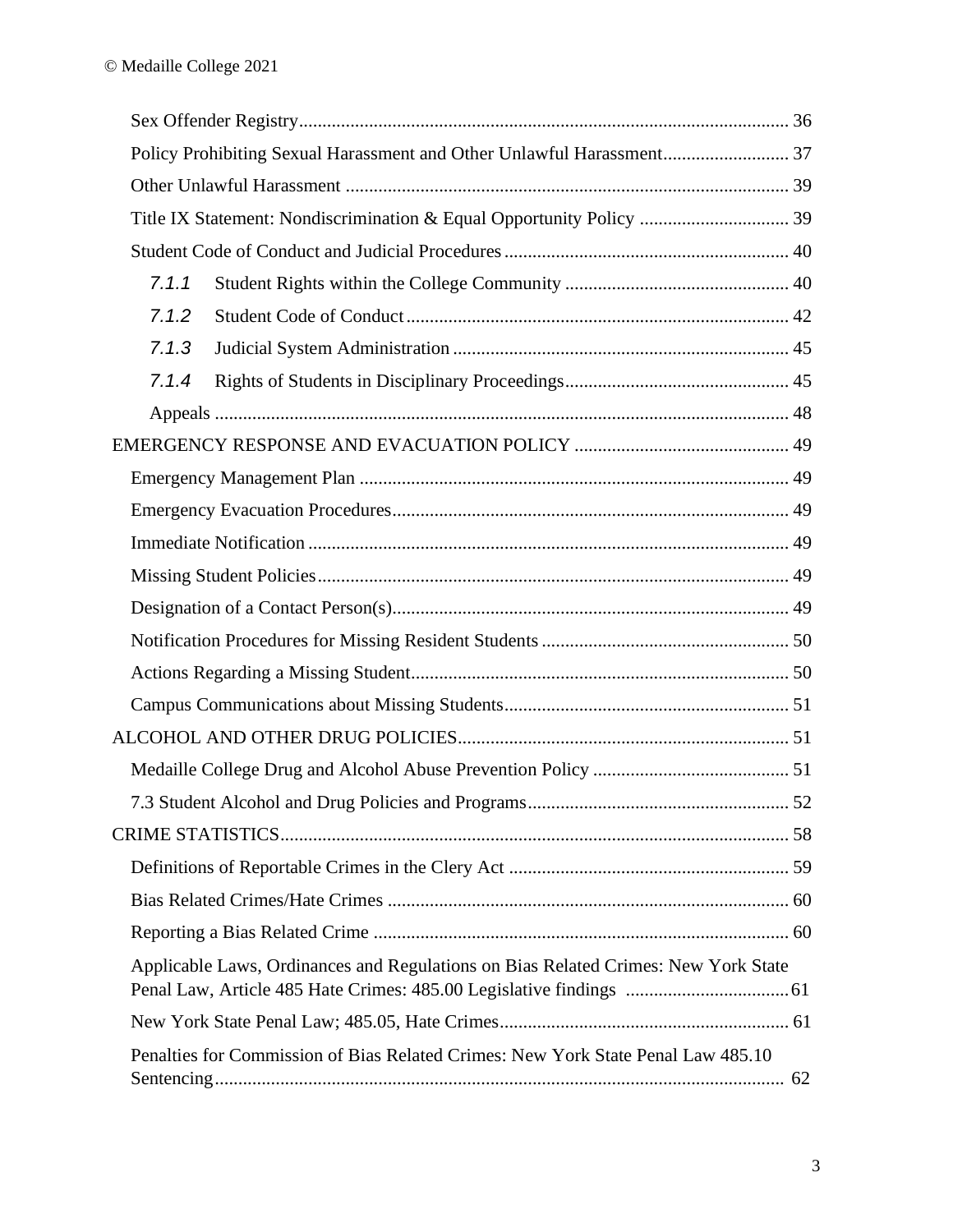| Annual Fire Safety Report – 2020 (January 1, 2020 through December 31, 2020)  63       |
|----------------------------------------------------------------------------------------|
|                                                                                        |
|                                                                                        |
|                                                                                        |
|                                                                                        |
|                                                                                        |
|                                                                                        |
|                                                                                        |
| The Jeanne Clery Disclosure of Campus Security Policy and Campus Crimes Statistics Act |
| The Jeanne Clery Disclosure of Campus Security Policy and Campus Crimes Statistics Act |
|                                                                                        |
|                                                                                        |
|                                                                                        |
|                                                                                        |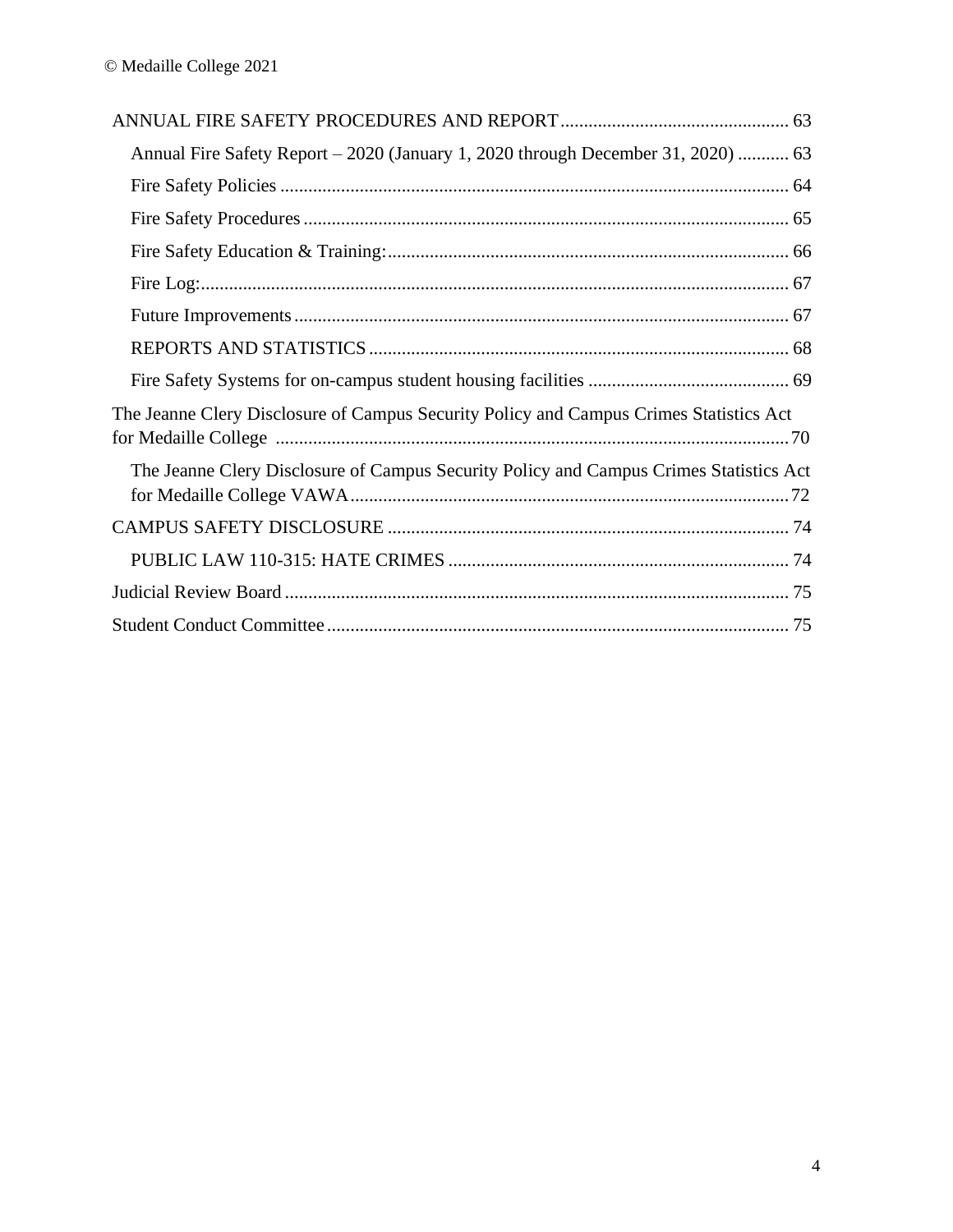# <span id="page-4-0"></span>**ABOUT THE ANNUAL SECURITY & FIRE SAFETY REPORT**

The Medaille College Department of Public Safety, under the direction of the Vice President of Business and Finance, is responsible for preparing and distributing this report. All information and a copy of this report is kept on file in the Public Safety Building located at 2 Agassiz Circle, Buffalo, NY 14214, Human Resources Office located at Main Building 18 Agassiz Circle, Buffalo, New York 14214, Admissions Office, 23 Agassiz Circle, Buffalo, New York 14214 and the Rochester Campus 1880 S. Winton Road suite 1, Rochester, New York 14618.

We work with many other departments and agencies to compile the information. We encourage members of the campus community to use this report as a guide for safe practices on and off campus. It is available on-line at [http://www.medaille.edu/current-students/public](http://www.medaille.edu/current-students/public-safety/annual-security-and-fire-reports)[safety/annual-security-and-fire-reports](http://www.medaille.edu/current-students/public-safety/annual-security-and-fire-reports) and each member of the Medaille College community receives an email annually that describes the report and provides its web address. The report is also made available to prospective students and employees.

# <span id="page-4-1"></span>**Medaille College Geography**

The Buffalo Campus of Medaille College is located at 18 Agassiz Circle, Buffalo, NY 14214. *The Buffalo Campus includes the following on-campus properties:*

95 Humboldt Parkway

□ 103 Humboldt Parkway

□ 117 Humboldt Parkway

□ 121 Humboldt Parkway

- □ 2 Agassiz Circle □ 91 Humboldt Parkway
- □ 18 Agassiz Circle
- □ 23 Agassiz Circle
- □ 73 Humboldt Parkway 107 Humboldt Parkway
- □ 77 Humboldt Parkway
- □ 81 Humboldt Parkway
- 85 Humboldt Parkway

*On-campus student housing facilities at the Buffalo Campus are:*

- □ North Residence Hall
- □ South Residence Hall

*Medaille College does not have any officially recognized off-campus student housing facilities.*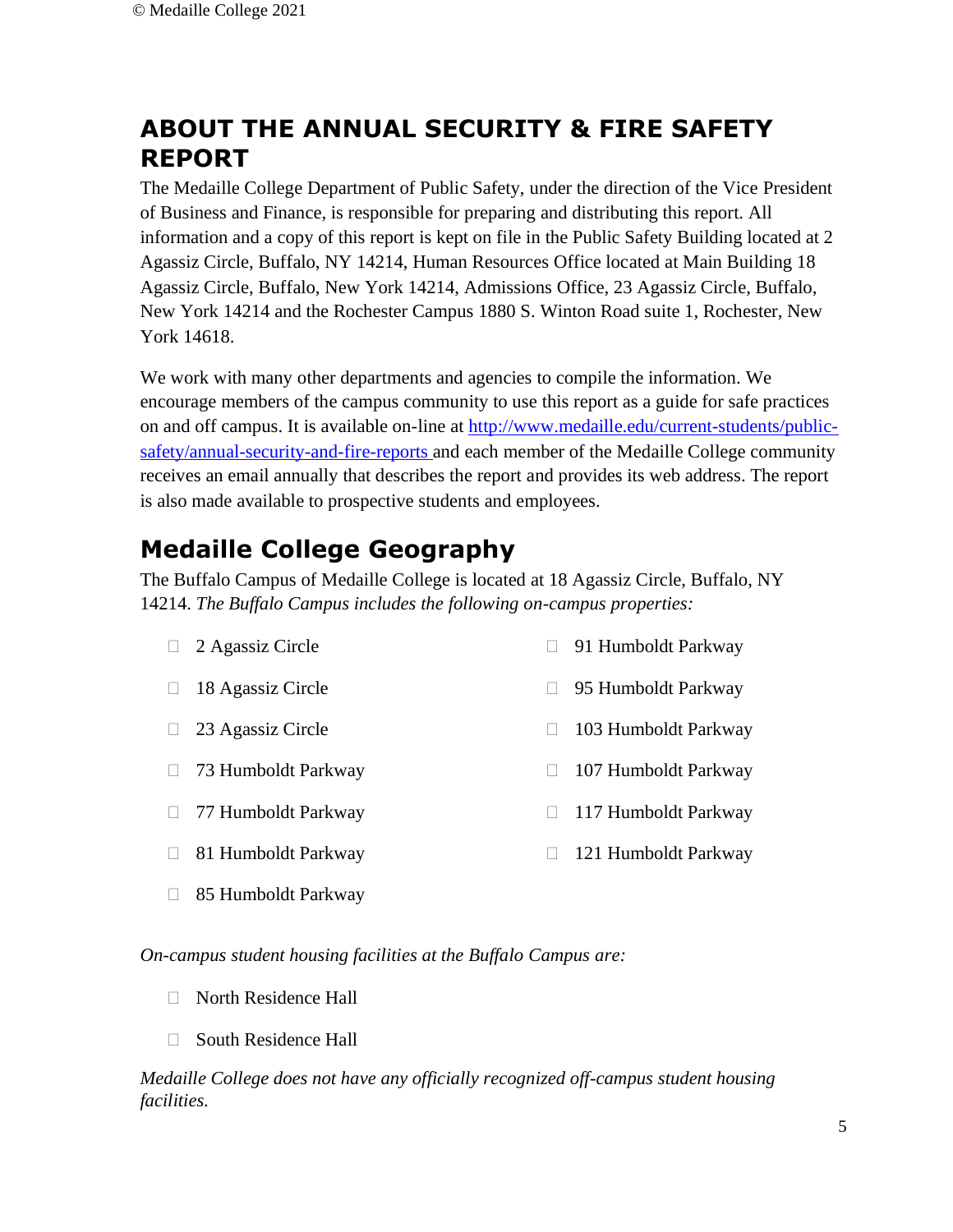*Medaille College also utilizes the following non-campus buildings and properties:*

- **McCarthy Park** East Amherst St. Buffalo, NY 14214
- **Riverside High School** 51 Ontario Street Buffalo, NY 14207
- **Buffalo Zoo** 300 Parkside Ave Buffalo, NY 14214
- **GEICO** 300 Crosspoint Parkway Getzville, NY 14068
- **Dobson Field** 602 Fourth Street Buffalo, NY 14201
- **Medaille Sports Complex** 427 Elk Street Buffalo, NY 14210

*The following public property is either within the Medaille College Buffalo Campus and/or immediately adjacent to it:*

 Agassiz Circle and Humboldt Parkway extending out to the Route 198 Scajaquada Expressway.

*Medaille College location information was last reviewed and updated July 2, 2020.*

# <span id="page-5-0"></span>**ABOUT THE DEPARTMENT OF CAMPUS PUBLIC SAFETY**

The Medaille College Campus Public Safety Department shall provide a safe and secure campus environment for a diverse community of students, faculty, staff and visitors while maintaining and encouraging an atmosphere of learning. This shall be accomplished by establishing a liaison and partnership with all segments of the campus community. Lines of communication will be set up with all student and faculty associations, internal campus departments as well as outside community groups, organizations and neighborhood associations. It will be the primary responsibility of the Campus Public Safety Department to work proactively with the students, faculty and staff to identify report, reduce and remove the opportunity of crime and criminal activity before it should occur.

The Medaille College Campus Public Safety Department, located at 2 Agassiz Circle, is open 24 hours a day providing around-the-clock services to the campus community. Officers are on duty 24 hours a day, seven (7) days a week, 365 days a year. The office aids in enforcement of federal, state, and local statutes and Medaille College Policies and Regulations.

All Medaille College Public Safety officers complete a New York State Peace Officer Equivalency Training Course and are AED/CPR certified. However, they do not have law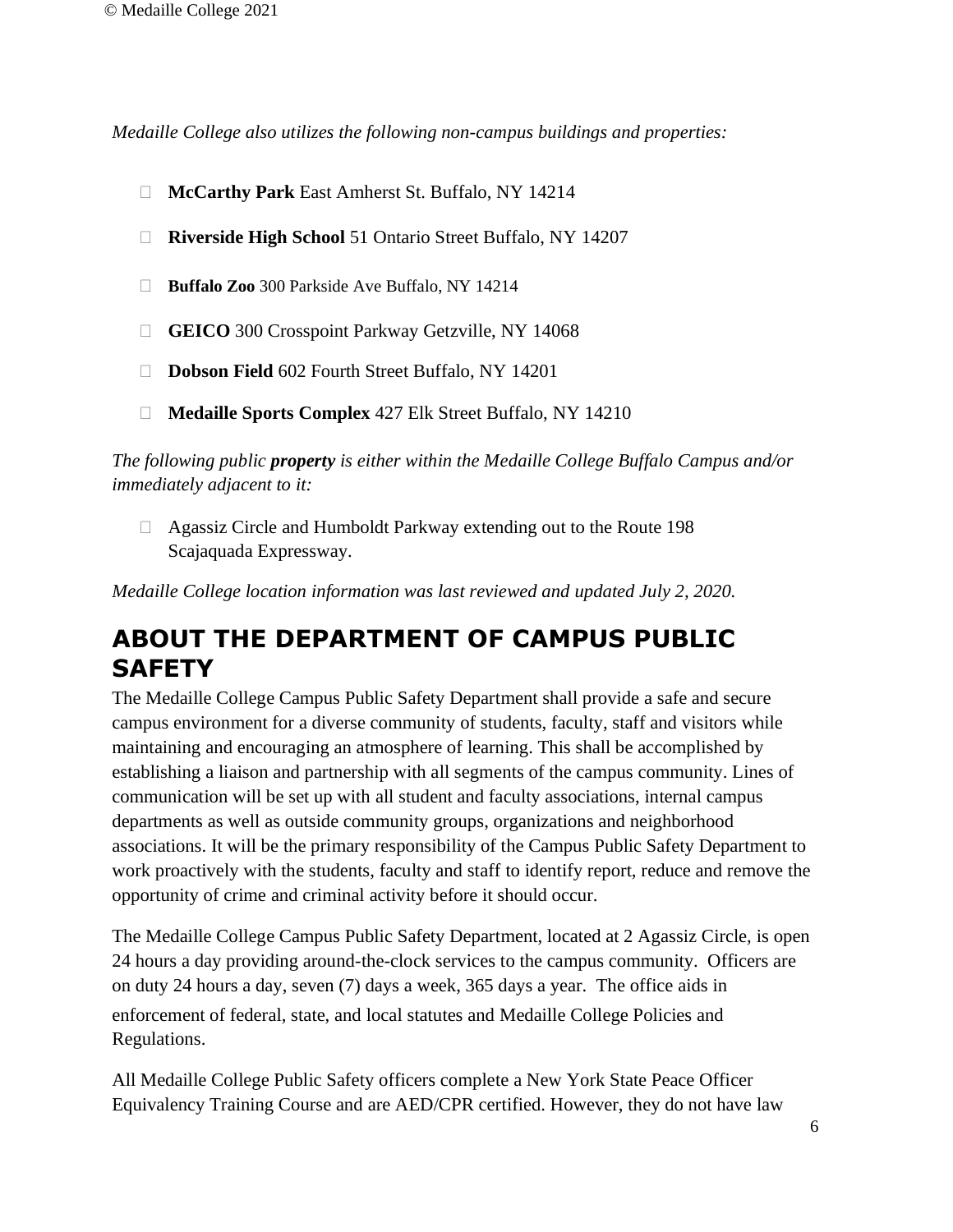enforcement arrest powers; they have the same arrest powers and authority as that of an average citizen. Under the New York State Penal law, every citizen has a right to make an arrest for a criminal offense without a warrant if the arrested person has committed a felony in his/her presence or if the arrested person has committed a felony offense outside the presence of the officer, but the arresting person has reasonable cause to believe that a felony has been committed.

Medaille College has submitted a Memorandum of Understanding with the City of Buffalo Police Department. This agency has primary responsibility and jurisdiction, to investigate crimes and respond to emergencies, on the Medaille College Campus. The Public Safety Department maintains a close working relationship with all local law enforcement agencies, all College and School Security, Safety and University Police agencies in Western New York. A copy of this Memorandum of understanding is kept on file in the Public Safety Office.

We have assisted in the establishment of a Western New York Coalition of University and College Law Enforcement Professionals in the greater Buffalo and Rochester communities. Regular meetings are held to exchange information, enhance communication, provide training and assist each other with the development of proactive approaches to crime and criminal activity.

The primary objective of the Public Safety Department is to encourage a safe and healthy experience that enhances the campus learning experience and complements the College's educational mission. The Public Safety Department provides support services tailored to meet the needs of the College Community and advocates a law enforcement, security and emergency response for crimes on campus.

*Some of the services we offer are:*

- 1. Issue school IDs for all students, faculty and staff
- 2. Register and provide parking permits for students, faculty and staff
- 3. Monitor security and safety systems in all campus buildings and facilities
- 4. Provide OSHA safety inspections for all campuses
- 5. Maintain key maintenance and control for entire college
- 6. Schedule and provide transportation for campus activities
- 7. Establish and implement Emergency Notification Systems
- 8. Patrol all campus buildings, grounds and facilities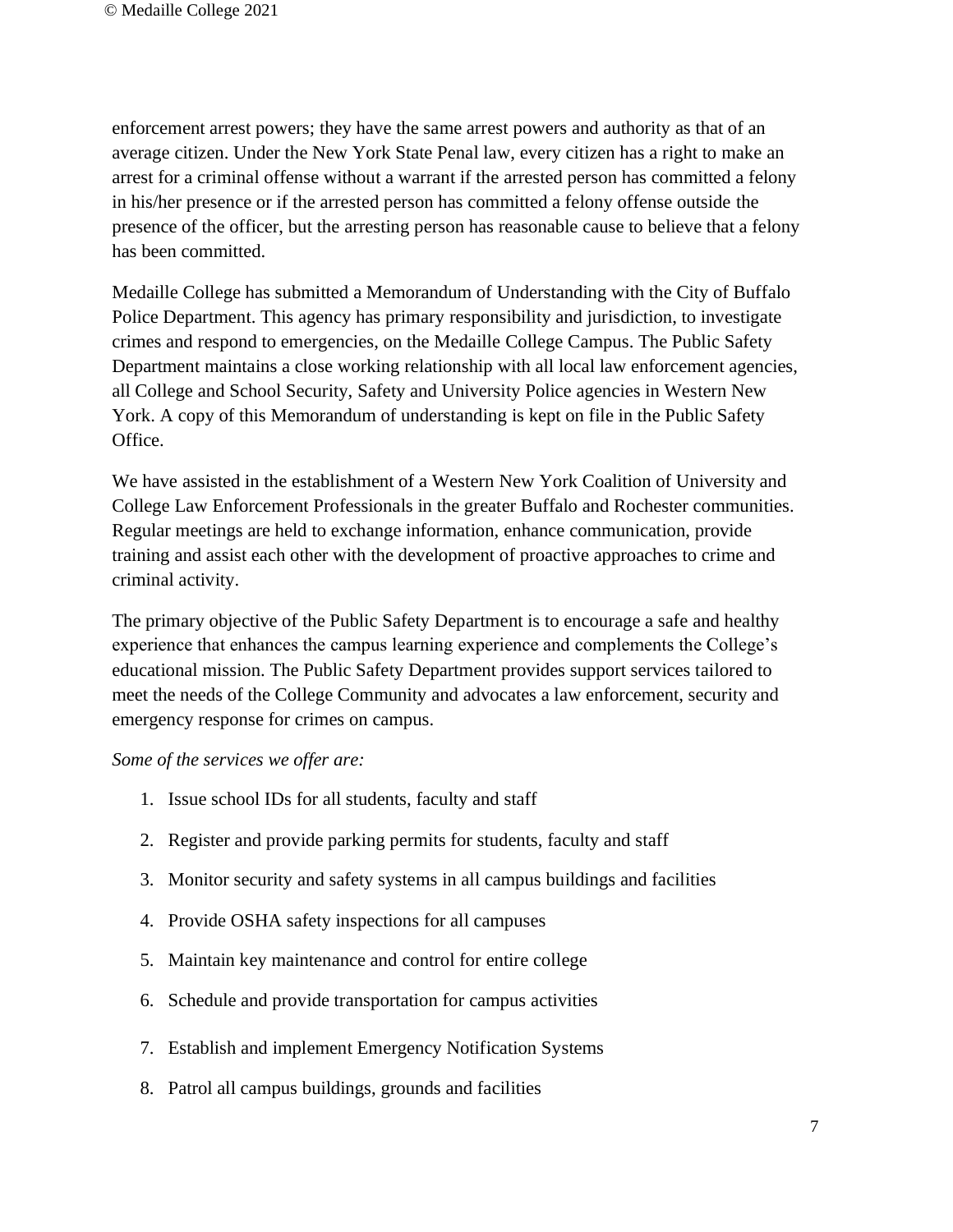- 9. Investigate all violations of law and school policies
- 10. Investigate minor motor vehicle accidents and minor vehicle problems
- 11. Test and maintain all security and fire-prevention equipment and alarms
- 12. Inspect buildings for safety compliance
- 13. Maintain a lost-and-found department

A number of well-marked emergency **(RED)** telephones are located throughout the campus. These telephone boxes are easily identified and connect directly to the Public Safety Department when lifting the receiver. They can be used to report a criminal incident, fire or any other type of emergency. Additionally, emergency telephones are located at the main entrance of both residence hall facilities. Emergency **(BLUE LIGHT)** phones are located on the exterior of the Public Safety Office at 2 Agassiz, the rear of the Sullivan Campus Center, the north side of the South Residence Hall (by the North Residence Hall Parking Lot), and the rear of Huber Hall. These telephone boxes are easily identified and connect directly to the Public Safety Department when pushing the receiver button.

To reach the Public Safety Department from off-campus or from a cell phone, dial (716) 880 – 2911. From an on-campus networked phone dial, extension 2911 to reach Public Safety.

## <span id="page-7-0"></span>*Campus Advisory Committee on Security and Safety*

It is the policy of Medaille College to comply with the legal requirements of Article 129-A of NYS Education Law §6431 (Regulation of Conduct on Campus and Other College Property Used for Educational Purposes). Accordingly, Medaille College has adopted written rules establishing campus safety advisory committees.

A. Committee Composition – The committee shall consist of a minimum of six members:

1. at least half of the committee shall be female;

2. one-third of the committee shall be appointed from a list of students that contains at least twice the number to be appointed, which is provided by the largest student governance organization on the campus; 3. one-third of the committee shall be appointed from a list of faculty members that contains twice the number to be appointed, which is provided by the largest faculty organization on the campus; and

4. one-third of the committee shall be selected by the president.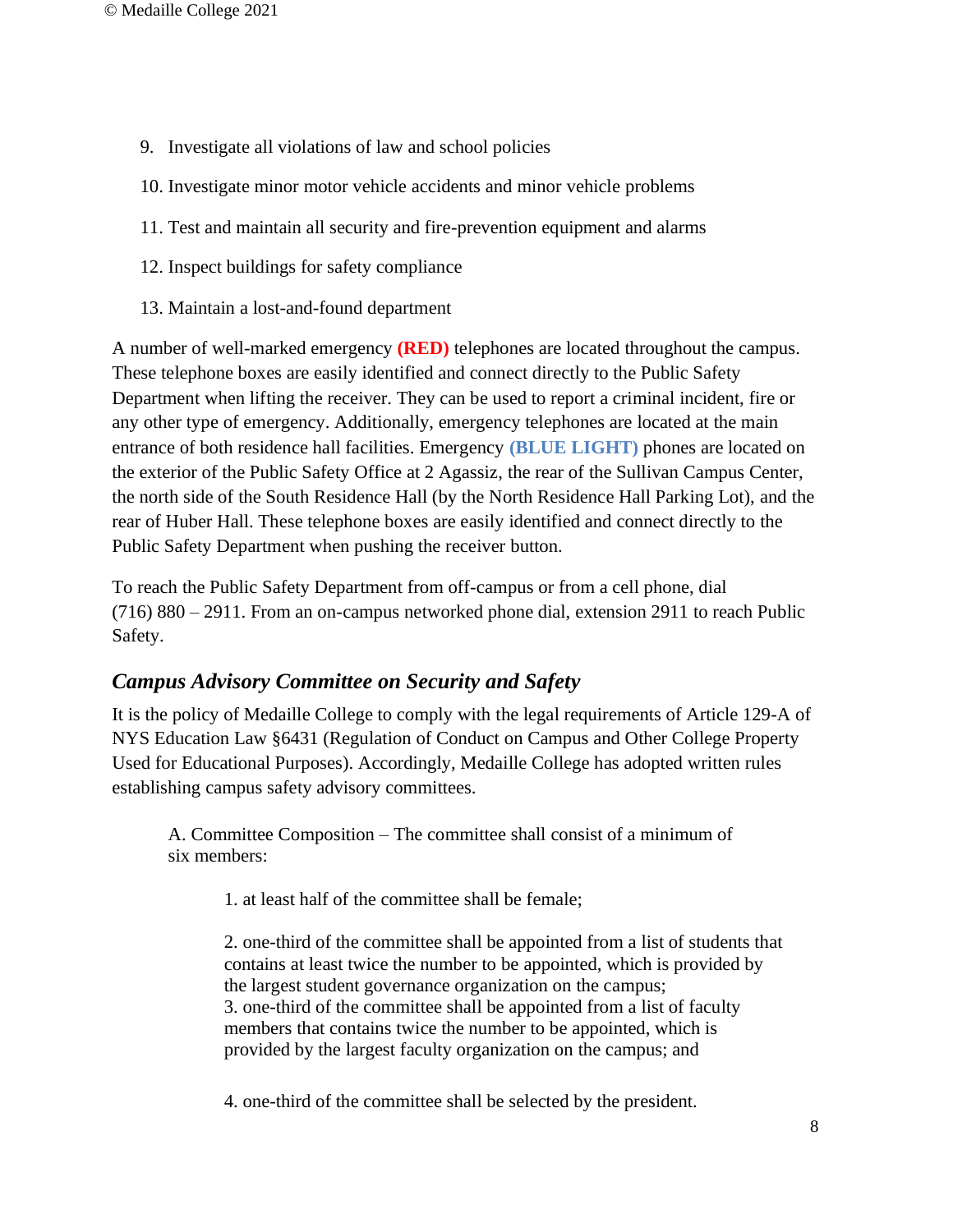B. Committee Responsibilities - The committee shall review current campus security policies and procedures and make recommendations for their improvement. It shall specifically review current policies, plans and procedures for:

1. Educating the campus community, including security personnel and those persons who advise or supervise students, about sexual assault pursuant to §6432 of Article 129-A of NYS Education Law;

2. Educating the campus community about personal safety and crime prevention;

3. Reporting sexual assaults and dealing with victims during investigations;

4. Referring complaints to appropriate authorities;

5. Counseling victims; and

6. Responding to inquiries from concerned persons.

C. Written Annual Reporting - The committee shall report in writing, at least once each academic year to:

1. College President

2. Campus community, including: faculty, staff, administrators and students in publications or appropriate mailing; and

3. When requested, applicants for enrollment or employment.

This annual written report does not constitute the mandatory reporting of official crime statistics.

### <span id="page-8-0"></span>*Campus Security Authorities (CSA)*

An updated list of Campus Security Authorities is maintained by Public Safety and is available at 2 Agassiz Circle. Campus Security Authorities are required to complete initial and ongoing annual training in order to fulfill this role. Training is conducted via our D. Stafford and Associates Online CSA training program. A new list of CSAs is compiled at least annually. CSAs are sent a Crime Collection form to document any crimes reported to them. They are encouraged to report any Clery Crimes reported to them immediately to Public Safety. The Crime Collection form is distributed annually and available online here: [http://www.medaille.edu/sites/default/files/u1716/Clery%20letter%20to%20College%20Sec](http://www.medaille.edu/sites/default/files/u1716/Clery%20letter%20to%20College%20Security%20Officials%20for%20WEBSITE.pdf) [urity%20Officials%20for%20WEBSITE.pdf](http://www.medaille.edu/sites/default/files/u1716/Clery%20letter%20to%20College%20Security%20Officials%20for%20WEBSITE.pdf) as well as on the CSA training site.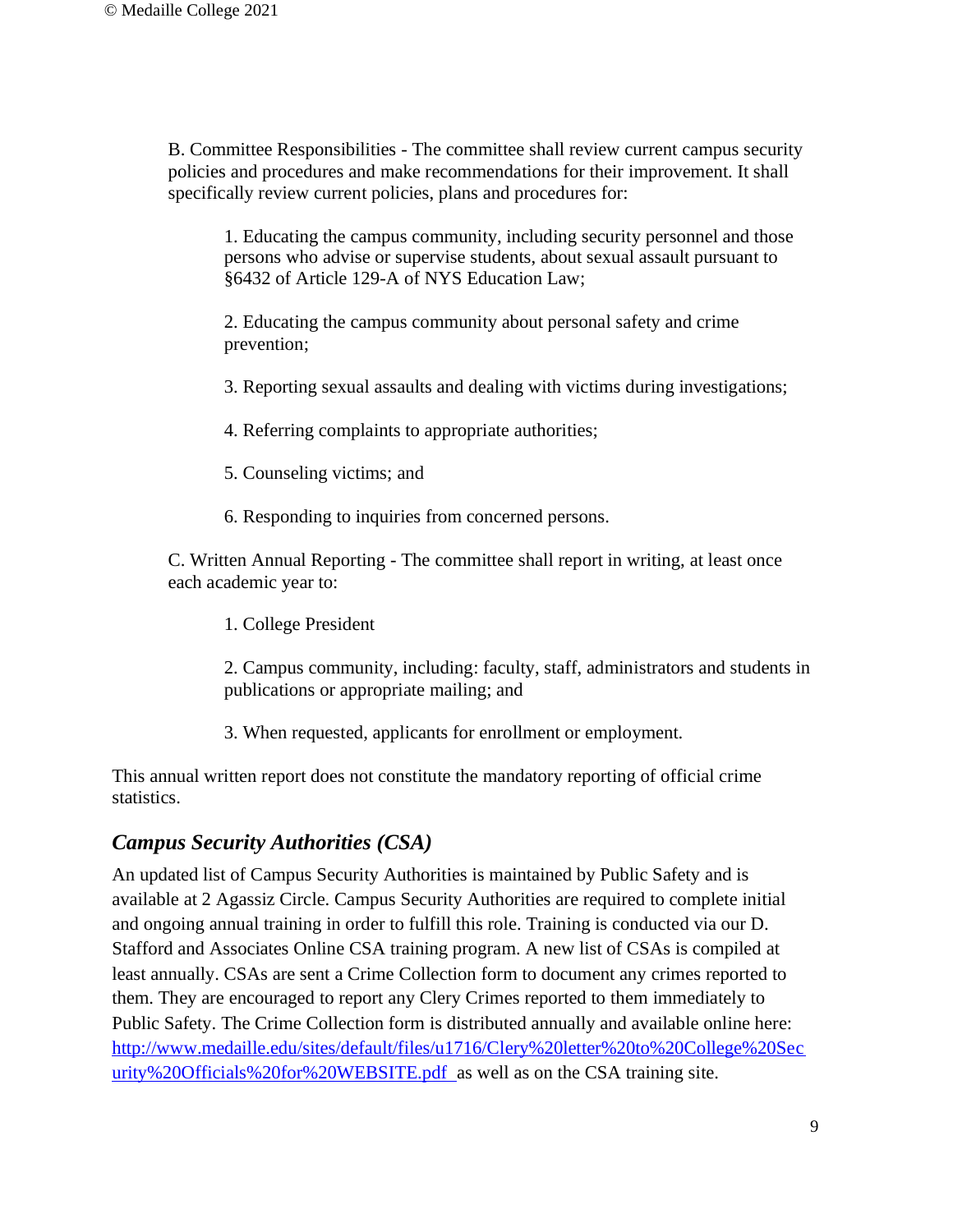# <span id="page-9-0"></span>**GENERAL CONDUCT POLICIES**

Medaille College expects its students to obey all applicable federal, state, and local laws, to behave in moral, ethical, professional, civil, and courteous ways, and to observe the specific policies, procedures, regulations, rules, and standards that are declared by Medaille College for conducting its own affairs.

Listed below are some of the basic rules governing a person's behavior on campus, on noncampus property used by the college and at functions sponsored by the college or any group affiliated with the college. Violation(s) of these rules, or other conduct which reflects unfavorably on the student or the college, may result in disciplinary action up to and including dismissal from the college. The following is **PROHIBITED** and is considered disorderly conduct:

- $\Box$  Violence, including assault, or the threat of violence, against any person.
- $\Box$  Intimidation or harassment which has the intent or effect of preventing a person from performing his/her legitimate role at Medaille College, to include, but not limited to, bullying, cyber-bullying, stalking, and harassment.
- $\Box$  The use, possession, sale, or purchase of any type of unlawful drug. Possession, consumption, or sale of drugs is a serious offense which is subject to severe penalties. See the **Medaille College Alcohol and Drug Abuse Policy**  [http://www.medaille.edu/policy-handbooks.](http://www.medaille.edu/policy-handbooks)
- Additional information related to federal penalties at the US Drug Enforcement Administration can be found at: [http://www.justice.gov/dea/index.htm a](http://www.justice.gov/dea/index.htm)nd information on services rendered through the New York State Office of Alcoholism and Substance Abuse Services (OASAS) website: [http://wwwoasas.state.ny.us/index.cfm.](http://wwwoasas.state.ny.us/index.cfm)

As a matter of policy, the college will cooperate fully with all law enforcement agencies in the investigation and prosecution of substance abuse and drug trafficking cases. Violations of these regulations will cause the student to be subject to criminal prosecution, disciplinary action, or both. Distribution, sale, or use of drugs will ordinarily result in immediate disciplinary action by college officials. Prohibited drugs are defined as including, but not limited to: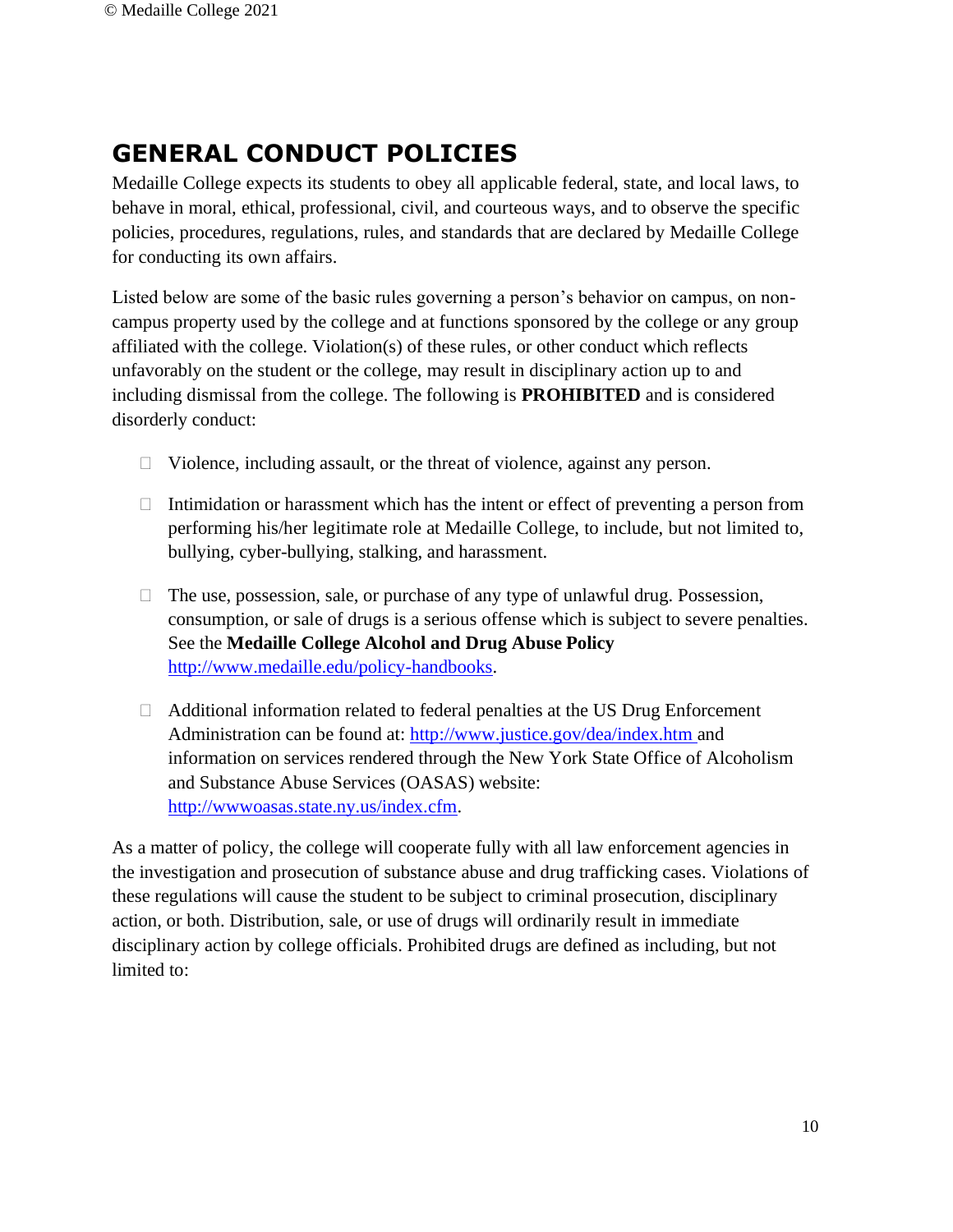- Marijuana
- Cocaine/Crack
- **Mescaline**
- **Opiates**
- Amphetamines
- LSD
- Barbiturates
- Psilocybin
- Tranquilizers
- $\Box$  While on campus or participating in Medaille College activities, possession or use of explosives, firearms, fireworks, knives, incendiaries, or other dangerous weapons including gas or air guns.
- $\Box$  Tampering with fire alarms and/or other fire safety equipment or otherwise hindering the proper function of the college's fire and/or safety procedures. No fires may be set by students for any reason.
- $\Box$  Abusive or disruptive behavior on campus or at any college activity or event (on or off campus), the effect of which might bring discredit to Medaille College.
- $\Box$  Disregard of the rights of other members of the campus community and/or their guests.
- $\Box$  Failure to follow the directive of an official of the college or his/her representative.
- $\Box$  Giving false information to any college official or office.
- $\Box$  Gambling in any form, except legal raffles, lotteries or casino gambling conducted by recognized student organizations and approved by the college.
- □ Destruction, damage, or defacement of college property or that of students, vendors or guests of the college.
- $\Box$  The use, possession, sale or purchase of alcoholic beverages by students under the legal age of 21.
- $\Box$  Violation of any other college policies, procedures and/or regulations.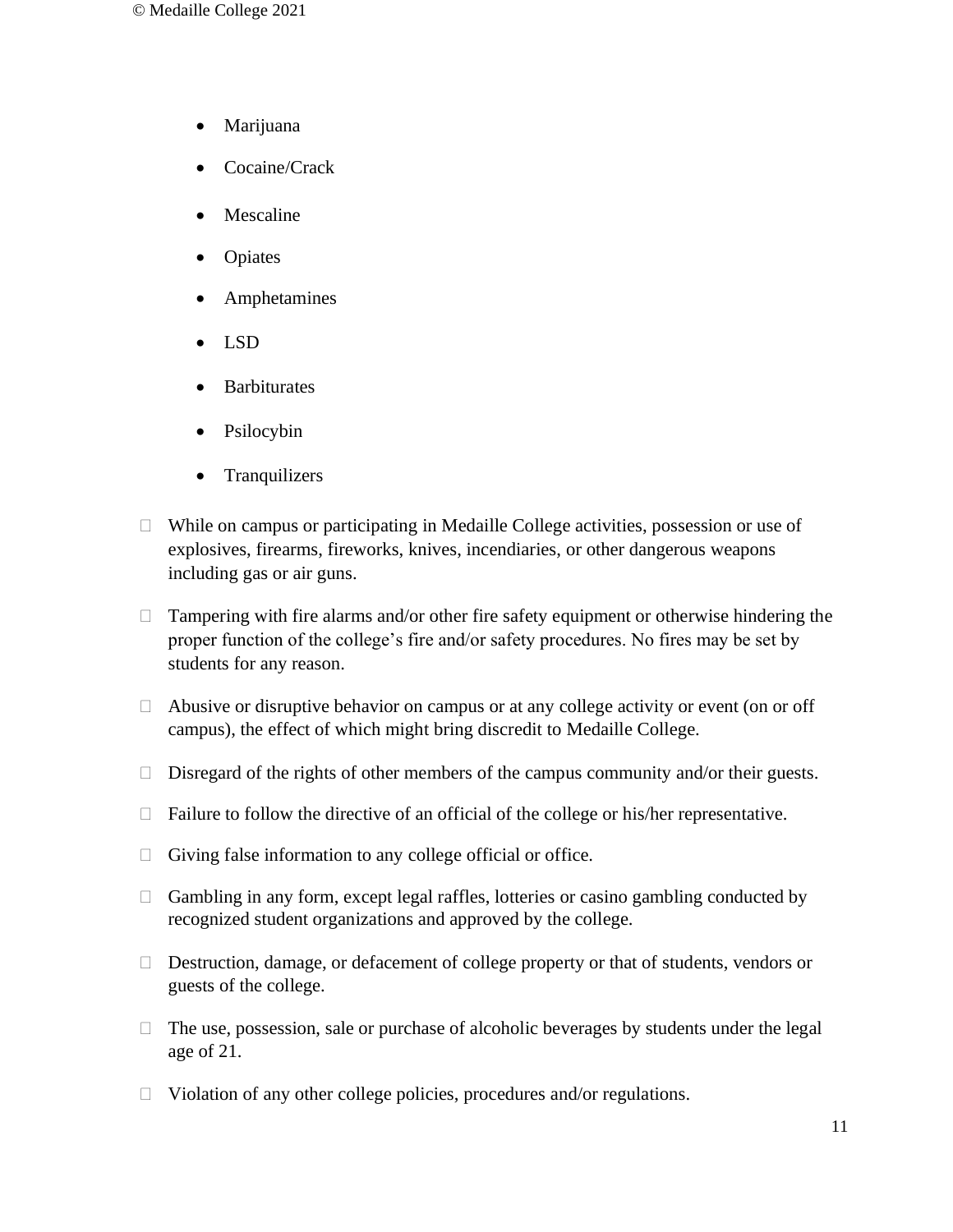# <span id="page-11-0"></span>**CRIME REPORTING PROCEDURES/POLICY**

Medaille College strives to maintain a safe campus and relies on all members of the campus community to do their part to keep our campus safe. Medaille College encourages accurate and prompt reporting of all suspected criminal activity to the Public Safety Department. Public Safety communicates with local law enforcement when the need arises.

Any member of the campus community – faculty, student, staff, and trustees – who observes criminal activity on the Medaille Buffalo campus or at any off-campus instructional or athletic site is expected to report such conduct promptly to the police and to campus Public Safety. Criminal activity includes, but is not necessarily limited to: physical assault, including sexual assault and abuse, burglary, robbery, arson, unauthorized display or use of a dangerous weapon, and the illegal distribution or manufacture of controlled substances.

If you observe a crime, immediately contact the Medaille College Public Safety Department at 716.880.2911 and follow their directives. In case of an emergency during off-site athletic practices or games, students are to report to the attending Public Safety Officer.

In addition, there are occasions when minors (persons under 18 years of age) are on the Medaille College campus or involved in college events. Any person, who observes the sexual abuse of a minor or has reasonable suspicion of such abuse, should immediately notify Medaille College Public Safety and the local police authorities (call 911). A call may also be placed to the NYS Child Abuse Hotline at 1.800.342.3720.

The prompt reporting of criminal activity is essential to securing a safe campus environment for all persons, including guests and members of the public. No one is exempt from the expectation of law-abiding behavior. There shall not be any form of retaliation within the Medaille College community against any person making a good faith report of suspected criminal activity.

If you wish to voluntarily report a crime confidentially you may do so via a counselor or pastor at the Medaille College Counseling Center at 716.880.2339. These reports will be included confidentially as part of the statistical disclosure to the Department of Education but will remain confidential. Professional counseling or pastoral staff will maintain confidentiality unless there is a court order or a life threatening situation.

All felony offenses reported to the College and/or Public Safety, occurring on campus, at a College sponsored event or on College owned/controlled property, will be reported to the Buffalo Police for further investigation.

<span id="page-11-1"></span>Individuals to whom students and employees should report criminal offenses: The Department of Public Safety, 2 Agassiz Circle, Buffalo, NY 14214, (716) 880-2911.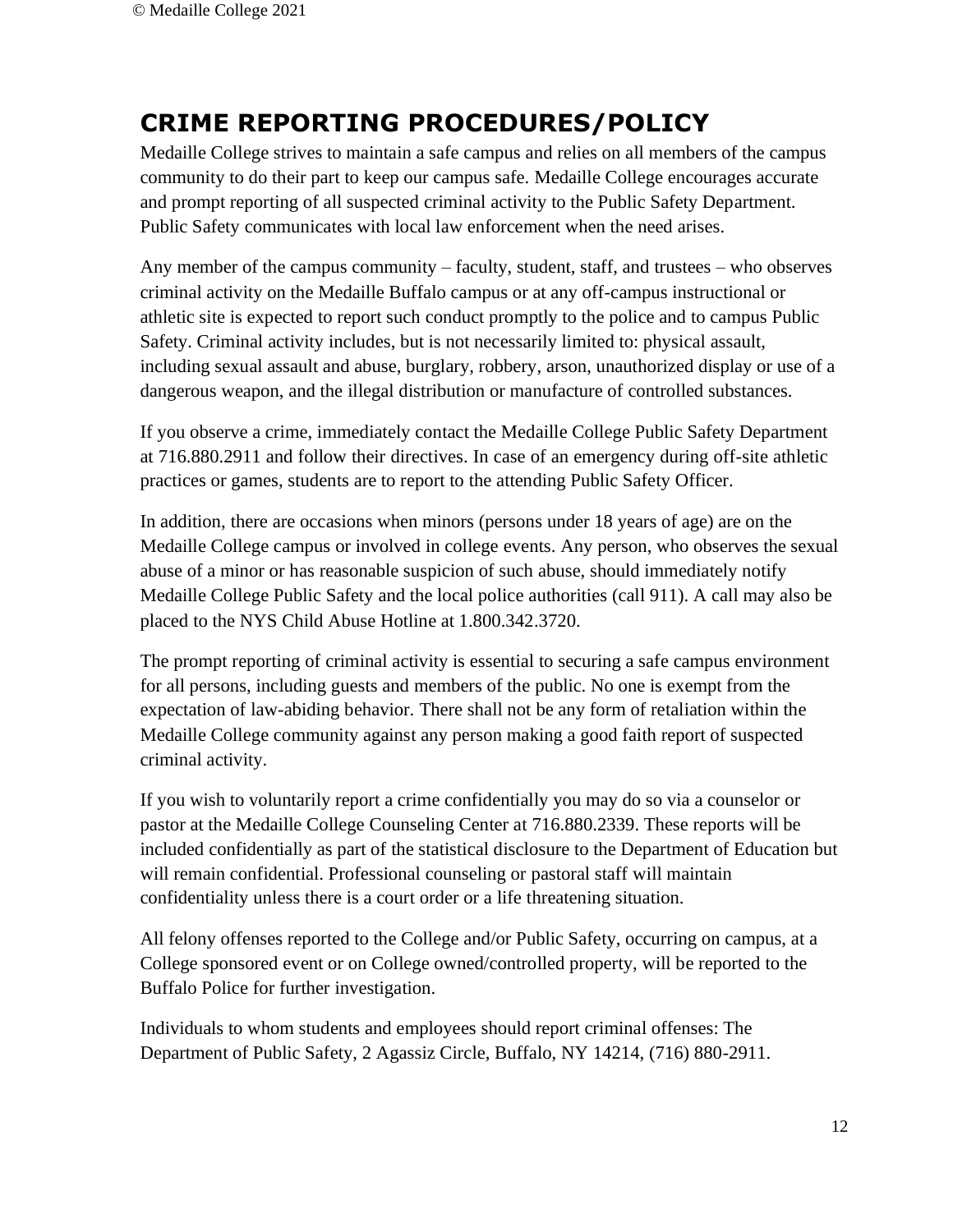## *Timely Warning for Reported Crimes*

In an effort to provide timely notice to the Medaille College community, and in the event of a serious incident which may pose an on-going threat to members of the Medaille College community, a Safety Alert is sent to all students and employees. The alerts are generally written and distributed, via campus email, by the Director of Public Safety and Vice President of Business and Finance. In addition to the campus email system, notices will be posted on the college's website, bulletin boards in strategic locations around campus and/or sent via the college's emergency notification system (text and/or PA system). Incidents of aggravated assault and sex offense cases are considered on a case by case basis, depending on the facts of the case and whether there is a continuing danger to the campus community. For example, if an assault occurs between two students who have a disagreement, there may be no on-going threat to the Medaille College community members and a Safety Alert would not be distributed. The Director of Public Safety or designee, in consultation with appropriate campus personnel, reviews all reports to determine if there is an on-going threat to the community and if the distribution of a Safety Alert is warranted. Safety Alerts may also be issued for other crime classifications, as deemed necessary.

# <span id="page-12-0"></span>**SECURITY OF AND ACCESS TO CAMPUS FACILITIES, INCLUDING RESIDENCES**

Medaille College facilities are available for use by students, employees, alumni, invited visitors and those having direct business with the college. Renters who have made the appropriate arrangements to use college facilities may do so during the approved hours and using approved procedures for doing so. Medaille College academic and student services buildings are open from 6am-11pm every day with limited access on holidays. After hours buildings are locked and secured and only accessible by authorized personnel.

The Medaille College Residence Hall buildings (North Residence Hall and South Residence Hall) are permanently locked and secured, the only means of entrance is by use of an encoded student identification swipe card presented at the entrance to the building. Medaille College Residence Life houses students in varied accommodations ranging from single to double rooms. Services and programs intended to enhance the quality of life and to assure the security and safety of the resident student body is a priority for the residence life administration and presented to residents on an on-going basis. All facilities are served by live-in residence directors and resident assistants. At least one professional staff member is on duty at all times. Security and safety policies and procedures, especially regarding locking individual rooms and building doors and related precautions, are discussed with residents in crime prevention seminars, in routine floor meetings conducted by the residence life staff and in printed material that is posted and distributed by the staff. Safety information is also posted on the Medaille website and is available publically.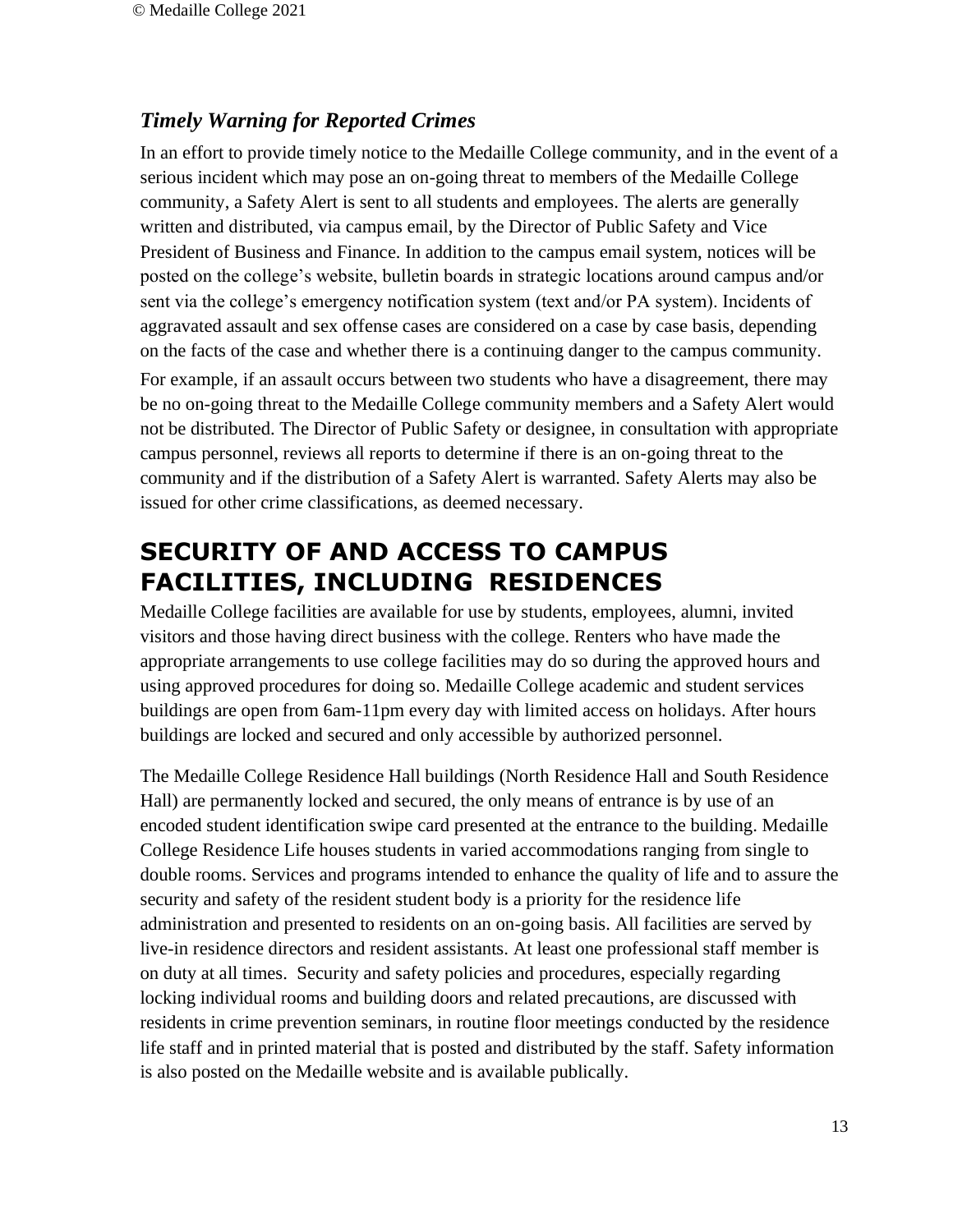Security and college officials maintain the authority to ask those on college property for proper identification and to escort unwanted visitors off campus property and if needed refer to the Buffalo Police for possible arrest for criminal trespass.

# <span id="page-13-0"></span>**CRIME PREVENTION AND SECURITY AWARENESS PROGRAMS**

Medaille College engages in comprehensive, intentional, and integrated crime prevention programming, initiatives, strategies, and campaigns intended to prevent criminal activity and foster a safe and secure learning environment for our students, employees, and visitors.

Educational programming consists of primary crime prevention and crime awareness programs for all incoming students and new employees and ongoing awareness and prevention campaigns for students and employees.

Programming is:

- 1. Culturally relevant, inclusive of diverse communities and identities, sustainable, responsive to community needs, and informed by research, or assessed for value, effectiveness, or outcome; and
- 2. Considers environmental risk and protective factors as they occur on the individual, relationship, institutional, community and societal levels.

Medaille College has developed an annual educational campaign consisting of presentations that include distribution of educational materials to new students; participating in and presenting information and materials during new employee orientation.

Medaille College offered the following primary prevention and awareness programs for all incoming students, new employees, current students and current employees in 2020:

- $\Box$  Sexual Assault Prevention/Personal Safety Awareness (this programming included dating/domestic violence and stalking)
- $\Box$  RA training sexual assault and LGBT training
- □ Sexual Assault training for Resident Assistants (RAs) and TRiO Mentors
- <span id="page-13-1"></span> $\Box$  Active Shooter training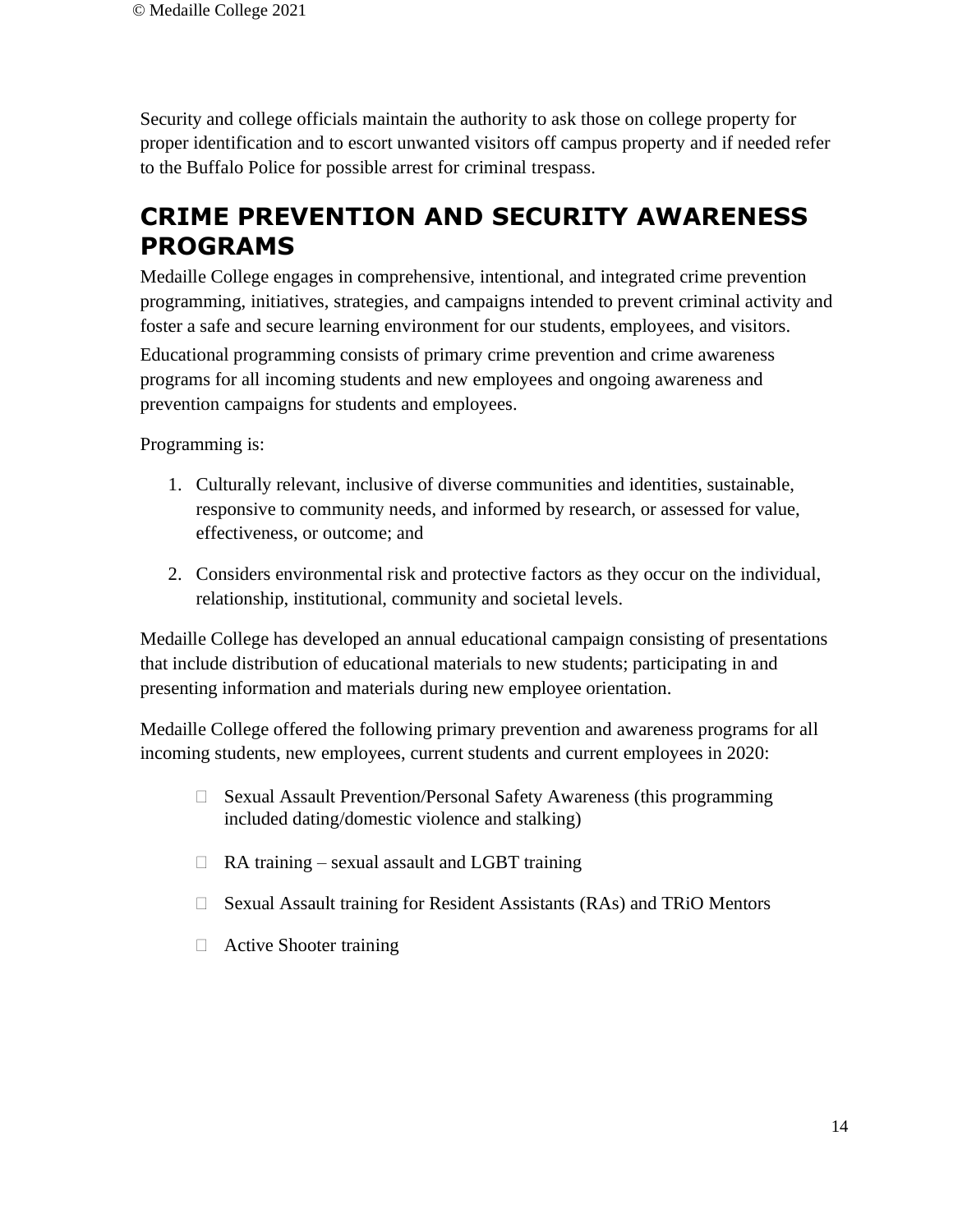## *Crime Prevention Orientation for New Students*

We hold a series of crime prevention awareness sessions for resident students (held during regularly scheduled floor meetings) commuter student (awareness training held during both the day and the evening).

Crime Prevention Awareness Bulletins from Public Safety are sent periodically to the entire Medaille community (students, faculty and staff) via email and other publications, including, but not limited to the school newspaper.

## <span id="page-14-0"></span>*Crime Prevention Measures*

Most on-campus crime can be prevented if rules are followed and common sense safety tips are observed. The college is extremely committed to maintaining safe and secure working, learning and studying environments for all members of the college community. Members of the college community can assist this effort by adhering to the following safety tips and other common sense rules:

- $\Box$  Travel with a companion whenever possible.
- $\Box$  Use the escort service provided by our Public Safety Officers. Call 716.880.2911 to request an escort.
- $\Box$  Never lend your cell phone to a stranger.
- $\Box$  Follow parking regulations. Park in lighted areas of the parking lots if you will be leaving class after dark.
- $\Box$  Keep your gas tank full.
- $\Box$  Store items in the trunk of your car. Do not keep items in plain view.
- $\Box$  Always lock your car, when you are in it and out of it.
- $\Box$  Have your keys ready when you go to unlock your car. Be sure no one is inside your car as you enter.
- $\Box$  Never hitchhike or pick up hitchhikers.
- $\Box$  Drive to a police station, fire station or other very public place if you think a person is following you.
- $\Box$  When on an elevator stay near the controls. Push every button at the first sense of an attack.
- $\Box$  Stay near the street when walking. Stay away from bushes, shrubs and buildings.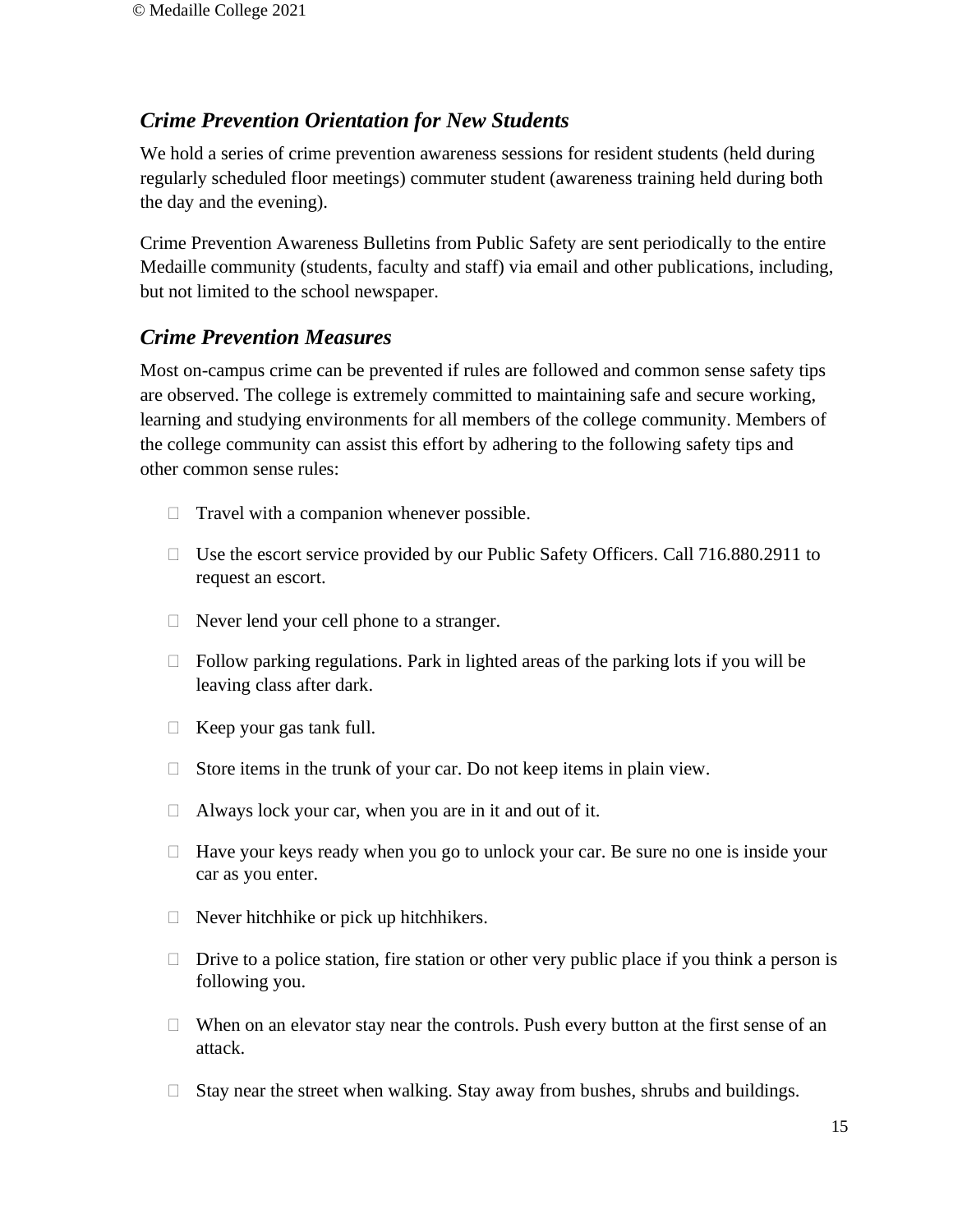Walk confidently and look like you know where you are going. A good defense is to look and act confident.

- $\Box$  Do not ride with someone you do not know.
- $\Box$  When riding public transportation sit near the front, if possible and be familiar with the schedule to avoid long waits. Choose an occupied subway car if possible when riding the subway.
- $\Box$  Tell your friends where you are going and when you expect to return.
- $\Box$  Report all suspicious persons seen on campus to: Campus Public Safety 716.880.2911 and/or Buffalo Police 911.
- $\Box$  Carry a noise maker (whistle or other device) when out after dark.
- $\Box$  The Director of Public Safety also distributes a security report to the college community via school newspaper or other means of distribution summarizing campus security issues and/or responses to calls on campus, along with safety tips for the college community.

#### *Resident Students*

- $\Box$  Keep the door to your room/apartment locked and closed when you leave the room for any reason, even if it's for just a few minutes!
- $\Box$  Don't allow anyone that you do not know into the building. Individuals can wait outside for their host/hostess.
- $\Box$  Never prop open exterior doors.
- $\Box$  Report all suspicious persons to Public Safety and to the RA on duty.
- <span id="page-15-0"></span> $\Box$  Generally, close adherence to the crime prevention measures, using the security escort service and being aware of your surroundings will help reduce the risk of crime against individuals and on campus. Public Safety Officers conduct comprehensive surveys of exterior lighting, exterior doors and grounds. Officers consistently survey buildings for any maintenance issue which may cause a security or safety hazard. Such concerns are reported without delay to the Facilities department.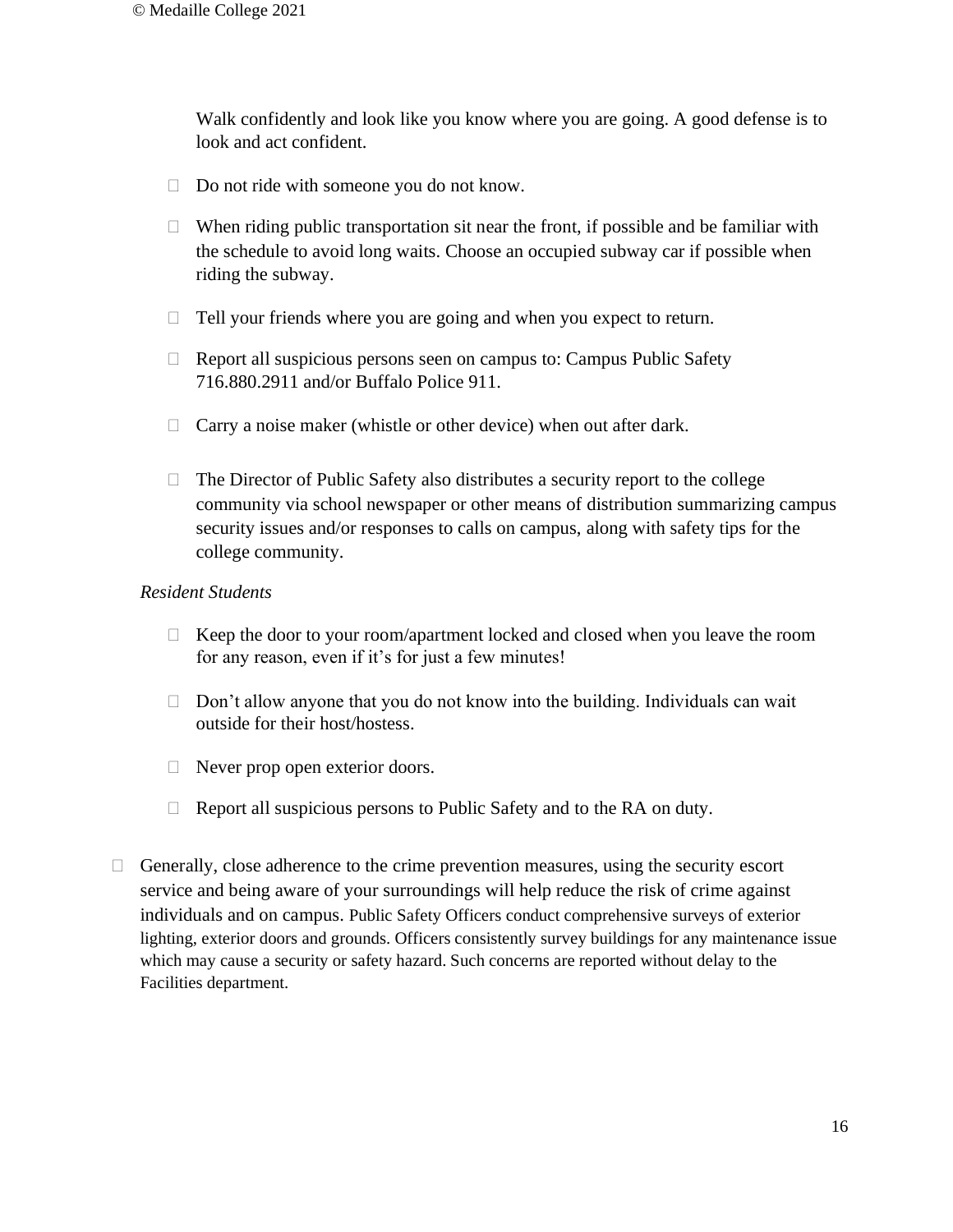# **SEXUAL OFFENSES, SEXUAL ASSAULT and SEXUAL HARASSMENT**

Medaille College does not discriminate on the basis of sex in its educational programs. Sexual harassment and sexual violence are types of sex discrimination. Other acts can also be forms of sex-based discrimination and are also prohibited whether sexually based or not and include dating violence, domestic violence, and stalking. As a result, Medaille College issues this statement of policy to inform the community of our comprehensive plan addressing sexual misconduct, educational programs, and procedures that address sexual assault, domestic violence, dating violence, and stalking, whether the incident occurs on or off campus and when it is reported to a College official. In this context, Medaille College prohibits the offenses of domestic violence, dating violence, sexual assault and stalking and reaffirms its commitment to maintain a campus environment emphasizing the dignity and worth of all members of the university community.

Sexual assault/harassment is illegal under both federal and state law and is also a form of sex discrimination which is also illegal under federal laws Title VII (employees) and Title IX (students) and the New York State Human Rights Law. Both, harassment or discrimination, may involve unwelcome sexual advances, requests for sexual favors, and other verbal/nonverbal or physical contact of a sexual nature such as sexual assault or acts of sexual violence. The Title IX coordinators may be reached at [titleIX@medaille.edu](mailto:titleIX@medaille.edu) or 716.880.2119.

Sex discrimination in the form of harassment on the basis of sex includes unwelcome sexual advances, sexual violence, requests for sexual favors and other verbal or physical conduct of a similar nature when:

Submission to such conduct is explicitly or implicitly a term or condition of an individual's education or employment.

Submission to or rejection of such conduct by an individual is used as the basis for academic or employment decisions affecting the individual.

Such conduct has the purpose or effect of substantially interfering with an individual's performance or creating an intimidating, hostile, or offensive educational or working environment.

# <span id="page-16-0"></span>*DEFINITIONS:*

**Sexual Assault** "Sexual assault" means an offense that meets the definition of rape, fondling, incest, or statutory rape as used in the FBI's Uniform Crime Reporting system. A sex offense is any act directed against another person, without the consent of the victim, including instances where the victim is incapable of giving consent.

**Sex Offenses:** Any sexual act directed against another person, without the consent of the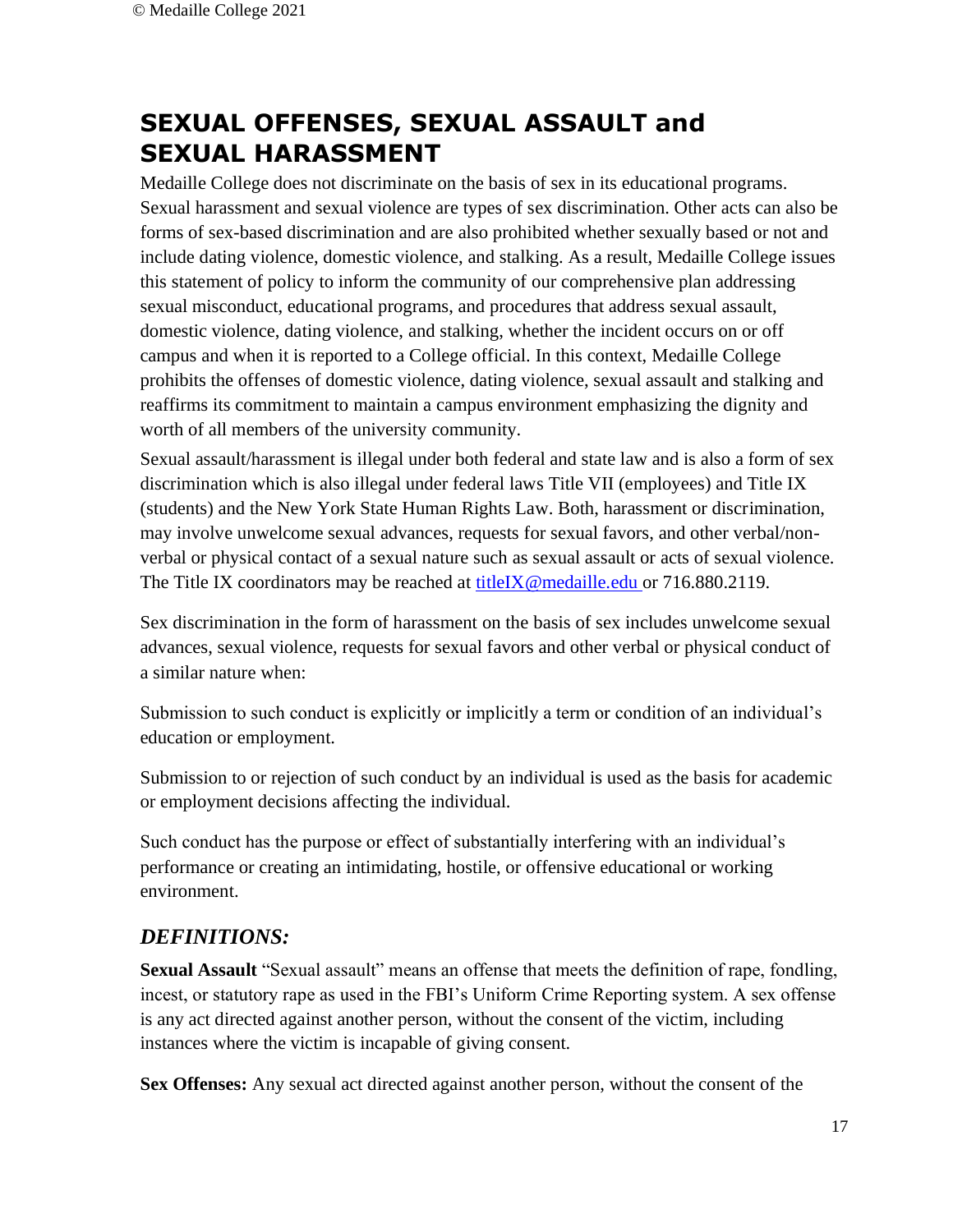victim, including instances where the victim is incapable of giving consent.

**Rape** is defined as the penetration, no matter how slight, of the vagina or anus with any body part or object, or oral penetration by a sex organ of another person, without the consent of the victim.

**Fondling** is defined as the touching of the private parts of another person for the purposes of sexual gratification, without the consent of the victim, including instances where the victim is incapable of giving consent because of his/her age or because of his/her temporary or permanent mental incapacity.

**Incest** is defined as non-forcible sexual intercourse between persons who are related to each other within the degrees wherein marriage is prohibited by law.

**Statutory Rape** is defined a non-forcible sexual intercourse with a person who is under the statutory age of consent.

**Domestic Violence:** The term "domestic violence" means

- $\Box$  Felony or misdemeanor crimes of violence committed:
	- o By a current or former spouse or intimate partner of the victim;
	- o By a person with whom the victim shares a child in common;
	- o By a person who is cohabitating with or has cohabitated with the victim as a spouse or intimate partner;
	- o By a person similarly situated to a spouse of the victim under the domestic or family violence laws of the jurisdiction in which the crime of violence occurred; or
	- o By any other person against an adult or youth victim who is protected from that person's acts under the domestic or family violence laws of the jurisdiction in which the crime of violence occurred.

For the purposes of complying with the requirements of this section and section 668.41, any incident meeting this definition is considered a crime for the purposes of Clery Act reporting. <http://ovs.ny.gov/helpforcrimevictims.html>

**Dating Violence:** The term "dating violence" means violence committed by a person who is or has been in a social relationship of a romantic or intimate nature with the victim and the existence of such a relationship shall be based on the reporting party's statement and with consideration of the length of the relationship, the type of relationship, and the frequency of interaction between the persons involved in the relationship.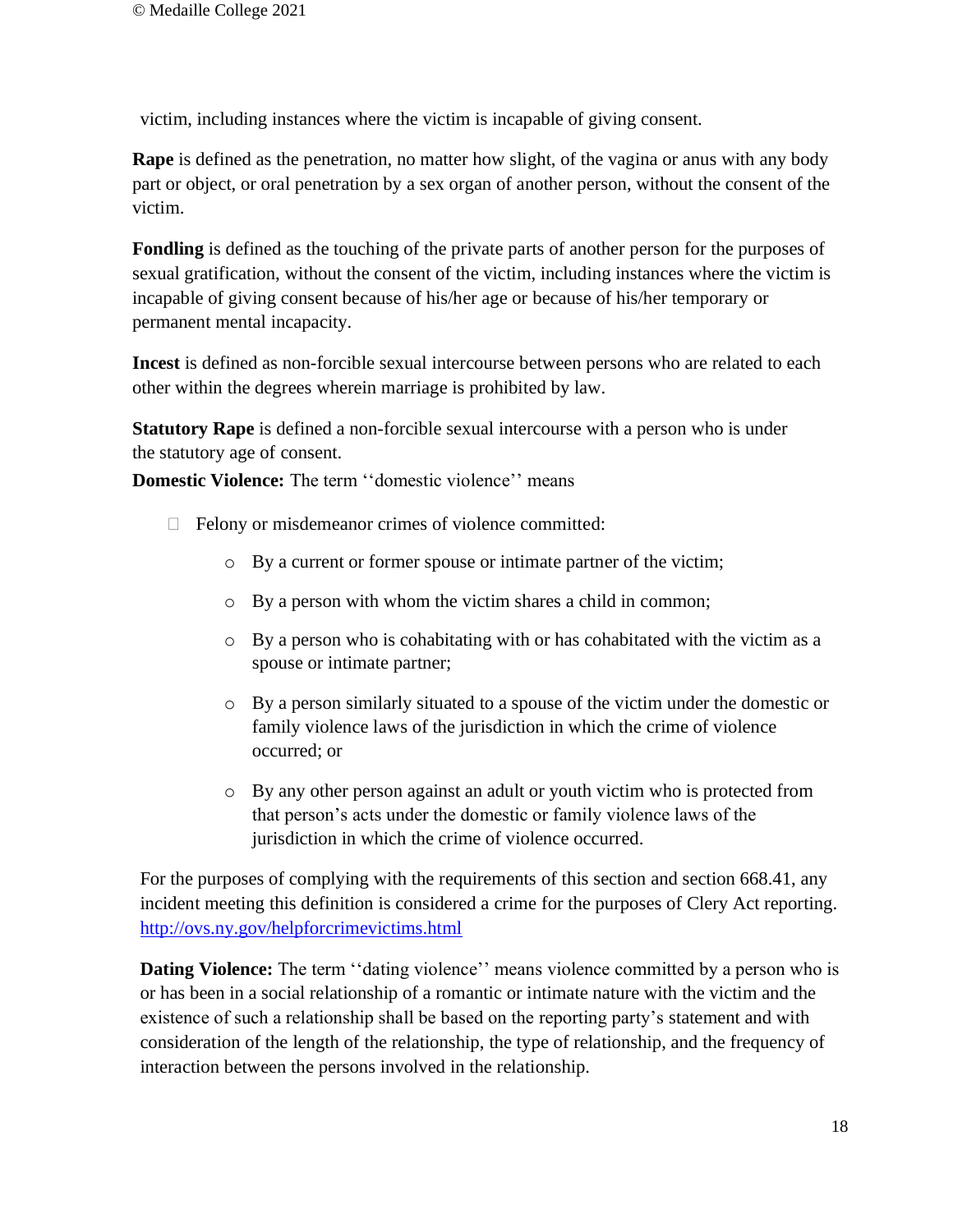### *For the purposes of this definition-*

- $\Box$  Dating Violence includes, but is not limited to, sexual or physical abuse or the threat of such abuse.
- $\Box$  Dating violence does not include acts covered under the definition of domestic violence.

For the purposes of complying with the requirements of this section and section 668.41, any incident meeting this definition is considered a crime for the purposes of Clery Act reporting.

**Stalking:** The term "stalking" means engaging in a course of conduct directed at a specific person that would cause a reasonable person to—fear for the person's safety or the safety of others; or suffer substantial emotional distress.

### *For the purposes of this definition-*

- $\Box$  Course of conduct means two or more acts, including, but not limited to, acts which the stalker directly, indirectly, or through third parties, by any action, method, device, or means follows, monitors, observes, surveils, threatens, or communicates to or about, a person, or interferes with a person's property.
- $\Box$  Substantial emotional distress means significant mental suffering or anguish that may, but does not necessarily, require medical or other professional treatment or counseling.
- $\Box$  Reasonable persons mean a reasonable person under similar circumstances and with similar identities to the victim.

For the purposes of complying with the requirements of this section and section 668.41, any incident meeting this definition is considered a crime for the purposes of Clery Act reporting.

## <span id="page-18-0"></span>*Education and Prevention Programs*

Medaille College engages in comprehensive, intentional, and integrated programming, initiatives, strategies, and campaigns intended to end dating violence, domestic violence, sexual assault and stalking that:

- $\Box$  Are culturally relevant, inclusive of diverse communities and identities, sustainable, responsive to community needs, and informed by research, or assessed for value, effectiveness, or outcome; and
- $\Box$  Consider environmental risk and protective factors as they occur on the individual, relationship, institutional, community and societal levels.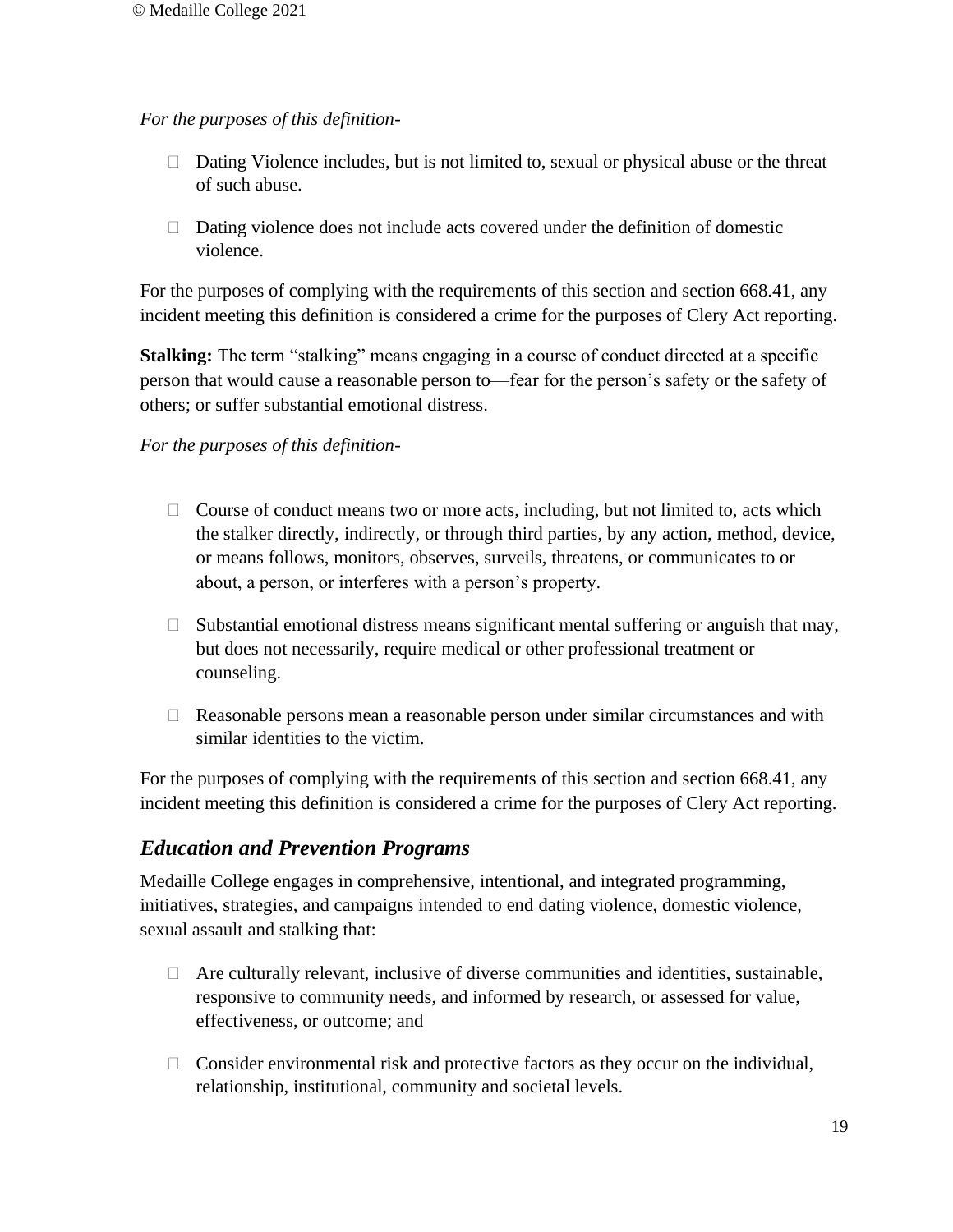- $\Box$  Educational programming consists of primary prevention and awareness programs for all incoming students and new employees and ongoing awareness and prevention campaigns for students and employees that:
- $\Box$  Identifies domestic violence, dating violence, sexual assault and stalking as prohibited conduct;
- $\Box$  Defines using definitions provided both by the Department of Education as well as state law what behavior constitutes domestic violence, dating violence, sexual assault, and stalking;
- $\Box$  Defines what behavior and actions constitute consent to sexual activity in the State of New York and/or using the definition of consent found in the Student Code of Conduct if state law does not define consent;
- $\Box$  Provides a description of safe and positive options for bystander intervention. Bystander intervention means safe and positive options that may be carried out by an individual or individuals to prevent harm or intervene when there is a risk of dating violence, domestic violence, sexual assault or stalking. Bystander intervention includes recognizing situations of potential harm, understanding institutional structures and cultural conditions that facilitate violence, overcoming barriers to intervening, identifying safe and effective intervention options, and taking action to intervene;
- $\Box$  Information on risk reduction. Risk reduction means options designed to decrease perpetration and bystander inaction and to increase empowerment for victims in order to promote safety and to help individuals and communities address conditions that facilitate violence.

#### *Provides an overview of information contained in the Annual Security Report in compliance with the Clery Act.*

- $\Box$  Medaille College has developed an annual educational campaign consisting of presentations that include distribution of educational materials to new students; participating in and presenting information and materials during new employee orientation.
- $\Box$  Medaille College offered primary prevention and awareness programs for all incoming students, new employees, current students and current employees in 2020. See page 13 for programming that was offered.

<span id="page-19-0"></span>*Prompt, fair, and impartial proceeding:* A proceeding that is completed within reasonably prompt timeframes designated by an institution's policy, including a process that allows for the extension of timeframes for good cause and with written notice to the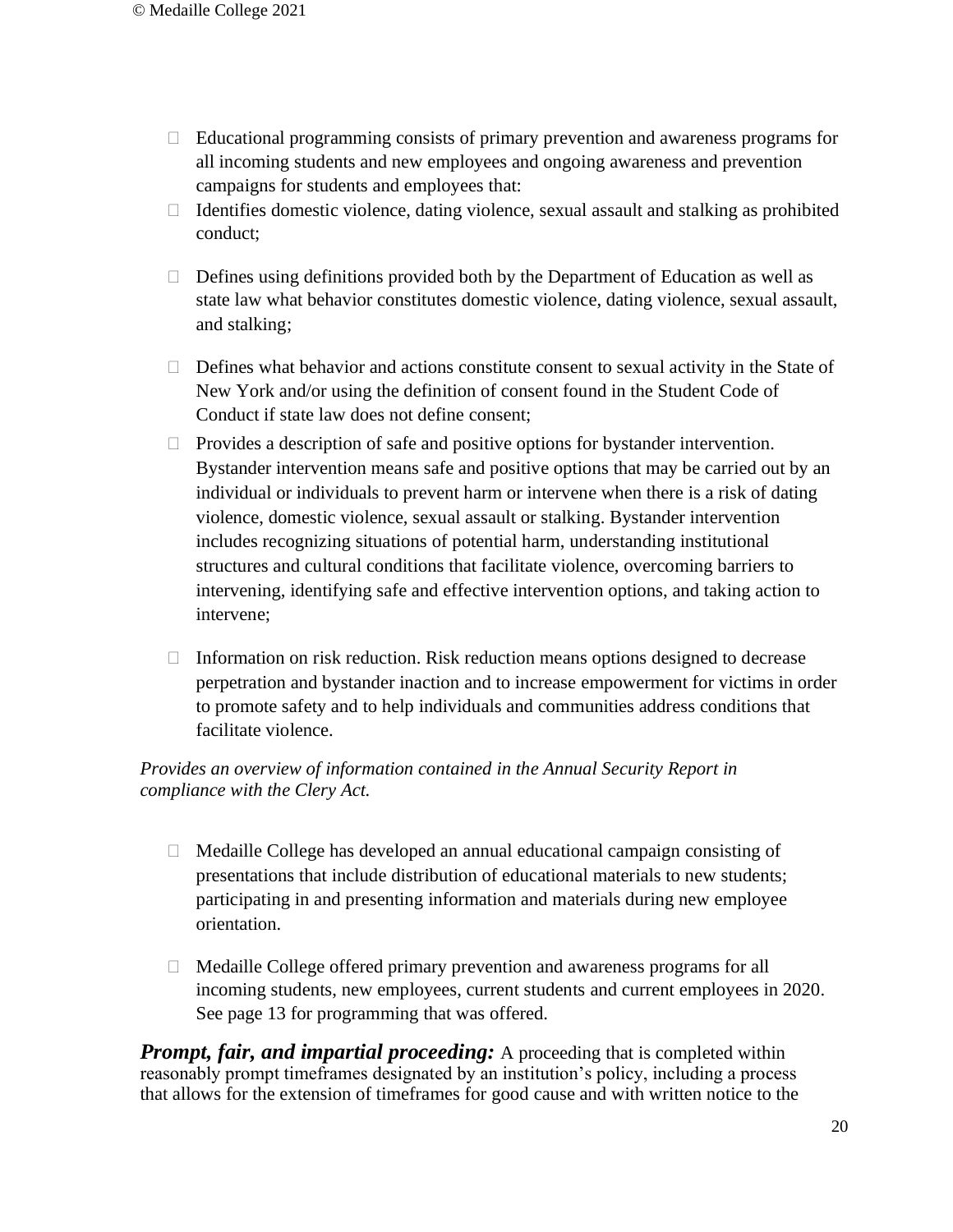accuser and the accused of the delay and the reason for the delay; Conducted in a manner that:

- Is consistent with the institution's policies and transparent to the accuser and accused;
- Includes timely notice of meetings at which the accuser or accused, or both, may be present; and
- Provides timely and equal access to the accuser, the accused, and appropriate officials to any information that will be used during informal and formal disciplinary meetings and hearings;and
- Conducted by officials who do not have a conflict of interest or bias for or against the accuser or the accused

<span id="page-20-0"></span>*Advisor:* Any individual who provides the accuser or accused support, guidance, or advice

<span id="page-20-1"></span>*Proceeding:* All activities related to a non-criminal resolution of an institutional disciplinary complaint, including, but not limited to, fact finding investigations, formal or informal meetings, and hearings.

Proceeding does not include communications and meetings between officials and victims concerning accommodations or protective measures to be provided to a victim.

<span id="page-20-2"></span>*Result:* Any initial, interim, and final decision by any official or entity authorized to resolve disciplinary matters within the institution. The result must include any sanctions imposed by the institution.

<span id="page-20-3"></span>*Unfounded Crimes:* An institution may withhold, or subsequently remove, a reported crime from its crime statistics in the rare situations where sworn or commissioned law enforcement personnel have fully investigated the reported crime and, based on the results of this full investigation and evidence, have made a formal determination that the crime report is false or baseless and therefore "unfounded." Only sworn or commissioned law enforcement personnel may "unfound" a crime report for purposes of reporting under this section. The recovery of stolen property, the low value of stolen property, the refusal of the victim to cooperate with the prosecution, and the failure to make an arrest do not "unfound" a crime report.

### *Affirmative Consent Policy*

This policy applies to all Medaille faculty, staff, and students of Medaille College. Affirmative consent is a knowing, voluntary, and mutual decision among all participants to engage in sexual activity. Consent can be given by words or actions, as long as those words or actions create clear permission regarding willingness to engage in the sexual activity. Silence or lack of resistance, in and of itself, does not demonstrate consent. The definition of consent does not vary based upon a participant's sex, sexual orientation, gender identity, or gender expression.

1. Consent to any sexual act or prior consensual sexual activity between or with any party does not necessarily constitute consent to any other sexual act.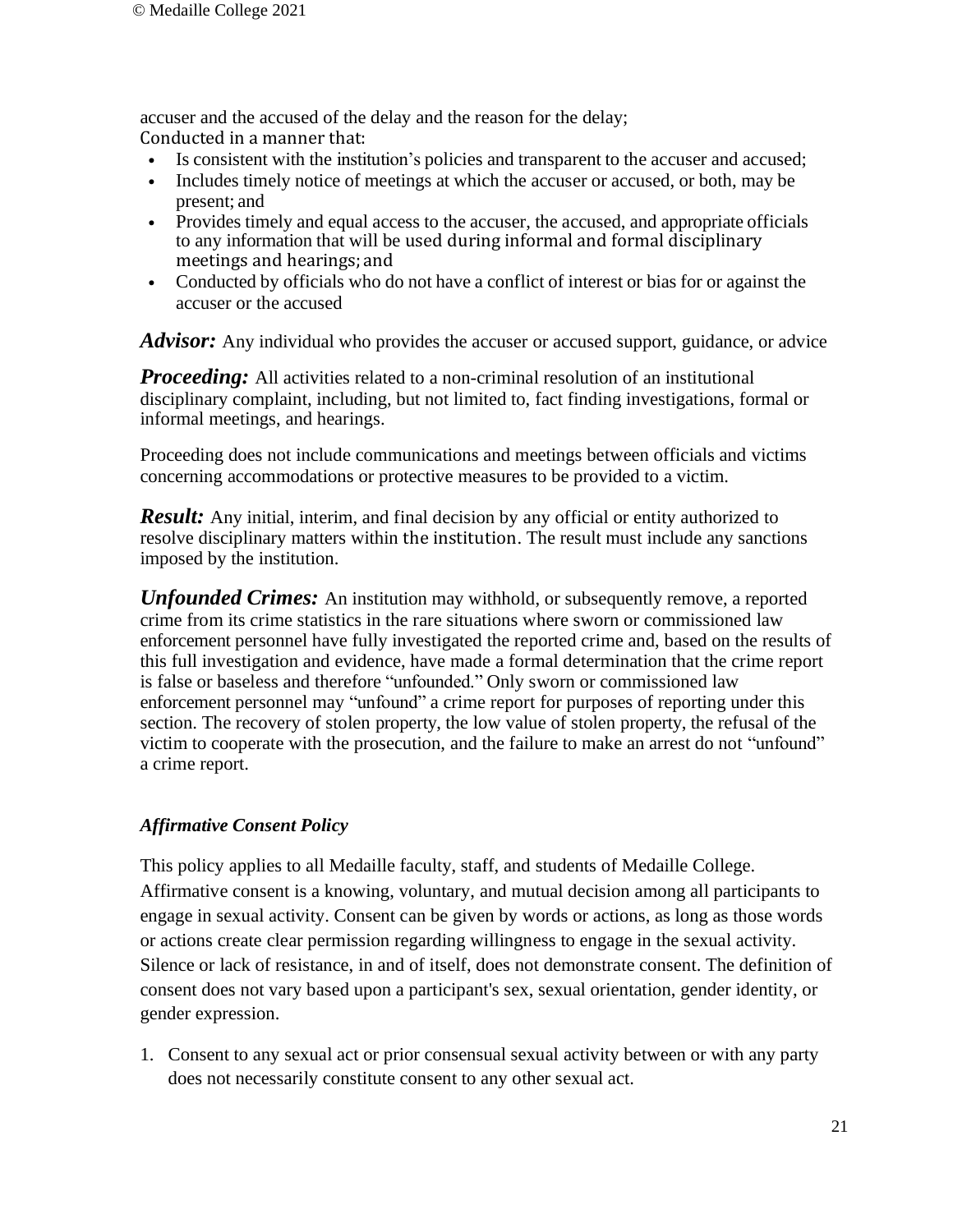- 2. Consent is required regardless of whether the person initiating the act is under the influence of drugs and/or alcohol.
- 3. Consent may be initially given but withdrawn at any time.
- 4. Consent cannot be given when a person is incapacitated, which occurs when an individual lacks the ability to knowingly choose to participate in sexual activity. Incapacitation may be caused by the lack of consciousness or being asleep, being involuntarily restrained, or if an individual otherwise cannot consent. Depending on the degree of intoxication, someone who is under the influence of alcohol, drugs, or other intoxicants may be incapacitated and therefore unable to consent.
- 5. Consent cannot be given when it is the result of any coercion, intimidation, force, or threat of harm.
- 6. When consent is withdrawn or can no longer be given, sexual activity must stop.

#### *Policy for Alcohol and/or Drug Use Amnesty in Sexual and Interpersonal Violence Cases*

The health and safety of every student at Medaille College is of utmost importance. Medaille College recognizes that students who have been drinking and/or using drugs (whether such use is voluntary or involuntary) at the time that violence, including but not limited to domestic violence, dating violence, stalking, or sexual assault occurs may be hesitant to report such incidents due to fear of potential consequences for their own conduct.

Medaille College strongly encourages students to report incidents of domestic violence, dating violence, stalking, or sexual assault to institution officials. A bystander acting in good faith or a reporting individual acting in good faith that discloses any incident of domestic violence, dating violence, stalking, or sexual assault to Medaille College officials or law enforcement will not be subject to Medaille College code of conduct action for violations of alcohol and/or drug use policies occurring at or near the time of the commission of the domestic violence, dating violence, stalking, or sexual assault.

### *Victim's Bill of Rights for Students and Employees*

Medaille College is committed to providing options, support and assistance to victims/survivors of sexual assault, domestic violence, dating violence, and/or stalking to ensure that they can continue to participate in College-wide and campus programs, activities, and employment. All victims/survivors of these crimes and violations, regardless of race, color, national origin, religion, creed, age, disability, sex, gender identity or expression, sexual orientation, familial status, pregnancy, predisposing genetic characteristics, military status, domestic violence victim status, or criminal conviction, have the following rights, regardless of whether the crime or violation occurs on campus, off campus, or while studying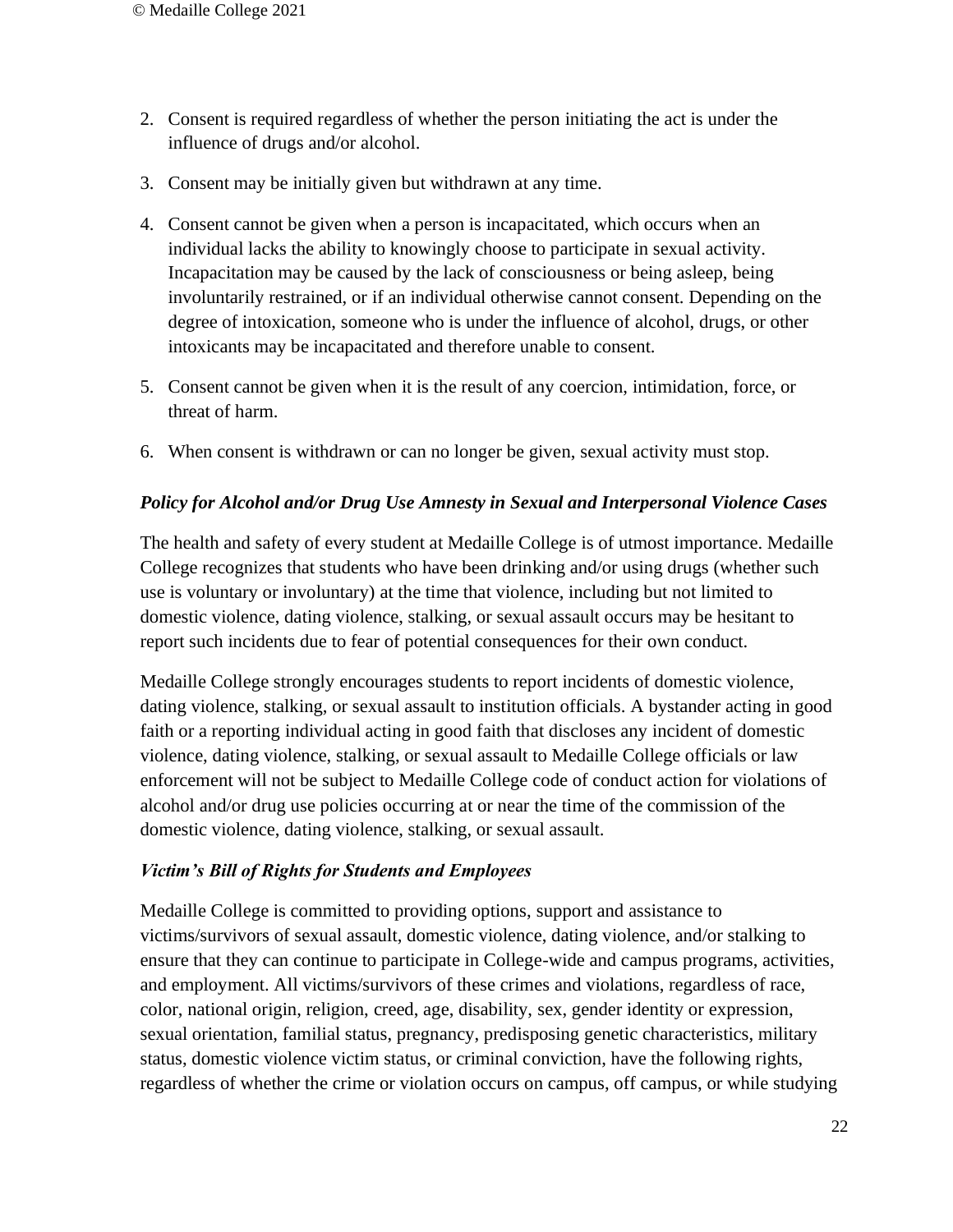abroad:

*All students have the right to:*

- 1. Make a report to local law enforcement and/or state police;
- 2. Have disclosures of domestic violence, dating violence, stalking, and sexual violence assault treated seriously;
- 3. Make a decision about whether or not to disclose a crime or violation and participate in the judicial or conduct process and./or criminal justice process free from pressure from the institution;
- 4. Participate in a process that is fair, impartial, and provides adequate notice and a meaningful opportunity to be heard;
- 5. Be treated with dignity and to receive from the institution courteous, fair, and respectful health care and counseling services, where available.
- 6. Be free from any suggestion that the reporting individual is at fault when these crimes and violations are committed, or should have acted in a different manner to avoid such a crimes or violations;
- 7. Describe the incident to as few institutional representatives as practicable and not to be required to unnecessarily repeat a description of the incident;
- 8. Be free from retaliation by the institution, the accused and/or the respondent, and/or their friends, family and acquaintances within the jurisdiction of the institution;
- 9. Access to at least one level of appeal of a determination;
- 10. Be accompanied by an advisor of choice who may assist and advise a reporting individual, accused, or respondent throughout the judicial or conduct process including during all meetings and hearings related to such process;
- 11. Exercise civil rights and practice of religion without interference by the investigative, criminal justice, or judicial or conduct process of the College.

#### *Options in Brief:*

Victims/survivors have many options that can be pursued simultaneously, including one or more of the following:

- 1. Receive resources, such as counseling and medical attention;
- 2. Confidentially or anonymously disclose a crime or violation (for detailed information on confidentiality and privacy.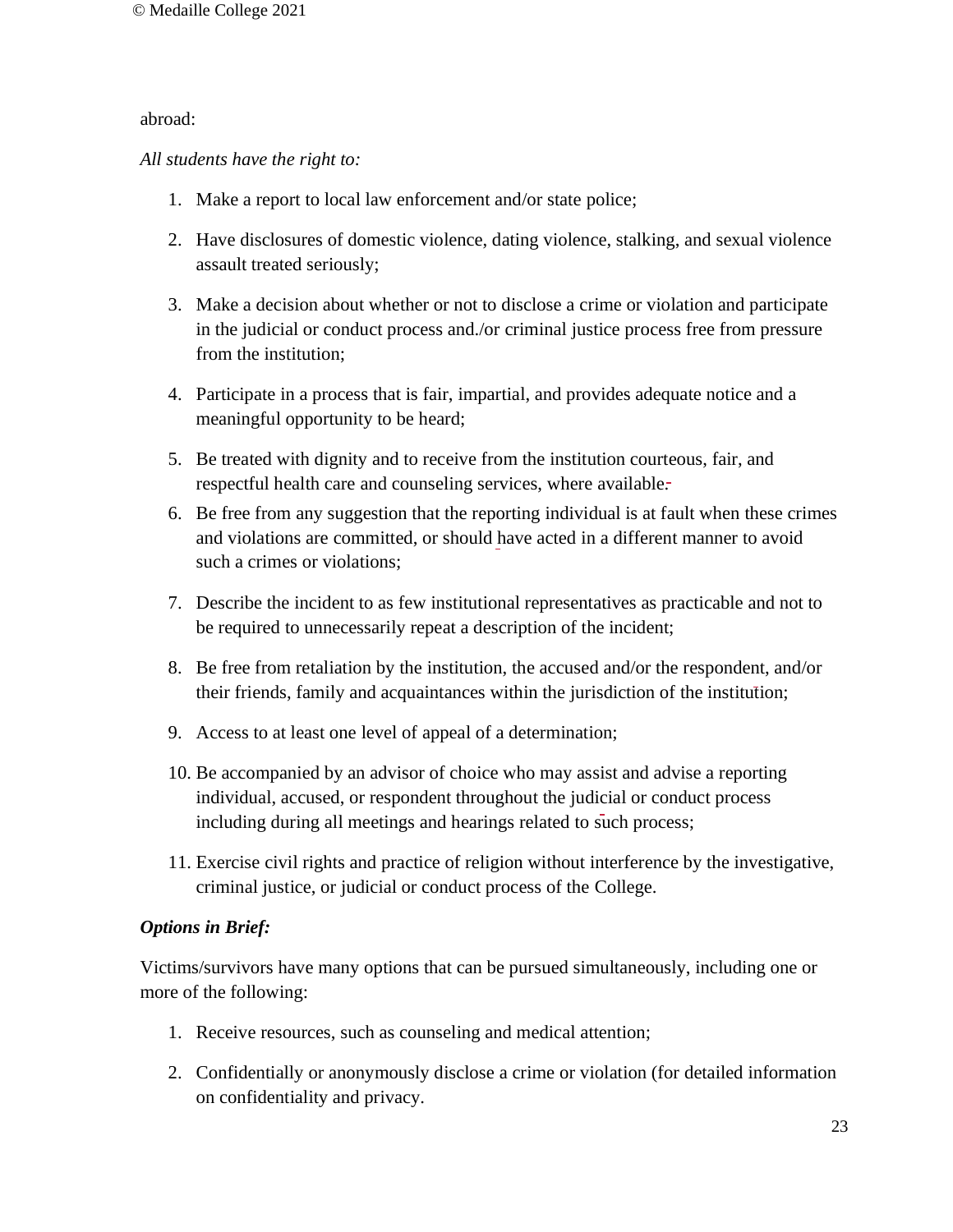- 3. Make a report to an employee with the authority to address complaints, including:
	- a. Title IX Coordinator
	- b. Public Safety
	- c. Local law enforcement; and/or
	- d. Family Court or Civil Court.

Copies of this Bill of Rights shall be distributed annually to students, made available on every college's website, and posted in each campus residence hall, dining hall, and student campus center and shall include links or information to access the Sexual Violence Response Policy and the Options for Confidentially Disclosing Sexual Violence.

### <span id="page-23-0"></span>*Procedures for Reporting a Complaint*

Medaille College has procedures in place that serve to be sensitive to those who report sexual assault, domestic violence, dating violence, and stalking, including informing individuals about their right to file criminal charges as well as the availability of counseling, health, mental health, victim advocacy, legal assistance, visa and immigration assistance and other services on and/or off campus as well as additional remedies to prevent contact between a complainant and an accused party, such as housing, academic, transportation and working accommodations, if reasonably available. Medaille College will make such accommodations, if the victim requests them and if they are reasonably available, regardless of whether the victim chooses to report the crime to the Campus Public Safety or the Buffalo Police Department. Students and employees should contact the VP for Student Development at 716.880.2224 or the Title IX Coordinator at 716.880.2119.

After an incident of sexual assault and domestic violence, the victim should consider seeking medical attention as soon as possible at either Oishei Children's Hospital, 818 Ellicott Street, Buffalo, NY 14203 or Erie County Medical Center, 462 Grider Ave., Buffalo, NY 14215. In New York State evidence may be collected even if you chose not to make a report to law enforcement. It is important that a victim of sexual assault not bathe, douche, smoke, change clothing or clean the bed/linen/area where they were assaulted if the offense occurred within the past 96 hours so that evidence may be preserved that may assist in proving that the alleged criminal offense occurred/or is occurring or may be helpful in obtaining an order of protection. In circumstances of sexual assault, if victims do not opt for forensic evidence collection, health care providers can still treat injuries and take steps to address concerns of pregnancy and/or sexually transmitted disease. Victims of sexual assault, domestic violence, stalking, and dating violence are encouraged to also preserve evidence by saving text messages, instant messages, social networking pages, other communications, and keeping pictures, logs or other copies of documents, if they have any, that would be useful to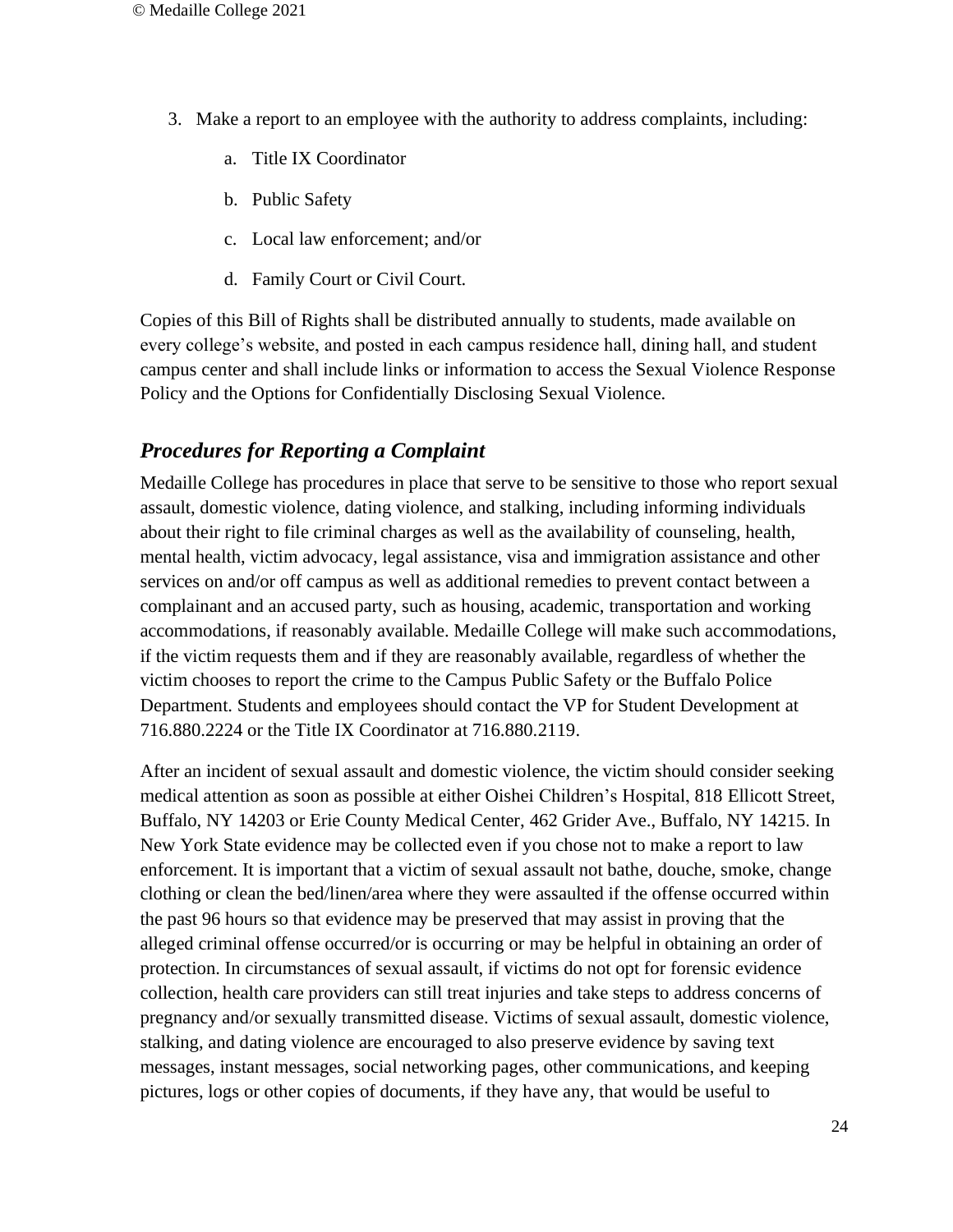Medaille College hearing boards/investigators or police. Although the Medaille College strongly encourages all members of its community to report violations of this policy to law enforcement, it is the victim's choice whether or not to make such a report and victims have the right to decline involvement with the police. Medaille College will assist any victim with notifying the Buffalo Police if they so desire.

If you have been the victim of domestic violence, dating violence, sexual assault, or stalking, you should report the incident promptly to the Title IX Coordinator, Kenya Hobbs at [titleIX@medaille.edu](mailto:titleIX@medaille.edu) or by calling 716.880.2119, or writing or coming into the office to report in person and Public Safety (if the victim so desires). Medaille College will provide resources, on campus off campus or both, to include medical, health, to persons who have been victims of sexual assault, domestic violence, dating violence, or stalking, and will apply appropriate disciplinary procedures to those who violate this policy. The procedures set forth below are intended to afford a prompt response to charges of sexual assault, domestic or dating violence, and stalking, to maintain confidentiality and fairness consistent with applicable legal requirements, and to impose appropriate sanctions on violators of this policy.

As time passes, evidence may dissipate or become lost or unavailable, thereby making investigation, possible prosecution, disciplinary proceedings, or obtaining protection from abuse orders related to the incident more difficult. If a victim chooses not to make a complaint regarding an incident, he or she nevertheless should consider speaking with Public Safety or other law enforcement to preserve evidence in the event that the victim changes her/his mind at a later date.

If a report of domestic violence, dating violence, sexual assault or stalking is reported to Medaille College, the below are the procedures that Medaille College will follow as well as a statement of the standard of evidence that will be used during any judicial hearing on campus arising from such a report: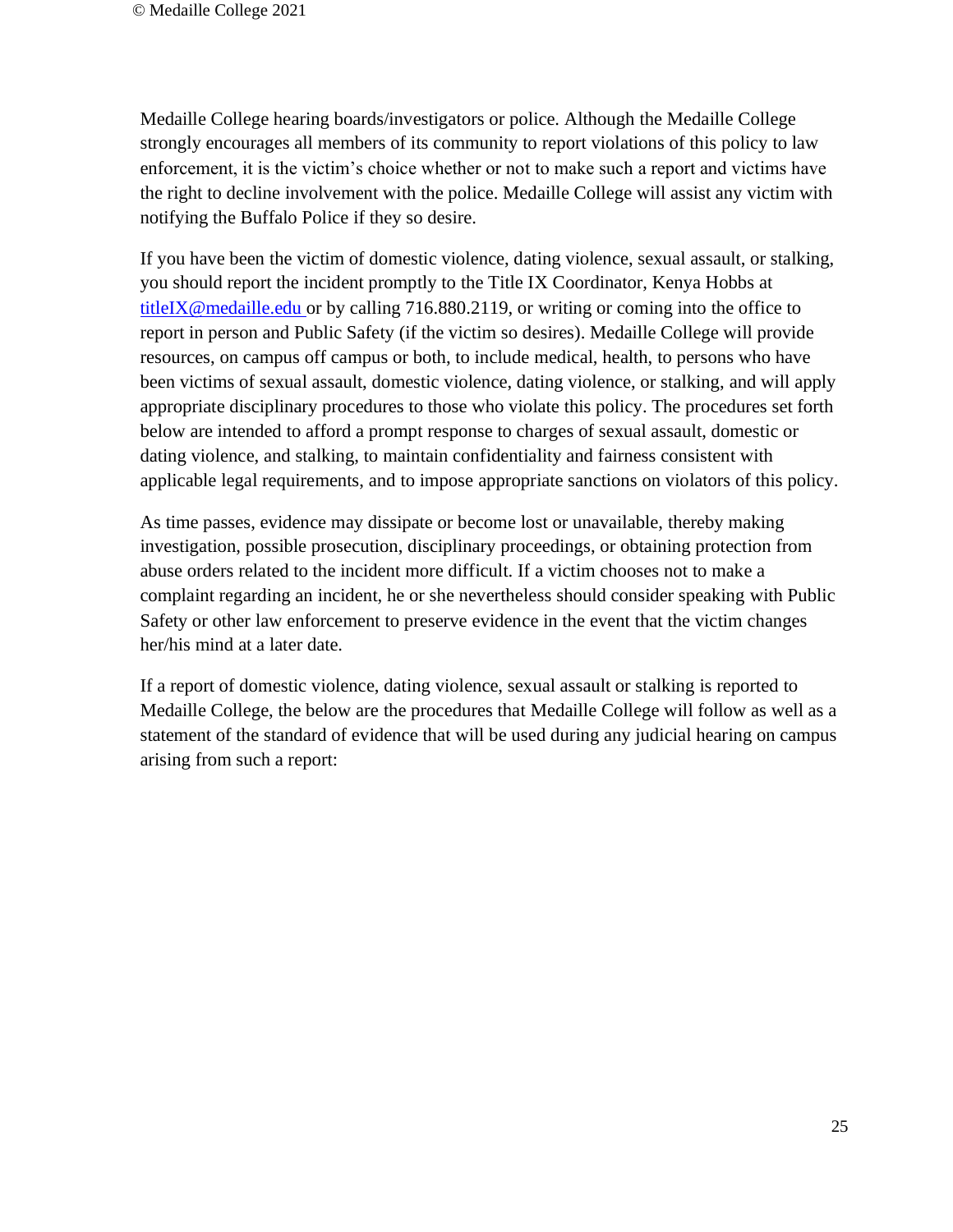| <b>Incident</b><br><b>Being</b><br><b>Reported:</b> | <b>Procedure Institution Will Follow:</b>                                                                                                                                                                                                                                                                                                                                                                                                                                                                                                                                                                                                                                                                                                                                                                                                                                                                                                                                                                                                                                                                                                                                                                                                                                                                                                                                                                                                                                                             | <b>Evidentiary</b><br>Standard/TO<br><b>MEET YOUR</b><br><b>STANDARDS</b> |
|-----------------------------------------------------|-------------------------------------------------------------------------------------------------------------------------------------------------------------------------------------------------------------------------------------------------------------------------------------------------------------------------------------------------------------------------------------------------------------------------------------------------------------------------------------------------------------------------------------------------------------------------------------------------------------------------------------------------------------------------------------------------------------------------------------------------------------------------------------------------------------------------------------------------------------------------------------------------------------------------------------------------------------------------------------------------------------------------------------------------------------------------------------------------------------------------------------------------------------------------------------------------------------------------------------------------------------------------------------------------------------------------------------------------------------------------------------------------------------------------------------------------------------------------------------------------------|---------------------------------------------------------------------------|
| <b>Sexual Assault</b>                               | Depending on when reported (immediate vs delayed report),<br>institution will provide complainant with access to medical care<br>Institution will assess immediate safety needs of complainant<br>Institution will assist complainant with contacting local police if<br>complainant requests AND complainant provided with contact<br>information for local police department<br>Institution will provide complainant with referrals to on and off<br>campus mental health providers<br>Institution will assess need to implement interim or long-term<br>protective measures, such as housing changes, change class<br>schedule, "No Contact" directive between both in parties<br>Institution will provide a "No trespass" (PNG) directive to<br>accused party if deemed appropriate<br>Institution will provide written instructions on how to apply for<br>Protective Order<br>Institution will provide a copy of the Sexual Misconduct Policy<br>to complainant and inform the complainant regarding timeframes<br>for inquiry, investigation and resolution<br>Institution will inform the complainant of the outcome of the<br>investigation, whether or not the accused will be administratively<br>charged and what the outcome of the hearing is<br>Institution will enforce the anti-retaliation policy and take<br>immediate and separate action against parties that retaliate<br>against a person for complaining of sex-based discrimination or<br>for assisting in the investigation | Preponderance of<br>the evidence.                                         |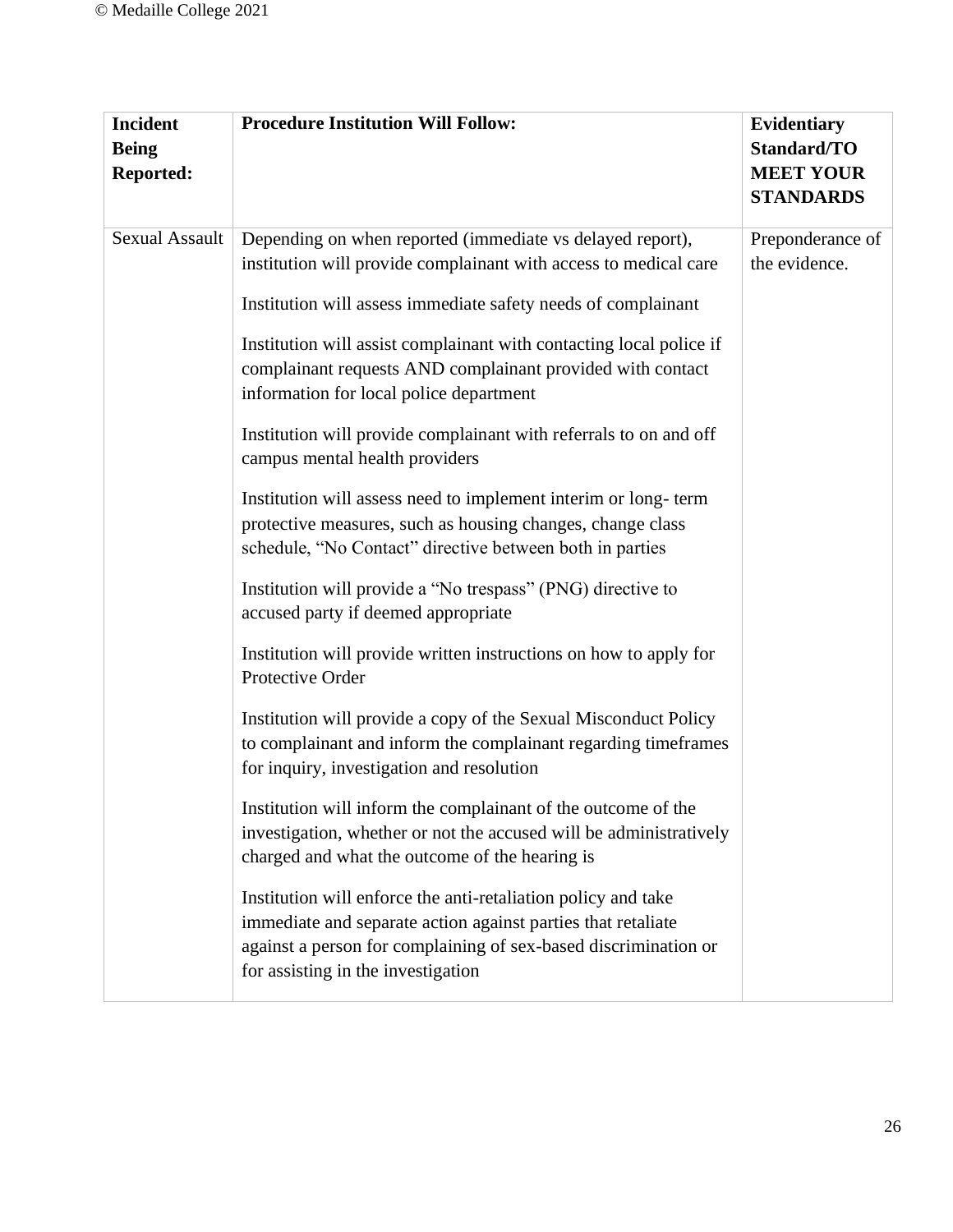| <b>Stalking</b> | Institution will assess immediate safety needs of                                                                     | Preponderance   |
|-----------------|-----------------------------------------------------------------------------------------------------------------------|-----------------|
|                 | complainant                                                                                                           | of the evidence |
|                 | Institution will assist complainant with contacting local                                                             |                 |
|                 | police if complainant requests AND complainant provided                                                               |                 |
|                 | with contact information for local police department                                                                  |                 |
|                 | Institution will provide written instructions on how to<br>apply for Protective Order                                 |                 |
|                 |                                                                                                                       |                 |
|                 | Institution will provide written information to<br>complainant on how to preserve evidence.                           |                 |
|                 | Institution will assess need to implement interim or long-<br>term protective measures to protect the complainant, if |                 |
|                 | appropriate                                                                                                           |                 |
|                 | Institution will provide a "No trespass" (PNG)                                                                        |                 |
| Dating          | Institution will assess immediate safety needs of                                                                     | Preponderance   |
| Violence        | complainant                                                                                                           | of the          |
|                 | Institution will assist complainant with contacting local                                                             | evidence.       |
|                 | police if complainant requests AND complainant provided                                                               |                 |
|                 | with contact information for local police department                                                                  |                 |
|                 | Institution will provide written instructions on how to<br>apply for Protective Order                                 |                 |
|                 |                                                                                                                       |                 |
|                 | Institution will provide written information to<br>complainant on how to preserve evidence                            |                 |
|                 | Institution will assess need to implement interim or long-                                                            |                 |
|                 | term protective measures to protect the complainant, if<br>appropriate                                                |                 |
|                 | Institution will provide a "No trespass" (PNG)                                                                        |                 |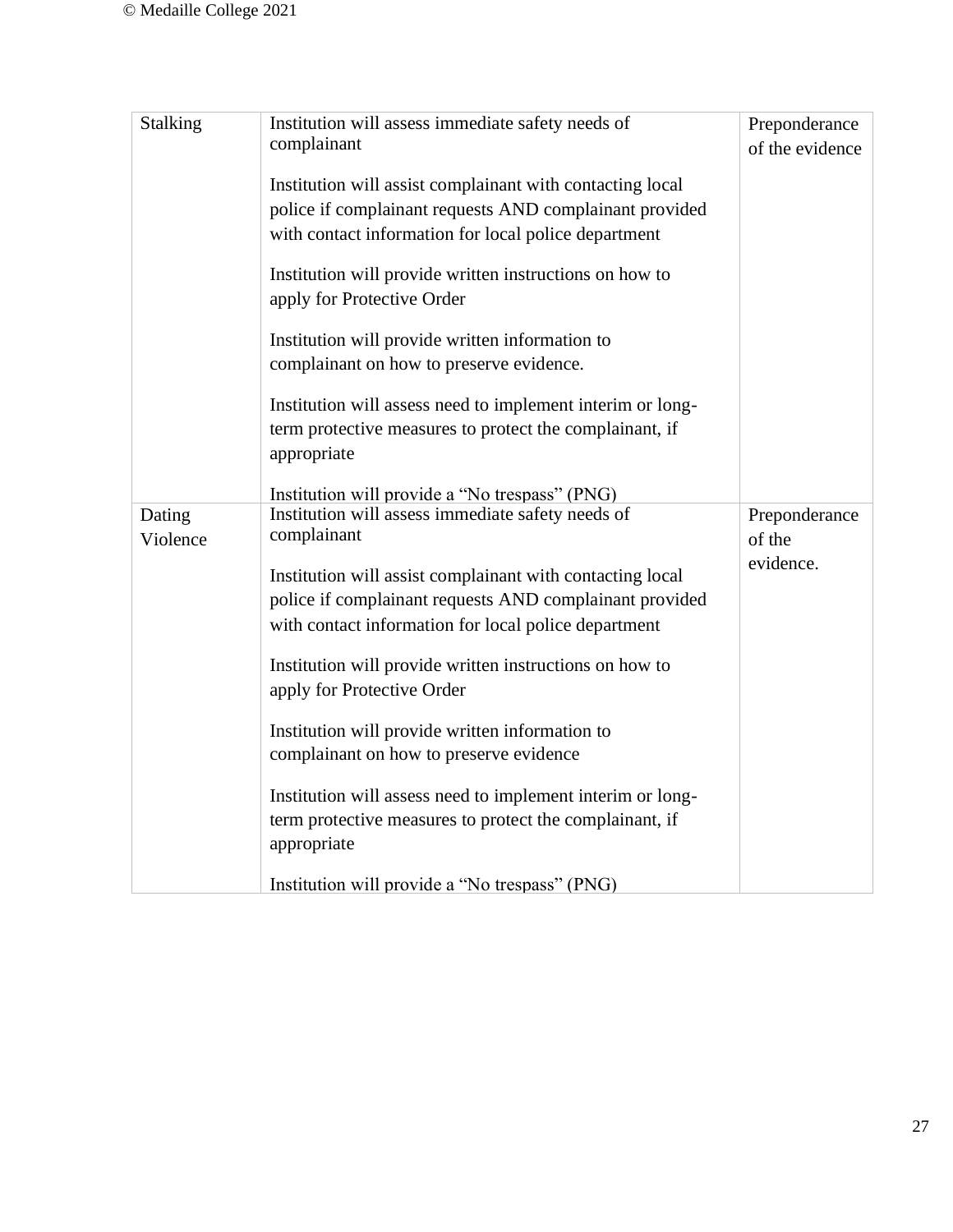| Institution will assess immediate safety needs of complainant<br>Domestic<br>Violence<br>of the<br>Institution will assist complainant with contacting local police if<br>complainant requests AND complainant provided with contact<br>information for local police department<br>Institution will provide written instructions on how to apply for<br>Protective Order<br>Institution will provide written information to complainant on<br>how to preserve evidence<br>Institution will assess need to implement interim or long-term<br>protective measures to protect the complainant, if appropriate<br>Institution will provide a "No trespass" (PNG) directive to<br>accused party if deemed appropriate | Preponderance<br>evidence. |
|------------------------------------------------------------------------------------------------------------------------------------------------------------------------------------------------------------------------------------------------------------------------------------------------------------------------------------------------------------------------------------------------------------------------------------------------------------------------------------------------------------------------------------------------------------------------------------------------------------------------------------------------------------------------------------------------------------------|----------------------------|
|------------------------------------------------------------------------------------------------------------------------------------------------------------------------------------------------------------------------------------------------------------------------------------------------------------------------------------------------------------------------------------------------------------------------------------------------------------------------------------------------------------------------------------------------------------------------------------------------------------------------------------------------------------------------------------------------------------------|----------------------------|

## <span id="page-27-0"></span>*Assistance for Victims: Rights & Options*

Regardless of whether a victim elects to pursue a criminal complaint or whether the offense is alleged to have occurred on or off campus, Medaille College will assist victims of sexual assault, domestic violence, dating violence, and stalking and will provide each victim with a written explanation of their rights and options. In New York State, a victim of domestic violence, dating violence, sexual assault or stalking has the following rights: [http://ovs.ny.gov/helpforcrimevictims.html F](http://ovs.ny.gov/helpforcrimevictims.html)urther, Medaille College complies with New York State law in recognizing orders of protection from every other state. Copies should be provided to Public Safety and the Office of the Title IX Coordinator. A complainant may then meet with Public Safety to develop a Safety Action Plan, which is a plan for Public Safety and the victim to reduce risk of harm while on campus or coming and going from campus. This plan may include, but in not limited to: escorts, special parking arrangements, providing a temporary cell phone, changing classroom location or allowing a student to complete assignments from home, etc.) Medaille College cannot apply for a legal order of protection, no contact order or restraining order for a victim from the applicable jurisdiction(s). The victim is required to apply directly for these services via the Buffalo Police Department. Medaille College may issue an institutional no contact order if deemed appropriate or at the request of the victim or accused. To the extent of the victim's cooperation and consent, Medaille College offices will work cooperatively to ensure that the complainant's health, physical safety, work and academic status are protected, pending the outcome of a formal investigation of the complaint. For example, if reasonably available, a complainant may be offered changes to academic, living, or working situations in addition to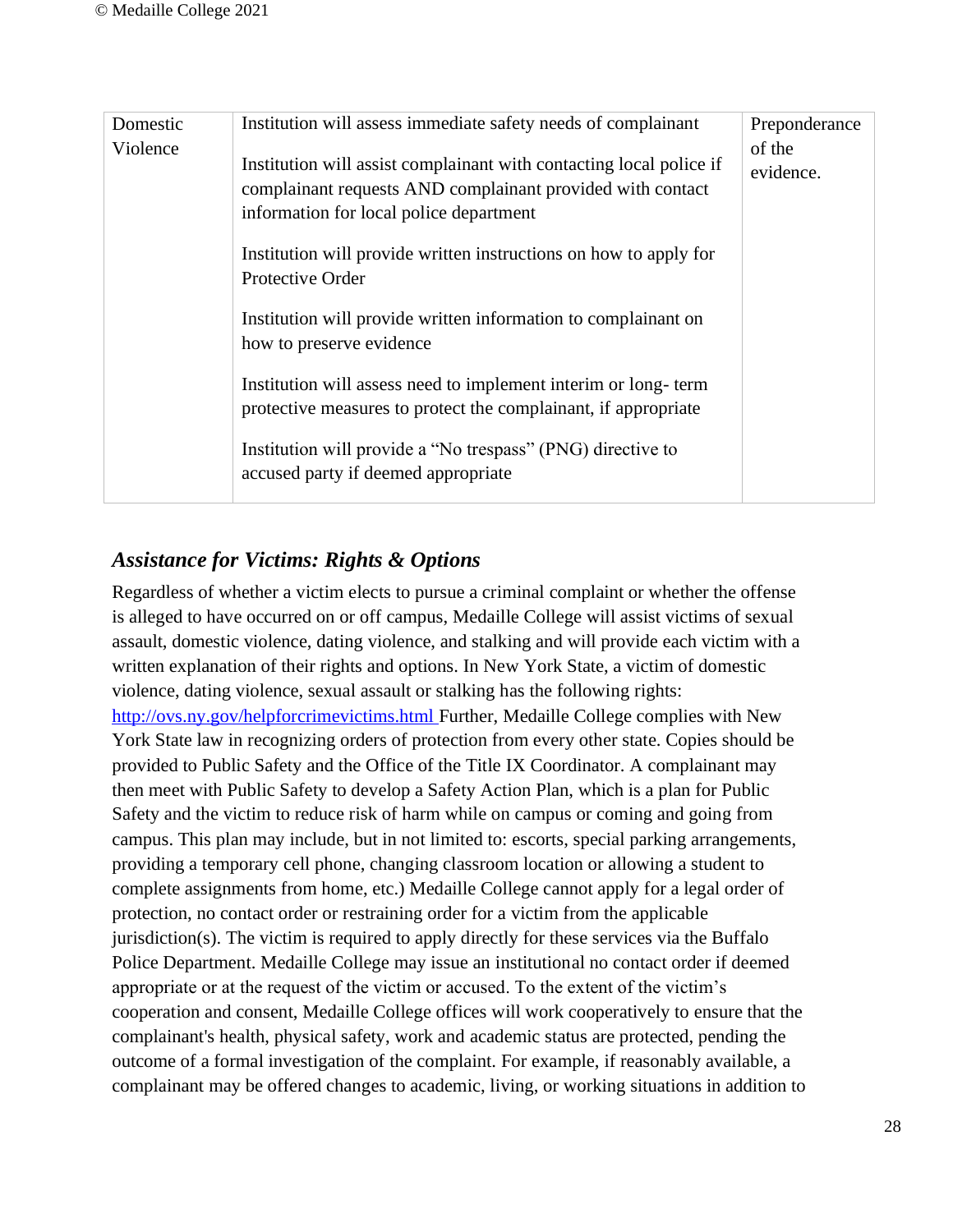counseling, health services, visa and immigration assistance and assistance in notifying appropriate local law enforcement. Additionally, personal identifiable information about the victim will be treated as confidential and only shared with persons with a specific need to know who are investigating/adjudicating the complaint or delivering resources or support services to the complainant (for example, publicly available record-keeping for purposes of Clery Act reporting and disclosures will be made without inclusion of identifying information about the victim, as defined in 42 USC1395 (a) (20).) Further, the institution will maintain as confidential, any accommodations or protective measures provided to the victim to the extent that maintaining such confidentiality would not impair the ability of the institution to provide the accommodations or protective measures. Medaille College does not publish the name of crime victims nor house identifiable information regarding victims in the Public Safety office or the Daily Crime Log or online. Victims may request that directory information on file be removed from public sources by request via Human Resources.

#### <span id="page-28-0"></span>*Victim Support*

The college is committed to assisting victims as much as possible and in accordance with the wishes of the victim. In an effort to maintain sensitivity to the needs of the victim and to assist law enforcement as best as possible with their investigation the college works with various on and off campus offices and agencies. Support agencies, on and off campus, include the following:

- 1. Crisis Services Victims Advocate Program: 716.834.3131
- 2. Medaille Wellness Center: 716.880.2112 or 716.880.2339
- 3. Police: 911
- 4. Erie County Medical Center: 716.898.3000
- 5. Visa and Immigration Assistance: 1.901.767.2424
- 6. John R. Oishei Children's Hospital: 716.323.2000
- 7. Buffalo Police Sex offense Squad: 716.851.4494
- 8. Erie County Sheriff/Dept. of Family Offenses: 716.858.6102
- 9. Erie County District Attorney/CARR Unit: 716.858.2525

Other resources available to persons who report being the victim of sexual assault, domestic violence, dating violence, or stalking, include:

□ [http://www.rainn.org –](http://www.rainn.org/) Rape, Abuse, and Incest National Network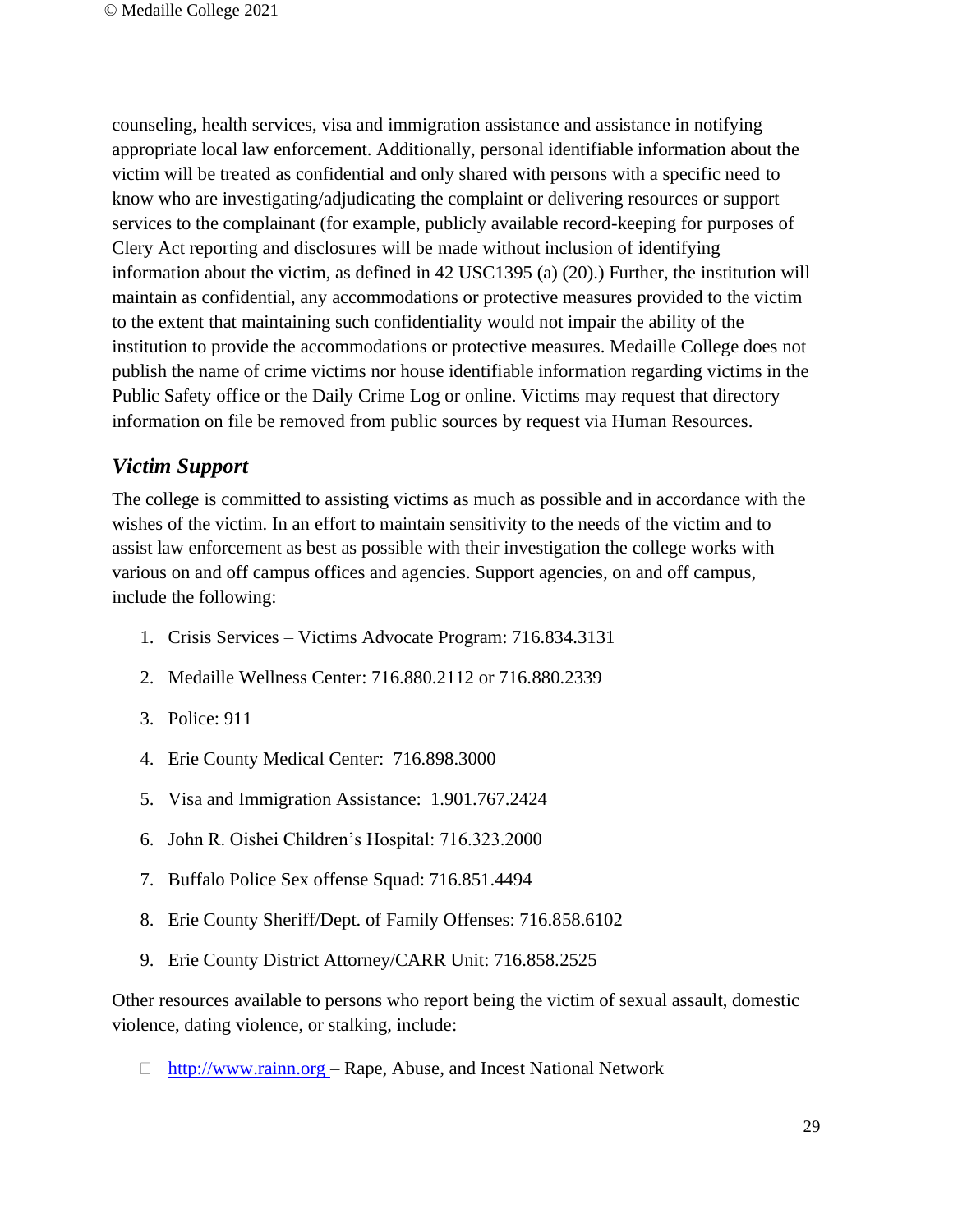- [http://www.ovw.usdoj.gov/sexassault.htm -](http://www.ovw.usdoj.gov/sexassault.htm) Department of Justice
- □ [http://www2.ed.gov/about/offices/list/ocr/index.html D](http://www2.ed.gov/about/offices/list/ocr/index.html)epartment of Education, Office of Civil Rights

## <span id="page-29-0"></span>*How to be an Active Bystander*

Bystanders play a critical role in the prevention of sexual and relationship violence. They are "individuals who observe violence or witness the conditions that perpetuate violence. They are not directly involved but have the choice to intervene, speak up, or do something about it." We want to promote a culture of community accountability where bystanders are actively engaged in the prevention of violence without causing further harm. We may not always know what to do even if we want to help. Below is a list of some ways to be an active bystander. Further information regarding bystander intervention may be found.

- $\Box$  If you or someone else is in immediate danger, dial 911. This could be when a person is yelling at or being physically abusive towards another and it is not safe for you to interrupt.
- $\Box$  Watch out for your friends and fellow students/employees. If you see someone who looks like they could be in trouble or need help, ask if they are ok.
- $\Box$  Confront people who seclude, hit on, and try to make out with, or have sex with people who are incapacitated.
- $\Box$  Speak up when someone discusses plans to take sexual advantage of another person.
- $\Box$  Believe someone who discloses sexual assault, abusive behavior, or experience with stalking.
- $\Box$  Refer people to on or off campus resources listed in this document for support in health, counseling, or with legal assistance.

## <span id="page-29-1"></span>*Risk Reduction*

With no intent to victim blame and recognizing that only rapists are responsible for rape, the following are some strategies to reduce one's risk of sexual assault or harassment (taken from Rape, Abuse, & Incest National Network, [www.rainn.org\)](http://www.rainn.org/).

- $\Box$  Be aware of your surroundings. Knowing where you are and who is around you may help you to find a way to get out of a bad situation.
- $\Box$  Try to avoid isolated areas. It is more difficult to get help if no one is around.
- $\Box$  Walk with purpose. Even if you don't know where you are going, act like you do.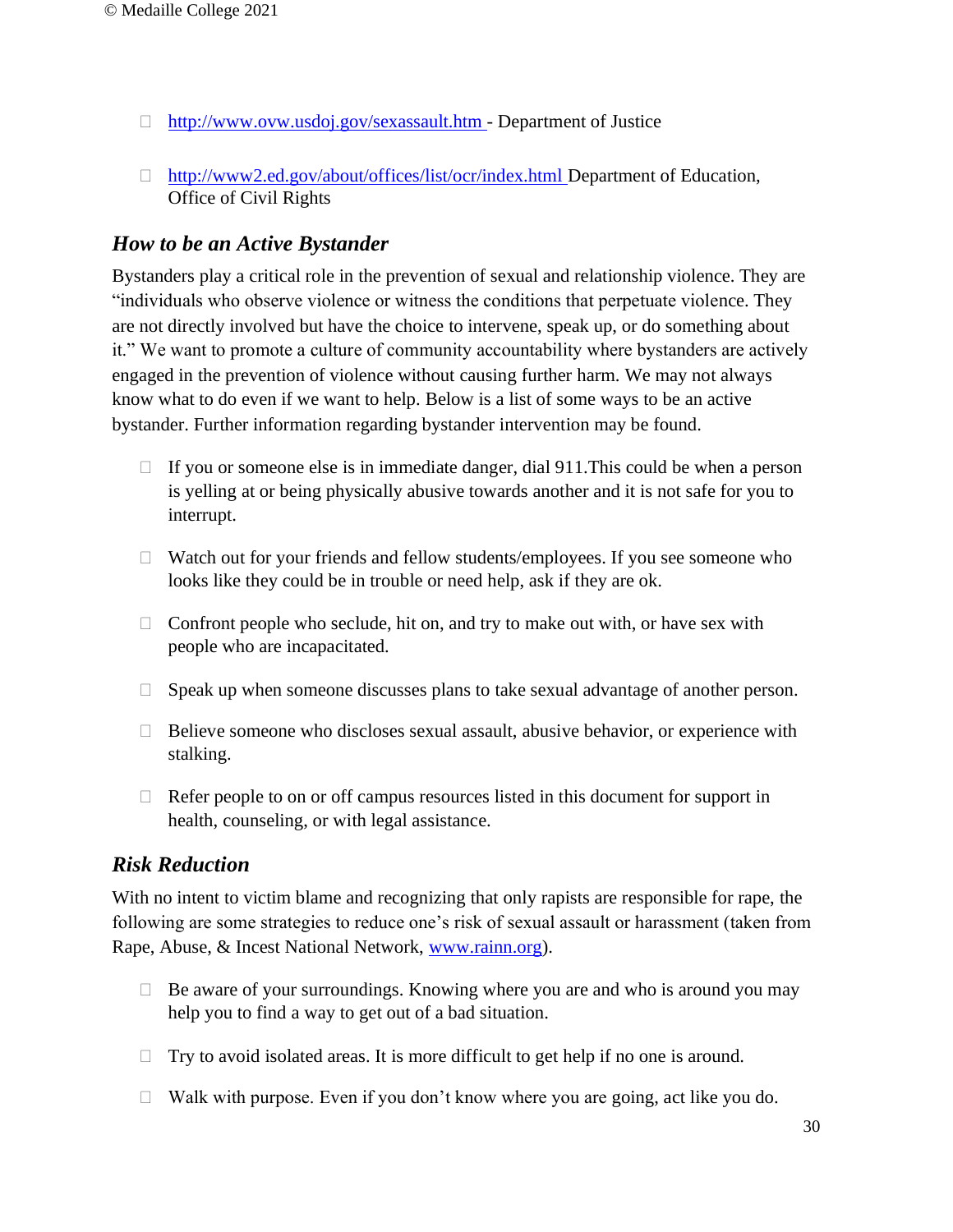- $\Box$  Trust your instincts. If a situation or location feels unsafe or uncomfortable, it probably isn't the best place to be.
- $\Box$  Try not to load yourself down with packages or bags as this can make you appear more vulnerable.
- $\Box$  Make sure your cell phone is with you and charged and that you have cab money.
- $\Box$  Don't allow yourself to be isolated with someone you don't trust or someone you don't know.
- $\Box$  Avoid putting music headphones in both ears so that you can be more aware of your surroundings, especially if you are walking alone.
- $\Box$  When you go to a social gathering, go with a group of friends. Arrive together, check in with each other throughout the evening, and leave together. Knowing where you are and who is around you may help you to find a way out of a bad situation.
- $\Box$  Trust your instincts. If you feel unsafe in any situation, go with your gut. If you see something suspicious, contact law enforcement immediately (local authorities can be reached by calling 911 in most areas of the U.S.).
- $\Box$  Don't leave your drink unattended while talking, dancing, using the restroom, or making a phone call. If you've left your drink alone, just get a new one.
- $\Box$  Don't accept drinks from people you don't know or trust. If you choose to accept a drink, go with the person to the bar to order it, watch it being poured, and carry it yourself. At parties, don't drink from the punch bowls or other large, common open containers.
- $\Box$  Watch out for your friends, and vice versa. If a friend seems out of it, is way too intoxicated for the amount of alcohol they've had, or is acting out of character, get him or her to a safe place immediately.
- $\Box$  If you suspect you or a friend has been drugged, contact law enforcement immediately (local authorities can be reached by calling 911 in most areas of the U.S.). Be explicit with doctors so they can give you the correct tests (you will need a urine test and possibly others).
- $\Box$  If you need to get out of an uncomfortable or scary situation here are some things that you can try:
- $\Box$  Remember that being in this situation is not your fault. You did not do anything wrong, it is the person who is making you uncomfortable that is to blame.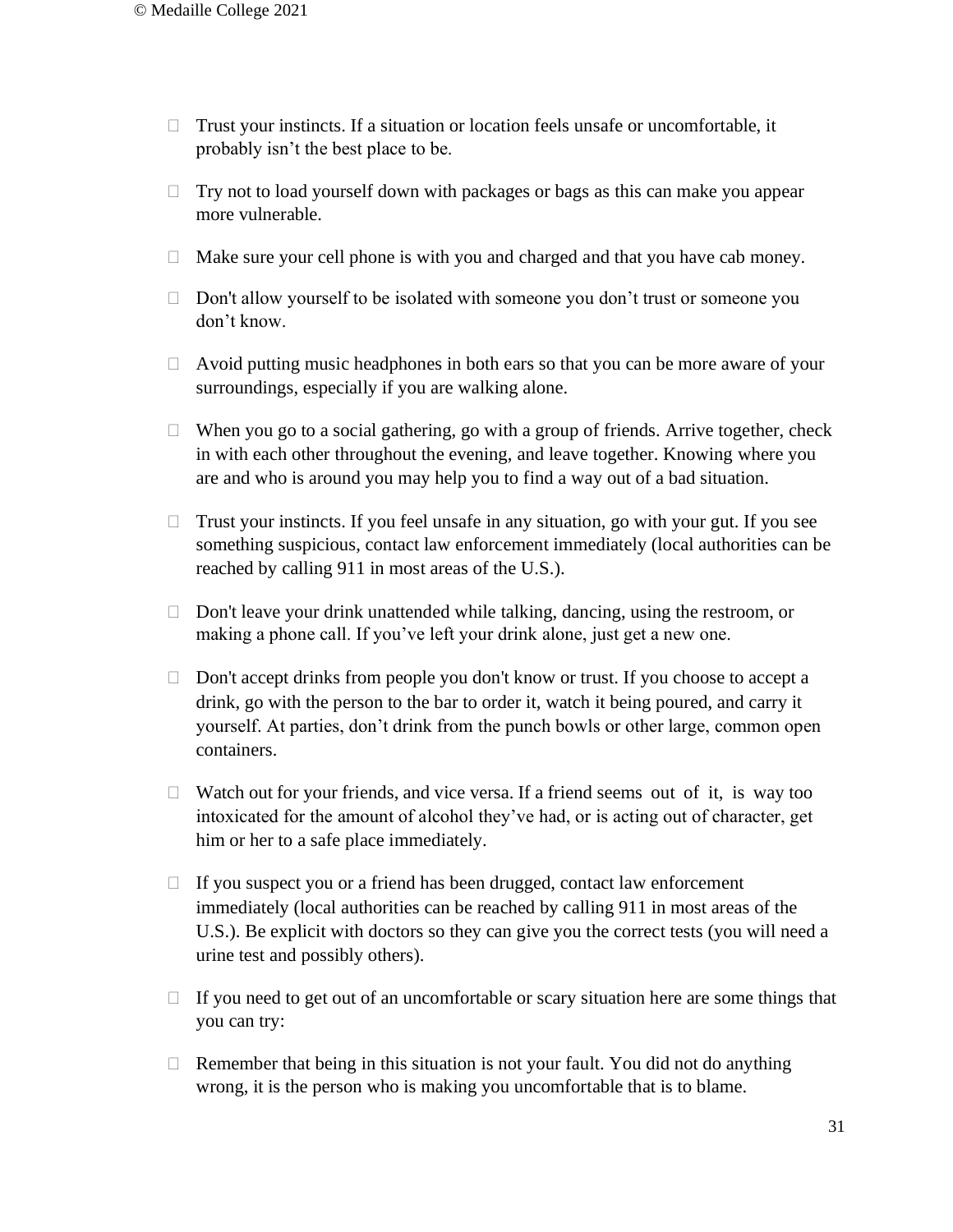- $\Box$  Be true to yourself. Don't feel obligated to do anything you don't want to do. "I don't want to" is always a good enough reason. Do what feels right to you and what you are comfortable with.
- $\Box$  Have a code word with your friends or family so that if you don't feel comfortable you can call them and communicate your discomfort without the person you are with knowing. Your friends or family can then come to get you or make up an excuse for you to leave.
- $\Box$  Lie. If you don't want to hurt the person's feelings it is better to lie and make up a reason to leave than to stay and be uncomfortable, scared, or worse. Some excuses you could use are: needing to take care of a friend or family member, not feeling well, having somewhere else that you need to be, etc.
- $\Box$  Try to think of an escape route. How would you try to get out of the room? Where are the doors? Windows? Are there people around who might be able to help you? Is there an emergency phone nearby?
- $\Box$  If you and/or the other person have been drinking, you can say that you would rather wait until you both have your full judgment before doing anything you may regret later.

## <span id="page-31-0"></span>*Adjudication of Violations*

Whether or not criminal charges are filed, a person may file a complaint with Medaille College alleging that a student or employee violated Medaille College policy on sexual harassment and/or assault.

Medaille College will not tolerate the discrimination against or the harassment (sexual or otherwise) of students or employees by College students, faculty, administrators, staff members and other persons acting in official College capacities. Students and employees are legally protected from such activity by both state and federal legislation and are asked to report any occurrence without fear of retaliation as follows:

Individuals who believe that they have been harassed or discriminated against should address their concerns to the appropriate administrative official at the College as set forth below:

### **Complainant Appropriate Administrator**

| Staff Members (including Administrative Staff) Director of Human Resources |  |
|----------------------------------------------------------------------------|--|
|                                                                            |  |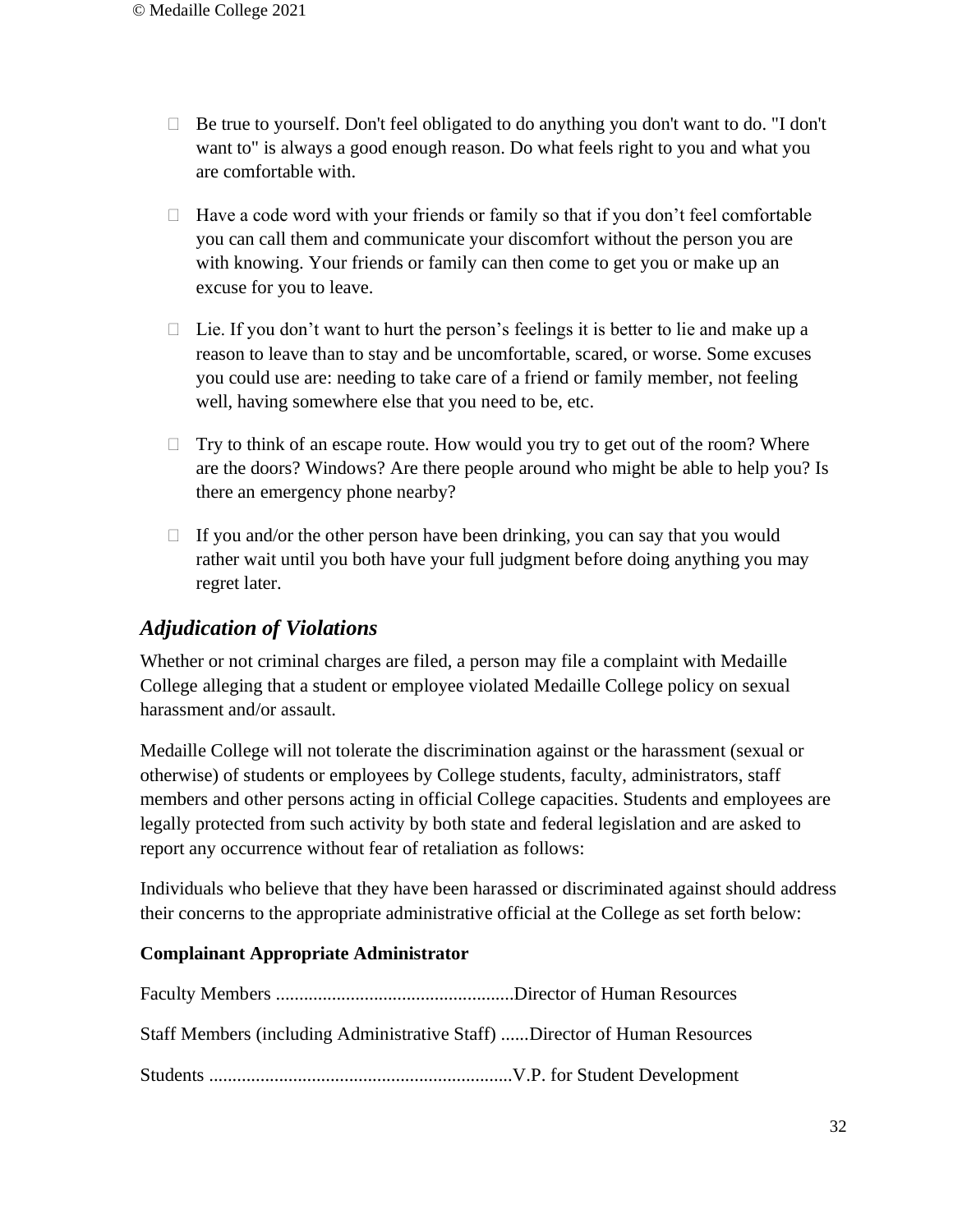If the appropriate administrator is the subject of the harassment or discrimination allegations, or the complainant is otherwise uncomfortable approaching a designated administrator, the complainant shall direct the complaint to one of the other appropriate administrators.

Official allegations of harassment or discrimination are to be made to the appropriate administrator in writing as soon as possible. The complaint must include the following information: name, address, and telephone number of the complainant; the nature of the complaint; date(s) and location(s) of the alleged occurrences(s); evidence on which the complaint is based; and the redress sought by the complainant. The appropriate administrator shall have 20 calendar days in which to conduct an investigation of a written complaint. The appropriate administrator may act as investigator or may arrange for another individual to act as investigator in the matter. The investigator shall be familiar with the appropriate sanctions that might be imposed against the individual against whom the compliant is made in the event that harassment or discrimination is found to have occurred. The investigator's report will be provided to a College officer or supervisor with the requisite authority to impose such sanctions.

The purpose of the investigation is to establish: (1) whether there is a reasonable basis for believing that the alleged violation of the policy has occurred; (2) the factual circumstances surrounding the claim; and (3) the appropriate sanction to be imposed on an individual found to have engaged in prohibited conduct. The investigator shall promptly provide the person against whom the complaint is made with a copy of the formal complaint and shall notify the appropriate College officer or supervisor of the nature of the complaint and of the identity of the parties.

In conducting the investigation, the investigator may interview the complainant, the person against whom the complaint is made, and any other persons believed to have relevant factual knowledge. At all times, the investigator shall make an effort to maintain confidentiality except where and to the extent that disclosure of information is necessary in the investigation. The parties and any notified College officer or supervisor shall maintain strict confidentiality... The investigator shall be in communication with the complainant until the complaint is resolved.

Upon the expiration of the 20 calendar day period the investigator shall have an additional 10 calendar days to produce a written report summarizing the findings of fact and providing recommendations as to the appropriate administrative action to be taken. This report will be provided to the parties, to the appropriate College officer or supervisor. If sanctions are imposed, this report will become a part of the personnel file of the individual against whom the complaint was made.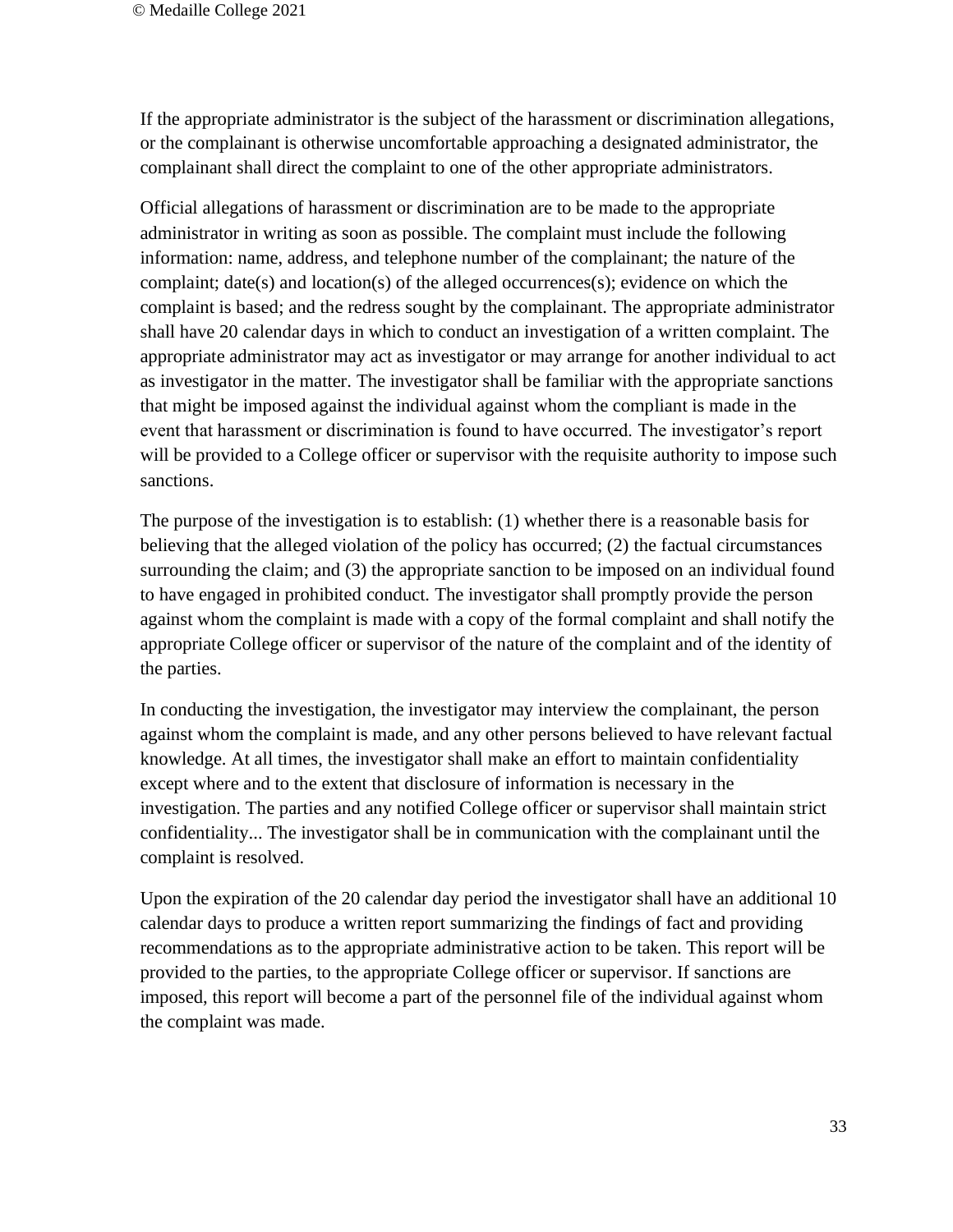Recommended sanctions may include, but are not limited to, written reprimand of the person against whom the complaint is made, suspension or dismissal of the person against whom the complaint is made, a change of grade or other academic record, a change of course section, a change of reporting line for an employee, or any other appropriate sanction(s) under the circumstances. Sanctions will be imposed in accordance with the provisions set forth in Volume IV (Faculty Policies), Volume V (Administrative and Staff Policies), and Volume VII, (Student Life and Development Policies), as applicable.

A complaint may also be brought by a person outside the College community if the alleged offense occurred with regard to application for admission as a student, to inquiry or application for employment, to bidding for contracts by individuals or company representatives, or to any other official action by a member of the College community. The appropriate administrative official to whom such a complaint should be directed will be determined by the position the individual was attempting to obtain at the College.

Reports of all domestic violence, dating violence, sexual assault and stalking made to Campus Public Safety will automatically be referred to the Title IX Coordinator for investigation regardless of if the complainant chooses to pursue criminal charges.

The Medaille College disciplinary process is consistent with the institution's policy and will include a prompt, fair, and impartial investigation and resolution process transparent to the accuser and the accused. Usually, the resolution of complaints of sexual misconduct are completed within 60 days of the report, however the proceedings timeframe allows for extensions for good cause with notice to the accuser and the accused of the delay and the reason for the delay. Investigators and hearing board members are trained annually on the issues related to domestic violence, dating violence, sexual assault, and stalking and taught how to conduct an investigation and hearing process that protects the safety of the victim and promotes accountability.

The accuser and the accused student each have the opportunity to attend a hearing before a properly trained hearing official that protects the safety of victims and promotes accountability;

The accuser and the accused will have timely notice for meetings at which the accuser or accused, or both, may be present;

The institution will allow for timely access to the accuser, the accused and appropriate officials to any information that will be used after the fact-finding investigation but during formal and informal disciplinary meeting and hearings;

The institutional disciplinary procedures will not be conducted by officials who have a conflict of interest or bias for or against the accuser or the accused;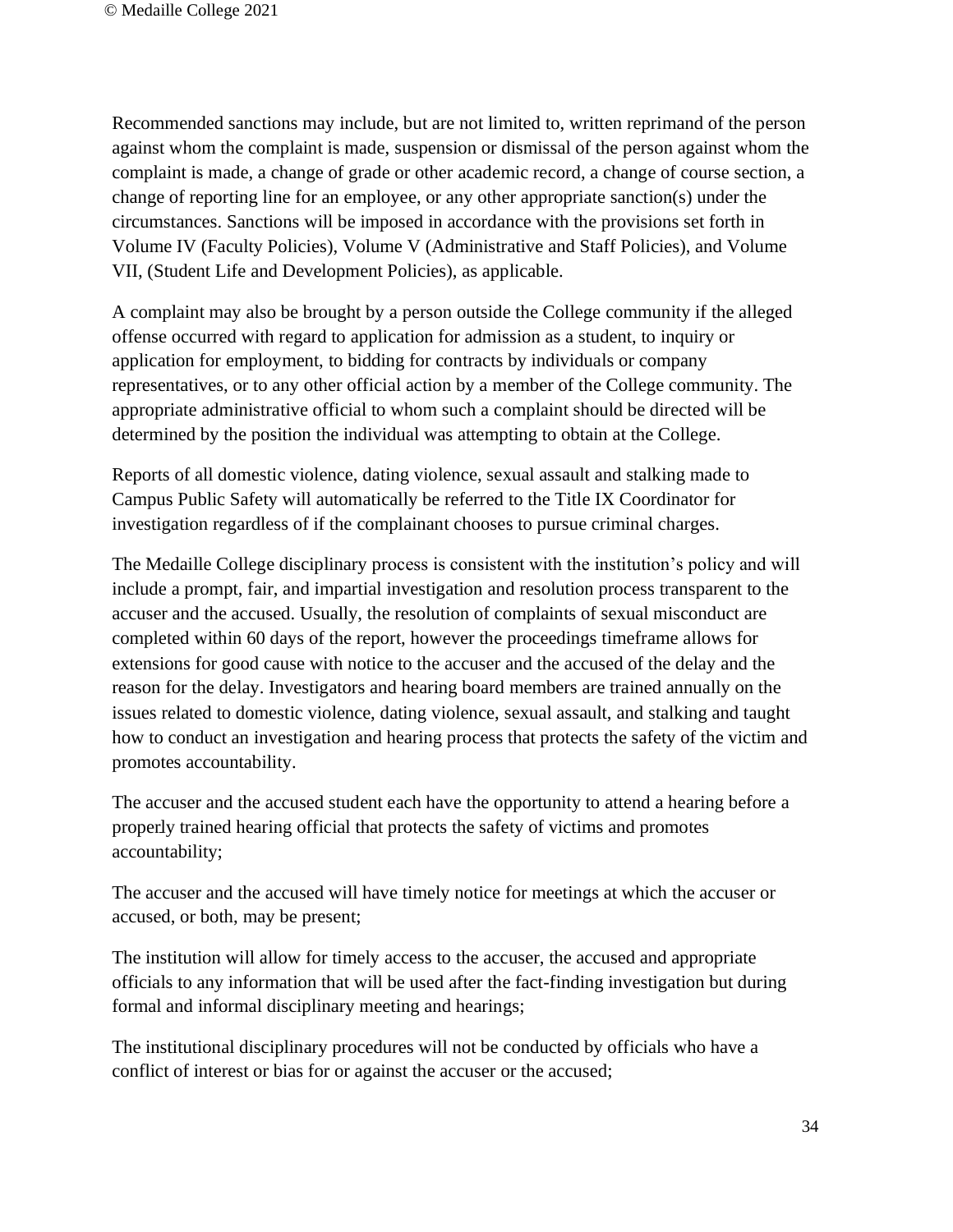The institution provides the accuser and accused the same opportunities to have others present during an institutional disciplinary proceeding. The accuser and the accused student each have the opportunity to be advised by a personal advisor of their choice, at their expense, at any stage of the process and to be accompanied by that advisor at any meeting or proceeding. An advisor may only consult and advise his or her advisee, but not speak for the advisee at any meeting or hearing;

A student conduct decision is based on the preponderance of evidence standard, i.e. "more likely than not to have occurred" standard. In other words, the conduct process asks: "is it more likely than not that the accused student violated the Medaille College Student Conduct Code?"

The accuser and the accused will be notified simultaneously in writing of the result of any disciplinary proceeding, as well as any changes to those result or disciplinary actions prior to the time that such results become final; and

The accuser and the accused each have the right to appeal the outcome of the hearing by and will be notified simultaneously in writing, of any change to the result prior to the time that it becomes final and of the final result after the appeal is resolved.

A person alleging sexual assault, domestic violence, dating violence, or stalking may also utilize the complaint and investigatory procedures set forth in the Medaille College policy against Sexual Harassment [http://www.medaille.edu/policy-handbooks i](http://www.medaille.edu/policy-handbooks)n order to remedy any hostile environment. All conduct proceedings against students, however, will be resolved through the College Student Judicial System.

When a complainant does not consent to the disclosure of his or her name or other identifiable information to the alleged perpetrator, Medaille College's ability to respond to the complaint may be limited.

# <span id="page-34-0"></span>*Confidentiality*

Medaille College will protect the identity of persons who report having been victims of sexual assault, domestic violence, dating violence, or stalking to the fullest extent of the law and as previously mentioned in this document.

Medaille College maintains as confidential any accommodations or protective measures provided to the victim, to the extent that maintaining such confidentially would not impair the ability of the institution to provide the accommodations or protective measures.

## <span id="page-34-1"></span>*Sanctions and Protective Measures*

In all cases, investigations that result in a finding of more likely than not that a violation of college policy occurred will lead to the initiation of disciplinary procedures against the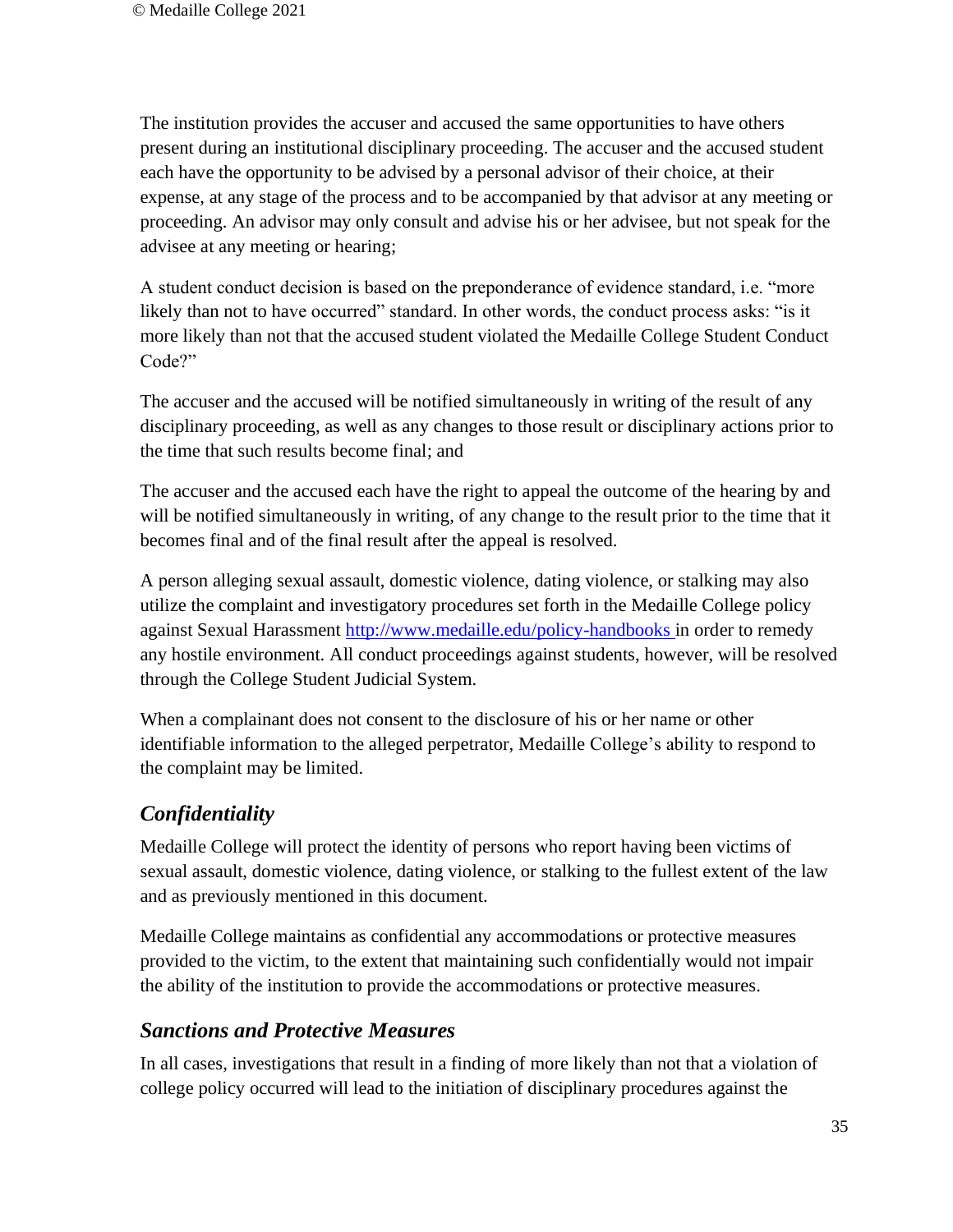accused individual. Medaille College sanctions including, for students, sexual assault, domestic violence, dating violence, and stalking are violations of the Student Conduct Code. Employees who violate this policy will be subject to discipline, up to and including termination of employment. Sexual assault, domestic violence, dating violence, and stalking are criminal acts which also may subject the perpetrator to criminal and civil penalties under federal and state law may be imposed upon those determined to have violated this policy. Medaille College may implement protective measures following the report of domestic violence, dating violence, sexual assault and/or stalking.

The Title IX Coordinator or their designee will determine whether interim interventions and protective measure should be implemented, and, if so, take steps to implement those protective measures as soon as possible. Examples of interim protective measures include, but are not limited to: a Medaille College order of no contact, residence hall relocation, adjustment of course schedules, a leave of absence, or reassignment to a different supervisor or position. These remedies may be applied to one, both, or multiple parties involved. Violations of the Title IX Coordinator's directives and/or protective measures will constitute related violations that may lead to additional disciplinary action. Protective measures imposed may be temporary pending the results of an investigation or may become permanent as determined by Medaille College

Medaille College will, upon written request, disclose to the alleged victim of a crime of violence, or a non-forcible sex offense, the report on the results of any disciplinary proceeding conducted by such institution against a student who is the alleged perpetrator of such crime or offense. If the alleged victim is deceased as the result of such crime or offense, the next of kin of such victim shall be treated as the alleged victim for purposes of this paragraph.

# <span id="page-35-0"></span>*Counseling Services*

Counseling services are available both on and off campus for any victim of sexual assault and/or harassment. On campus counseling services are available through the Medaille College Wellness Center, which is located at 117 Humboldt Parkway. Off campus counseling services may accessed by contacting Crisis Services – Victims Advocate Program, at 716.834.3131.

## <span id="page-35-1"></span>*Sex Offender Registry*

The federal Campus Sex Crimes Prevention Act, enacted on October 28, 2000, requires institutions of higher education to issue a statement advising the campus community where law enforcement agency information provided by a State concerning registered sex offenders may be obtained. It also requires sex offenders already required to register in a State to provide notice, as required under State law, of each institution of higher education in that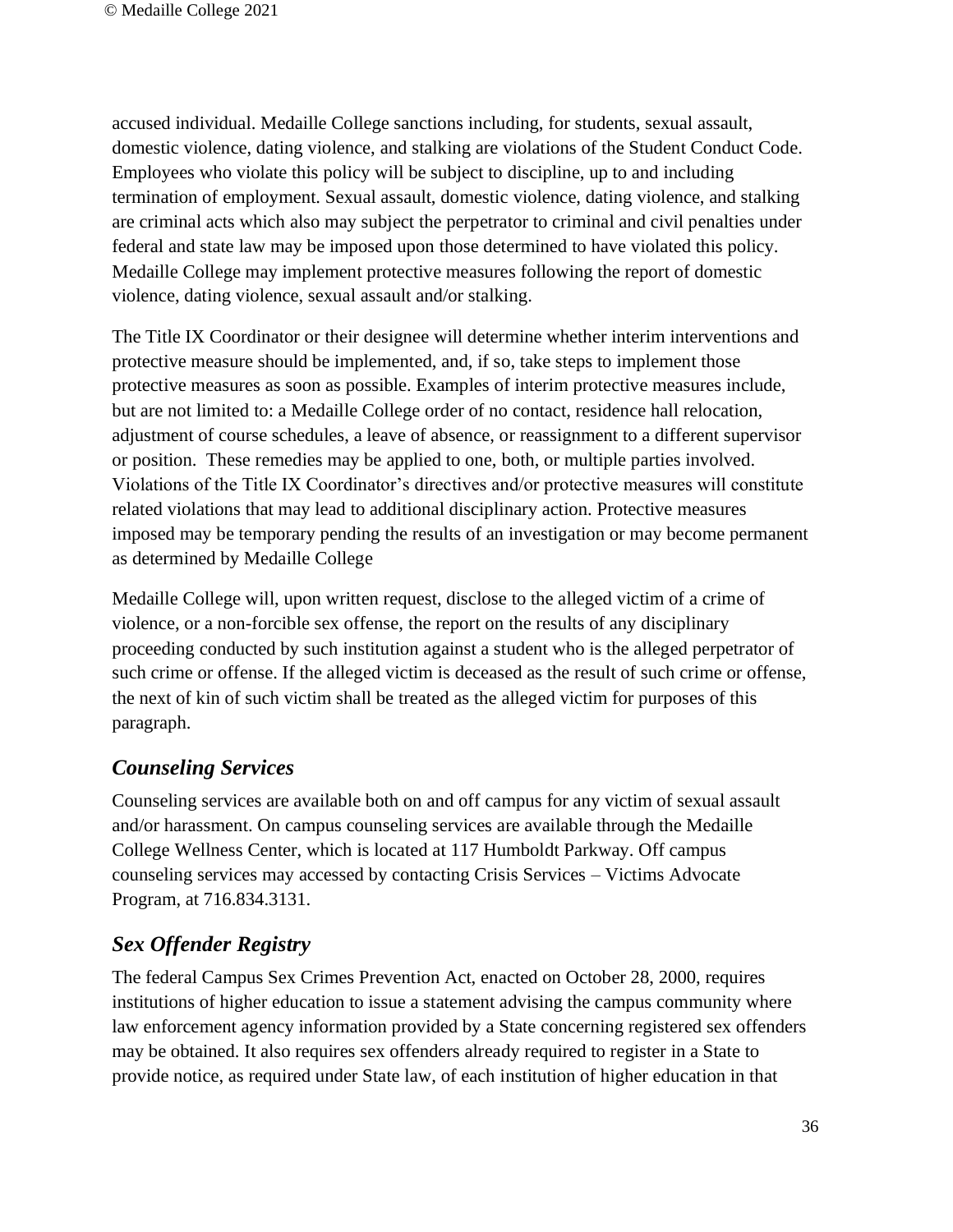State at which the person is employed, carries on a vocation, volunteers services or is a student.

In New York State, convicted sex offenders must register with the New York State Division of Criminal Justice. You can link to this information, which appears on the New York State Division of Criminal Justice Services website, by accessing the Sex Offender Registry at [http://www.criminaljustice.ny.gov/nsor/ .](http://www.criminaljustice.ny.gov/nsor/)

# *Policy Prohibiting Sexual Harassment and Other Unlawful Harassment*

Medaille College will not tolerate the discrimination against or the harassment (sexual or otherwise) of students or employees by College students, faculty, administrators, staff members and other persons acting in official College capacities. Students and employees are legally protected from such activity by both state and federal legislation and are asked to report any occurrence without fear of retaliation as follows:

Individuals who believe that they have been harassed or discriminated against should address their concerns to the appropriate administrative official at the College as set forth below:

*Complainant Appropriate Administrator*

| Staff Members (including Administrative Staff) Director of Human Resources |  |
|----------------------------------------------------------------------------|--|
|                                                                            |  |

If the appropriate administrator is the subject of the harassment or discrimination allegations, or the complainant is otherwise uncomfortable approaching a designated administrator, the complainant shall direct the complaint to one of the other appropriate administrators.

Official allegations of harassment or discrimination are to be made to the appropriate administrator in writing as soon as possible. The complaint must include the following information: name, address, and telephone number of the complainant; the nature of the complaint; date(s) and location(s) of the alleged occurrences(s); evidence on which the complaint is based; and the redress sought by the complainant. The appropriate administrator shall have 20 calendar days in which to conduct an investigation of a written complaint. The appropriate administrator may act as investigator or may arrange for another individual to act as investigator in the matter. The investigator shall be familiar with the appropriate sanctions that might be imposed against the individual against whom the compliant is made in the event that harassment or discrimination is found to have occurred. The investigator's report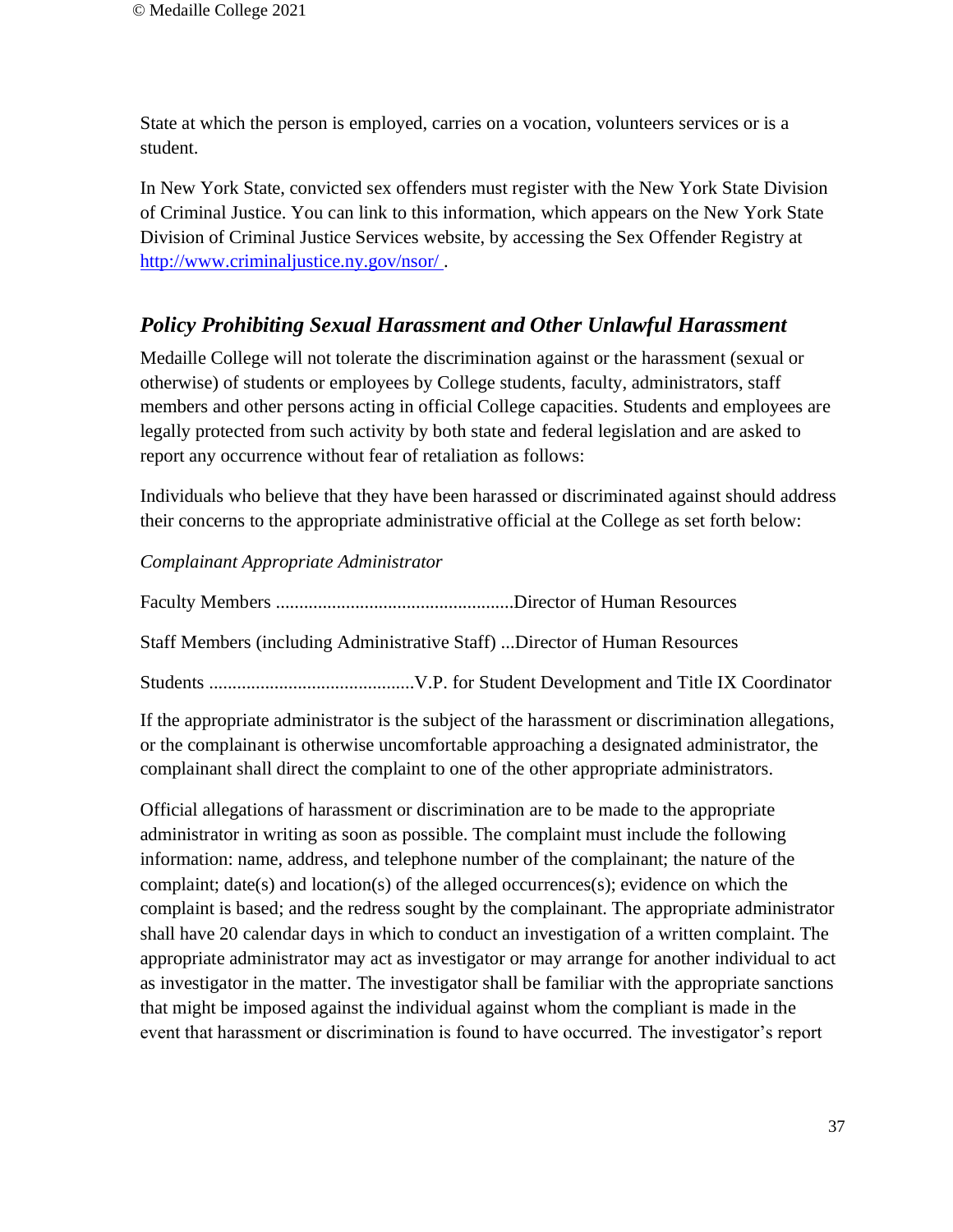will be provided to a College officer or supervisor with the requisite authority to impose such sanctions.

The purpose of the investigation is to establish: (1) whether there is a reasonable basis for believing that the alleged violation of the policy has occurred; (2) the factual circumstances surrounding the claim; and (3) the appropriate sanction to be imposed on an individual found to have engaged in prohibited conduct. The investigator shall promptly provide the person against whom the complaint is made with a copy of the formal complaint and shall notify the appropriate College officer or supervisor of the nature of the complaint and of the identity of the parties.

In conducting the investigation, the investigator may interview the complainant, the person against whom the complaint is made, and any other persons believed to have relevant factual knowledge. At all times, the investigator shall make an effort to maintain confidentiality except where and to the extent that disclosure of information is necessary in the investigation. The parties and any notified College officer or supervisor shall maintain strict confidentiality. The investigator shall be in communication with the complainant until the complaint is resolved.

Upon the expiration of the 20 calendar day period the investigator shall have an additional 10 calendar days to produce a written report summarizing the findings of fact and providing recommendations as to the appropriate administrative action to be taken. This report will be provided to the parties, to the appropriate College officer or supervisor. If sanctions are imposed, this report will become a part of the personnel file of the individual against whom the complaint was made.

Recommended sanctions may include, but are not limited to, written reprimand of the person against whom the complaint is made, suspension or dismissal of the person against whom the complaint is made, a change of grade or other academic record, a change of course section, a change of reporting line for an employee, or any other appropriate sanction(s) under the circumstances. Sanctions will be imposed in accordance with the provisions set forth in Volume IV (Faculty Policies), Volume V (Administrative and Staff Policies), and Volume VII, (Student Life and Development Policies), as applicable. A complaint may also be brought by a person outside the College community if the alleged offense occurred with regard to application for admission as a student, to inquiry or application for employment, to bidding for contracts by individuals or company representatives, or to any other official action by a member of the College community. The appropriate administrative official to whom such a complaint should be directed will be determined by the position the individual was attempting to obtain at the College.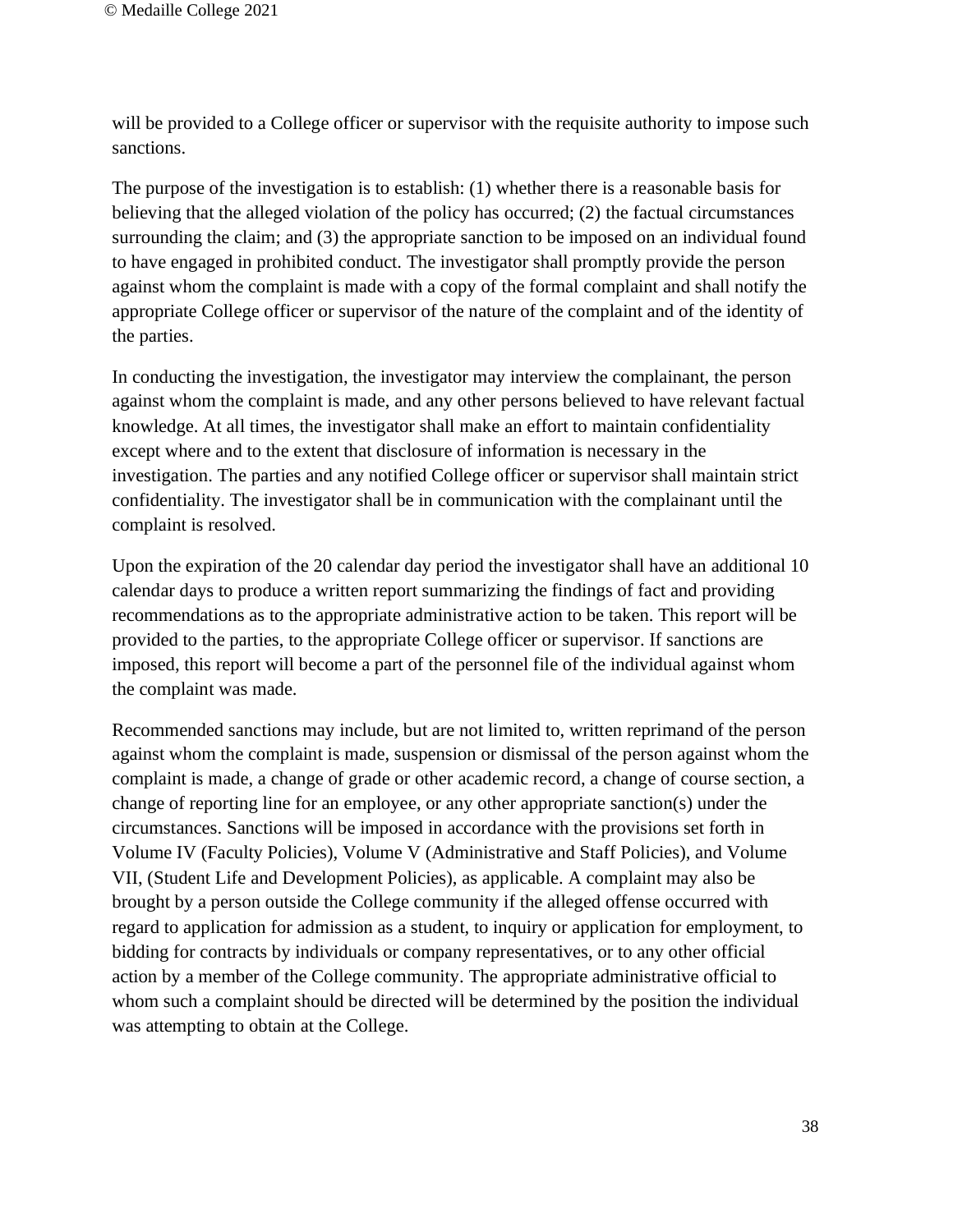#### *Other Unlawful Harassment*

Unlawful harassment is defined as verbal or physical conduct which denigrates or shows hostility or aversion to an individual because of his/her race, color, gender, sexual orientation, age, religion, national origin, marital status, veteran status, disability, genetic predisposition, carrier status or status as a victim of domestic violence, or that of his/her relatives, friends, or associates, and which:

- $\Box$  Has the purpose or effect of creating an intimidating, hostile, or offensive working or educational environment.
- $\Box$  Has the purpose or effect of unreasonably interfering with an individual's performance.
- $\Box$  Otherwise adversely affects an individual's educational or employment opportunities.

Any harassment of Medaille College employees, students or applicants in violation of these rules is absolutely prohibited and will not be tolerated. Interim protective measures may be made while a complaint is investigated. Both complainant and alleged offender shall be treated equitably throughout the investigation.

#### *Title IX Statement: Nondiscrimination & Equal Opportunity Policy*

Medaille College is committed to compliance with its obligations under Title IX of the Educational Amendments of 1972, Title VI and Title VII of the Civil Rights Act of 1964, Section 504 of the Rehabilitation Act of 1973, the Americans with Disabilities Act, the Age Discrimination in Employment Act, Executive Orders, the New York State Human Rights Law and other applicable anti-discrimination laws.

It is the policy of the college to provide all students, applicants and employees equal access to all programs, facilities and employment opportunities without regard to race, color, sex, sexual orientation, age, religion, national origin, marital status, veteran status, disability, genetic predispositions, carrier status, or status as a victim of domestic violence. Furthermore, the college will not discriminate against any individual with respect to the application of college policies, terms and conditions of employment, or the criteria for the successful completion of any course or program on the basis of race, color, sex, sexual orientation, age, religion, national origin, marital status, veteran status, disability, genetic predisposition, carrier status, or status as a victim of domestic violence. To the extent required by law, the college will also take affirmative action to ensure that qualified women, minorities, veterans, and persons with disabilities are provided full employment opportunities. This includes administrators, faculty, staff, students, contractors and vendors.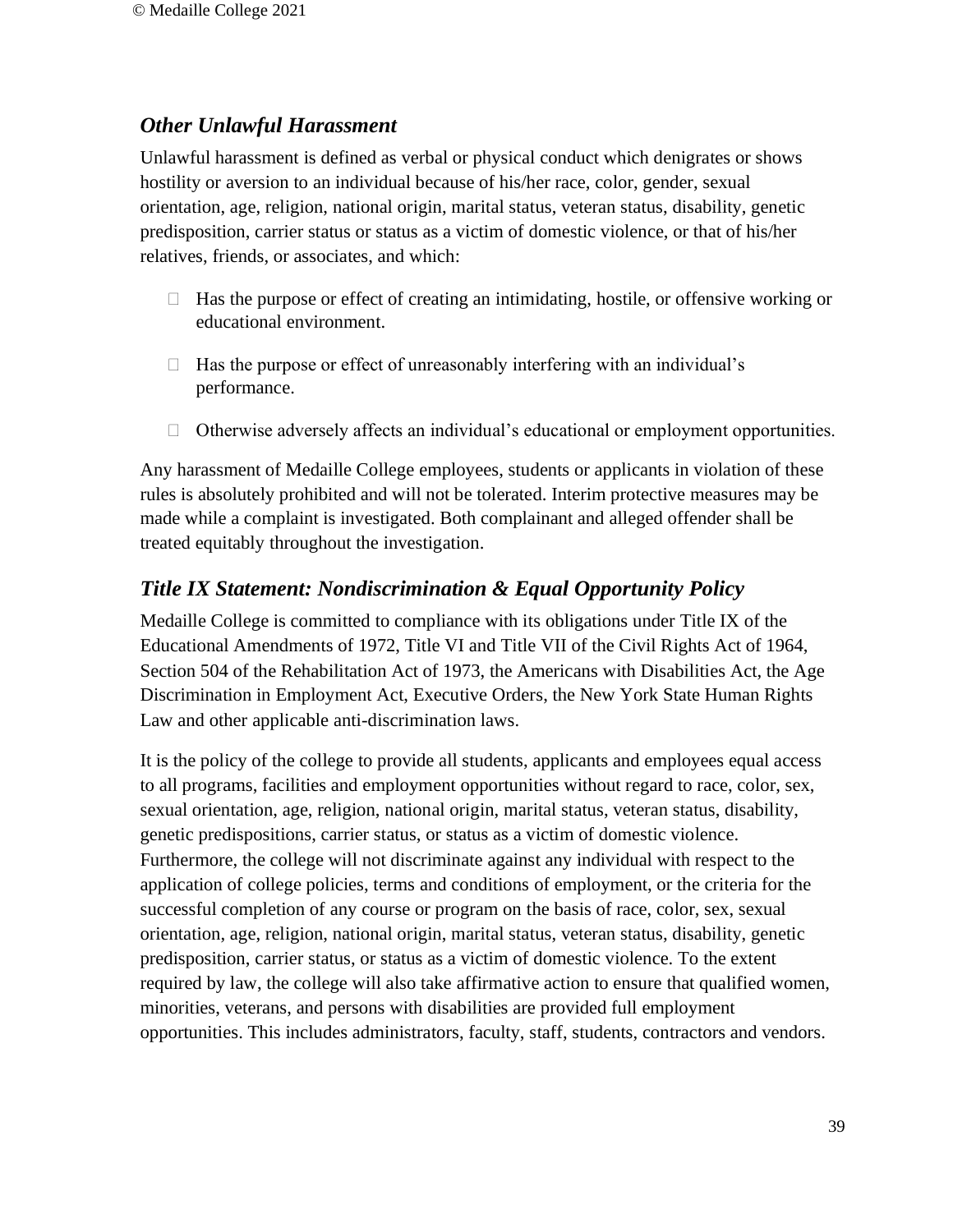Any questions concerning this policy and any complaints of discrimination should be communicated to the appropriate Title IX Coordinator, Kenya Hobbs at: [titleIX@medaille.edu](mailto:titleIX@medaille.edu) , 716.880.2119.

A student also has the right to file a complaint of discrimination with the Office for Civil Rights (OCR) of the U.S. Department of Education. Complaints are to be filed within 180 calendar days of the alleged act of discrimination and may be made to the regional office of OCR:

New York Office for Civil Rights U.S. Department of Education 32 Old Slip, 26th Floor New York, NY 10005-2500 Telephone: 646.428.3900 FAX: 646.428.3843; TDD: 877.521.2172 Email: [OCR.NewYork@ed.gov](mailto:OCR.NewYork@ed.gov)

## *Student Code of Conduct and Judicial Procedures*

#### *Introduction*

The Board of Trustees shall bear full responsibility for the College as a corporate entity. It shall determine the general educational policies of the College. The President shall be the Chief Executive Officer of the College, and shall have the general responsibility for administering the policies approved by the Board of Trustees. Responsibility for regulations and standards in the area of student life is in turn, delegated to the Chief Student Affairs Officer or a designee. While exercising these powers, the Board of Trustees and College Administration acknowledge and affirm the rights and responsibilities of students as defined herein, as well as rights and responsibilities which are inherent in the educational process.

## *7.1.1* **Student Rights within the College Community**

With the approval of the Board of Trustees, the College affirms the following student rights and privileges:

- 1. To engage in discussion, to make inquiries, to exchange thought and opinion, to publish and exchange findings and recommendations, to speak, or print freely on any subject, and to sponsor speakers of their choice, in accordance with the guarantees of our Federal and State Constitutions, subject only to the right of the College to make reasonable rules and regulations related to thereto.
- 2. To associate with whomever they please.
- 3. To engage in educational process.
- 4. To engage in peaceful, orderly, and nondestructive picketing, protests and demonstrations, to the extent they do not violate public law and do not interfere with the educational process, or the rights of other members of the college community.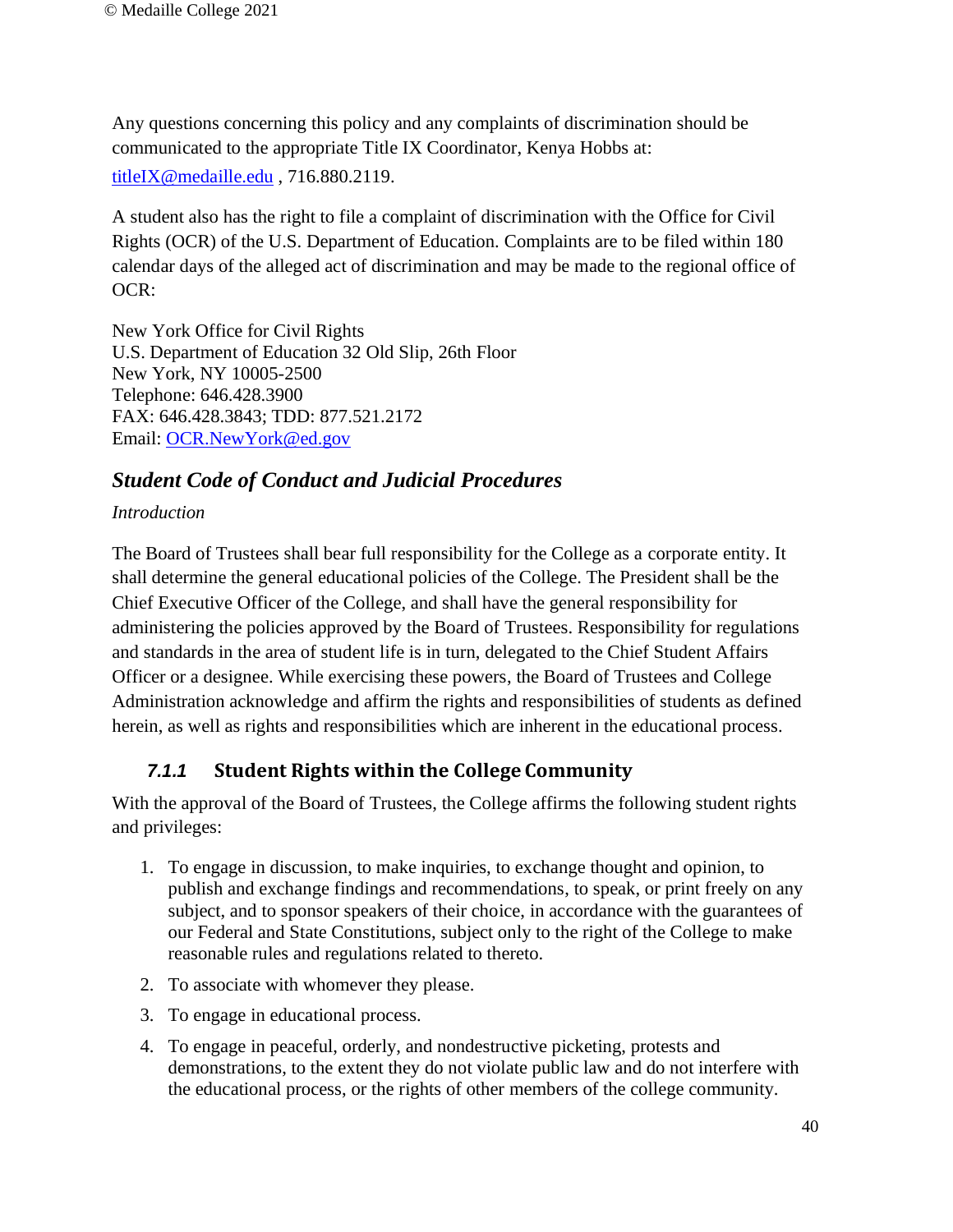- 5. To be free from discrimination on the basis of race, creed, color, sex, religion, sexual orientation, national origin, veteran status, or disability.
- 6. To be secure in their persons, living quarters, papers and effects, from the reasonable, illegal, or unauthorized searches and seizures; and in the event of a legally authorized search, whenever possible to have present an official of the College and the student against whom the legally authorized search is directed.
- 7. To be free from violence, force, the threat of force, entrapment and coercion.
- 8. To organize one's own personal behavior as long as such behavior does not violate public law or the right of others, and does not interfere with the educational process.
- 9. To be informed of the standards and the norms of conduct established by the College, and the right to have advance notice of any sanctions for violations thereof.
- 10. To have the benefit of fair equitable procedures for determining the validity of charges of alleged violations of College standards of conduct. All procedures shall be structured to facilitate a reliable determination of the truth or falsity of charges while providing due process and fundamental fairness to all persons.
- 11. To retain unaltered status as a member of the College community, to be present on the campus and attend classes, during the consideration of any disciplinary matter, except for reasons relating to the safety and well-being of members of the College community or College property or to a student's own physical or emotional safety and well-being.
- 12. To petition for redress of a grievance arising from negligent, malicious, or irresponsible actions of a member of the College community.
- 13. To have College records reflect only such information as is reasonably related to the educational purposes of the College.
- 14. To be informed of the existence, custodianship, and general character of all personal records maintained by the College. To inspect all personal records, except records determined to be confidential in accordance with the properly established criteria.
- 15. To have protection from disclosure of personal records to unauthorized persons in accordance with the Family Educational Rights & Privacy Act of 1974. Information will not be released outside the College community without the expressed consent of, or waiver by, the student involved, except under valid legal compulsion or where there is a danger to a member of the College community, in said cases, the student will be informed of any such release.
- 16. To establish and elect a democratic, representative, student government.
- 17. To be heard and have one's views considered at appropriate levels of the decisionmaking process within the College community.
- 18. To use designated College facilities as individuals and members of student organizations for extra-curricular activities sponsored by registered student organizations and student groups, subject to the priority of academic needs and to reasonable College rules and regulations regarding use of facilities.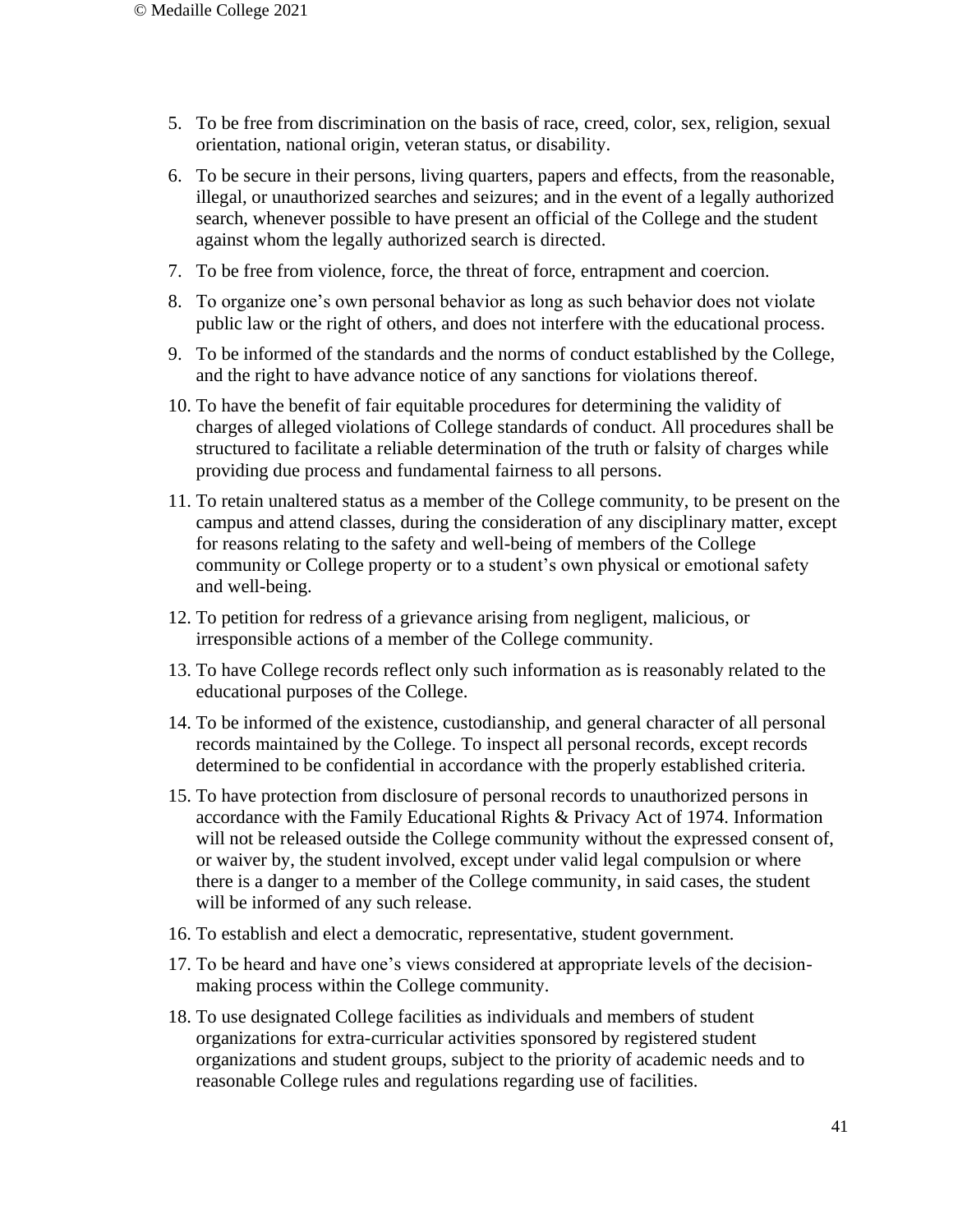## *7.1.2* **Student Code of Conduct**

The Student Code of Conduct is the product of the combined efforts of the administration, faculty, and students and is approved by the Board of Trustees.

The purpose of this Code is to delineate non-academic standards of conduct appropriate to the College in consonance with the educational goals of the College.

All students are expected to familiarize themselves with the provisions of the Code and their individual responsibility within it.

The Student Code of Conduct shall apply to all undergraduates, graduate and professional students attending Medaille College. Additionally, all students are responsible for complying with the rules, regulations, policies, and procedures contained in other official College publications such as program handbooks and announcements which may be issued from time to time.

The following shall be meaning of terms as used herein:

- 1. "Student" means any person matriculated, registered or enrolled in a College course or a program of study program or pursuing a course of study at Medaille College.
- 2. "College Official" means any person employed by the College who is assigned administrative or professional responsibilities, or a public safety officer.
- 3. "Member of the College Community" means any student, faculty member, or College Office or employee of the College.
- 4. "Offense" means conduct and/or attempts to engage in conduct inappropriate to the College Community for which disciplinary action may be instituted.
- 5. "College Property" means all property owned, leased, or controlled by the College.

Students are expected to conduct themselves as responsible members of the College community. Those students whose conduct demonstrates a disrespect for law, the rights of others, or the health, welfare and safety of members of the College community will be subject to disciplinary action by the College, only if such conduct, or attempts to engage in such conduct, takes place on College property or in the course of a College-sponsored or supervised activity, or if such conduct results directly from membership in the College community.

## **7.1.2.1 Offenses Related to Property**

An Offense related to property is committed when a student:

1. Knowingly and without consent or authorization has in the student's possession College property or the property of another person.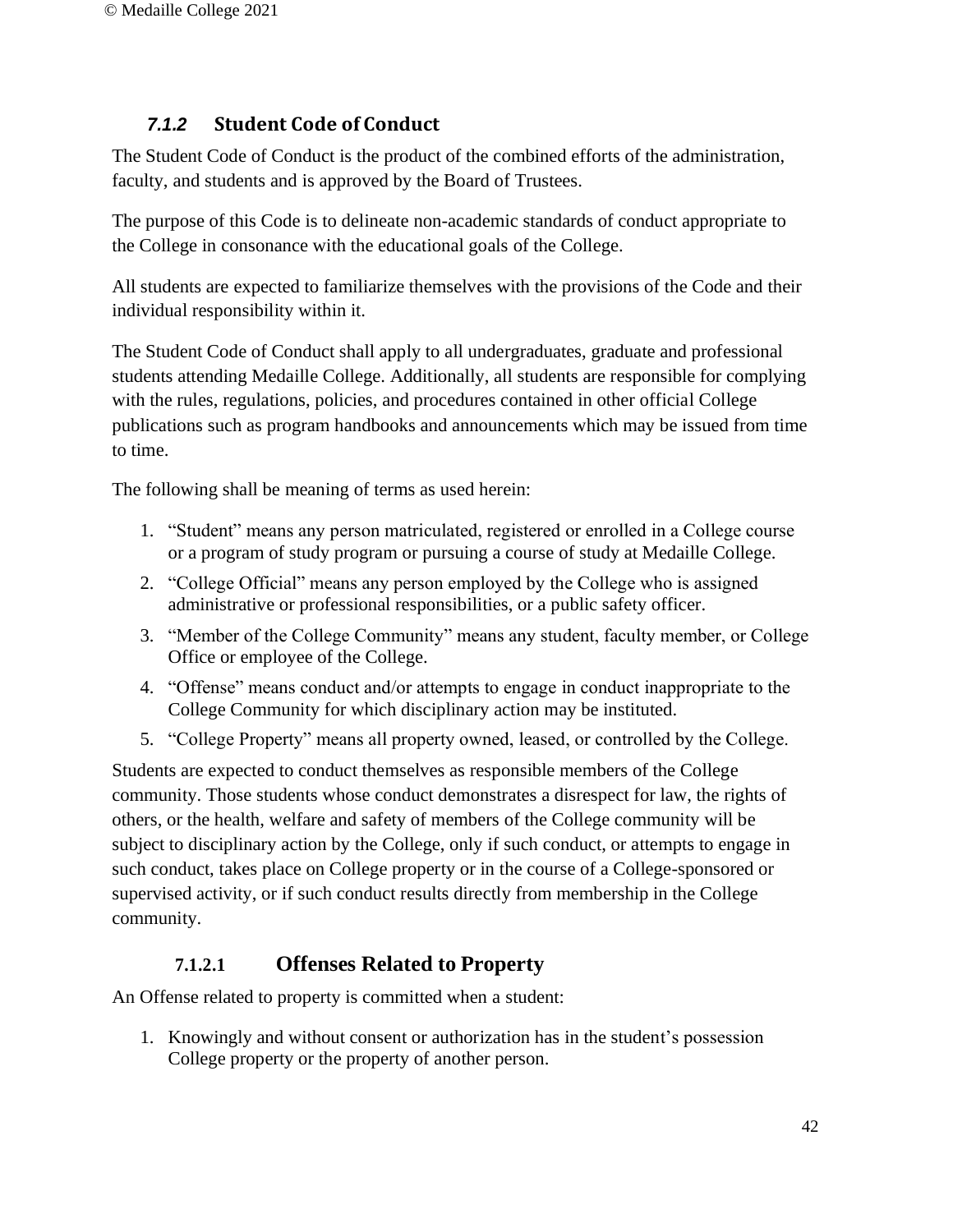- 2. Knowingly and without consent or authorization removes, uses, misappropriates, or sells College property or the property of another person.
- 3. Intentionally or negligently damages or destroys College property or property owned or in the possession of another person or the College.
- 4. Obtains College property or the property of another person by misrepresentation or fraudulent means.
- 5. Enters or uses facilities or property of the College or another person without consent or authorization.

## **7.1.2.2 Offenses Related to Persons**

An Offense related to a person is committed when a student:

- 1. Intentionally or knowingly and without authority or consent limits or restricts the freedom of a person to move about in a lawful manner.
- 2. Threatens by any means, intimidates, coerces, or uses physical force in a manner which endangers the health or safety of a person or which would or should be expected to cause a person to be fearful of physical or emotional harm.
- 3. Physically abuses or injures another person.
- 4. Intentionally slanders or libels another person.
- 5. Obstructs, interferes, or denies another student the rights and privileges affirmed by the Board Trustees.

## **7.1.2.3 Offenses Related to the Operation of the College**

An Offense related to the operation of the College is committed when a student:

- 1. Abuses or damages College Property by using it in a manner inconsistent with its obvious or designated purpose.
- 2. Forges, alters, takes possession, duplicates, or uses documents, records, keys, or identification without the consent or authorization of appropriate College Officials.
- 3. Falsifies information or records submitted to a College official or Office.
- 4. Fails to comply with the lawful direction of a College official acting in the legitimate performance of his or her duties and authority.
- 5. Refuses to respond to a legitimate oral or written request to report to a College Official exercising official authority.
- 6. Fails to present College identification upon request by a College Official.
- 7. Purports to represent the College or person in the College Community improperly and without authorization.
- 8. Engages in solicitation of any type in or on College Property unless approved by an appropriate College Official.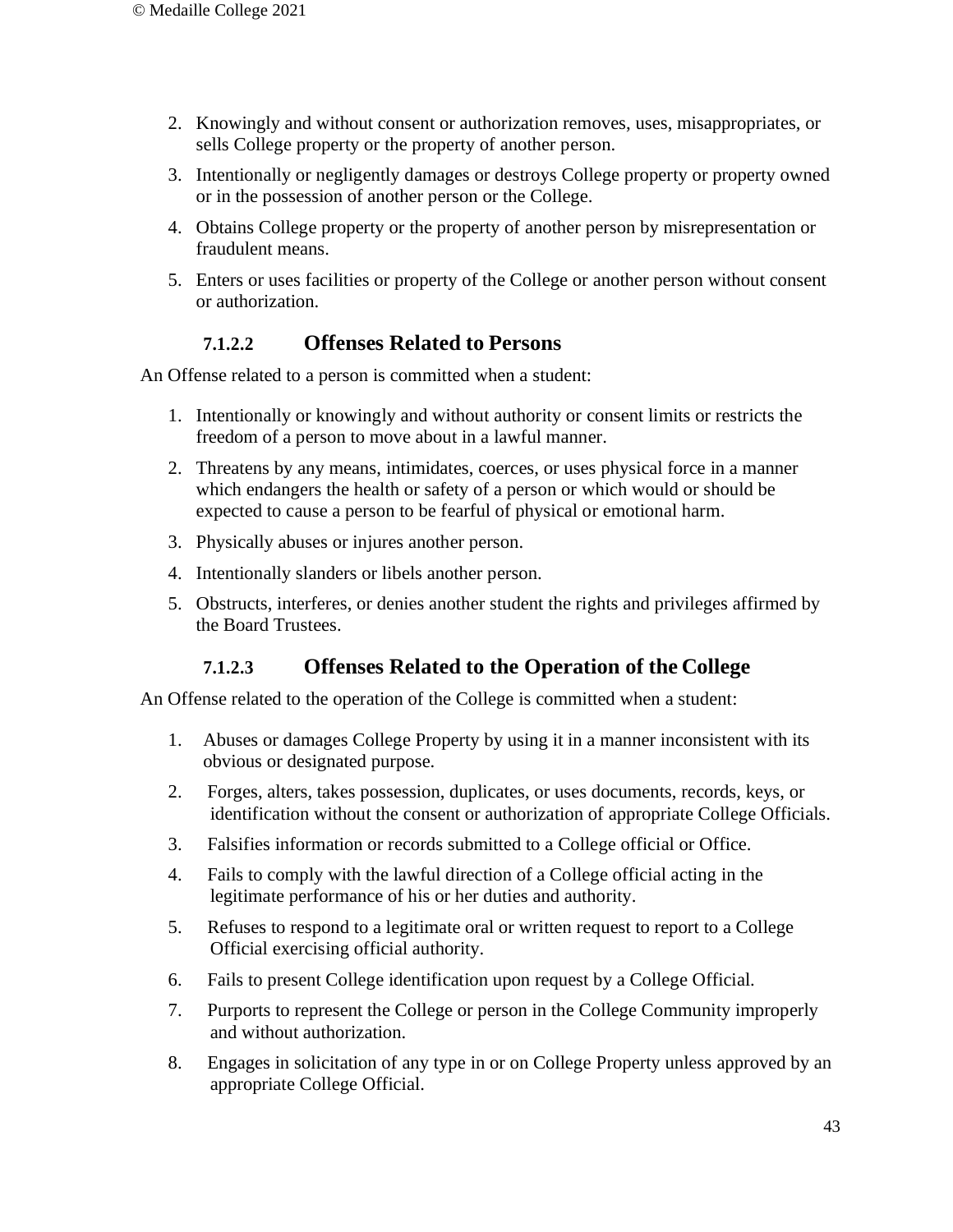- 9. Intentionally obstructs the operation and functions of the College by failing to comply with the policies and procedures of the College.
- 10. Obstructs or interferes with the reprimand, discipline or apprehension of another person who is involved in the commission of an Offense under the Student Code of Conduct or other College regulations or rules.

# **7.1.2.4 Offenses Related to Welfare, Health or Safety**

An offense related to welfare, health, or safety is committed when a student:

- 1. Uses, possesses, or manufactures without authorization firearms, explosives, weapons, or other dangerous articles or substances injurious to persons or property.
- 2. Falsely reports a fire, or activates emergency warning equipment or communicates false information regarding existence of explosives on College property or property used by the College for a duly designated College function.
- 3. Abuses misuses, remove, or damages fire or safety equipment.
- 4. Refuses to vacate buildings, street walks, driveways, or other facilities of the College when directed to do so by College Official.
- 5. Uses, possesses, distributes, sells, is under the influence or in the presence of narcotics, hallucinogens, dangerous drugs, or controlled substances except as permitted by law.
- 6. Possesses or consumes, or is in the presence of alcoholic beverages on campus or at a College sponsored function off-campus if under the age permitted by the State of New York.
- 7. Engages in games of chance or money or other gain in violation of the law.

## **7.1.2.5 Offenses Related to the College Student Judicial System (CSJS)**

An offense related to the CSJS is committed when a student:

- 1. Attempts to intimidate coerce, or influence a person by any means in an effort to discourage or prevent that person's use of, or participation in, any judicial process or proceedings.
- 2. Attempts to influence the impartiality of any member of the judicial body prior to or during the course of a judicial proceeding.
- 3. Fails to respond to written notification of a judicial proceeding.
- 4. Knowingly falsifies, distorts, or misrepresents information before the student body.
- 5. Disrupts or interferes with the orderly conduct of a judicial proceeding.
- 6. Knowingly institutes a judicial proceeding without proper cause.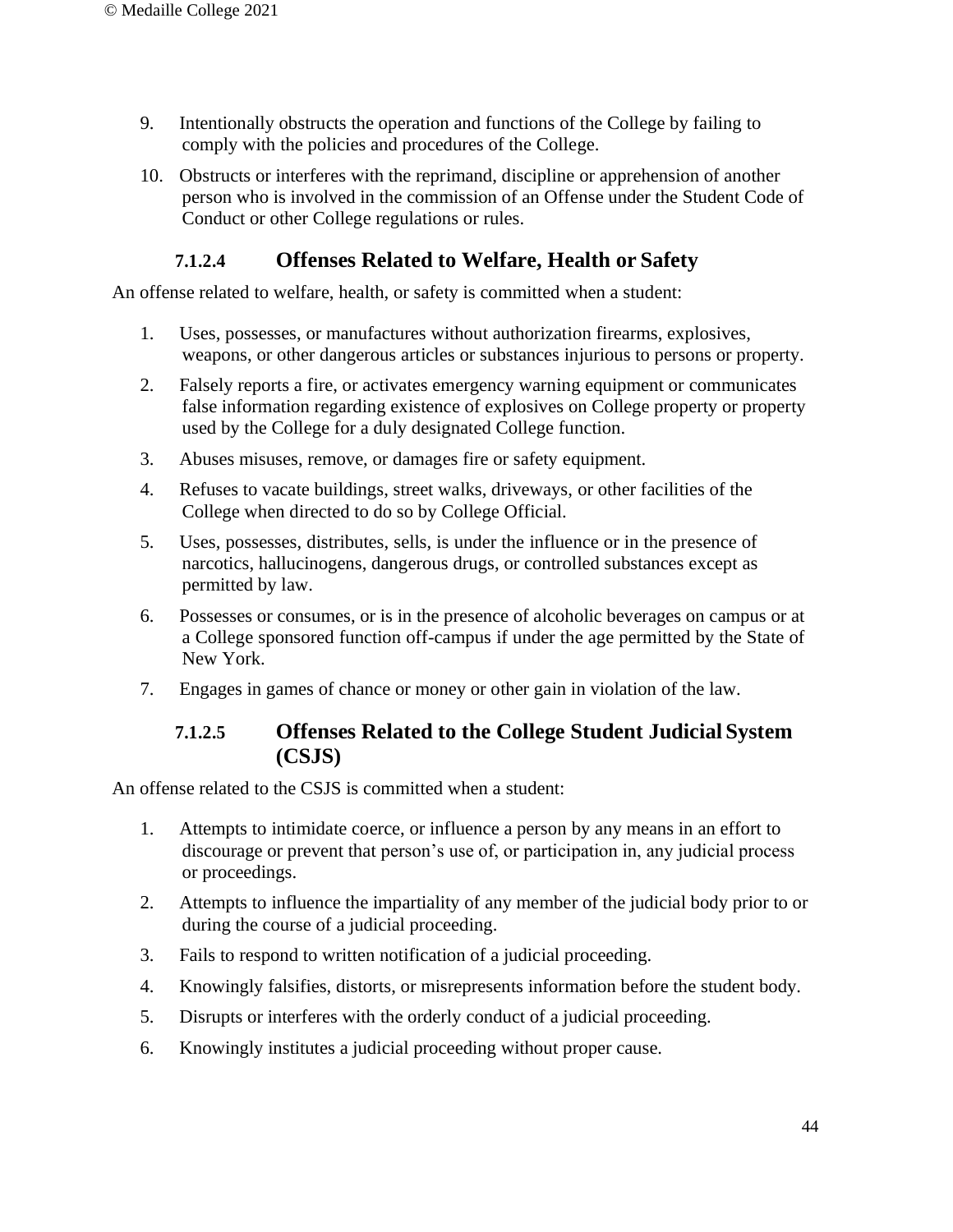## *7.1.3* **Judicial System Administration**

In accordance with the provisions of the College By-laws, and the actions of the Board of Trustees, the President, who is the Chief Executive Officer of the College, delegates the supervision of student conduct to the VP for Student Development, hereafter called the C.S.A.O. All disciplinary actions remain subject to final review by the President of Medaille College.

# **7.1.3.1 The Role of the Chief Student Affairs Officer (CSAO)**

The supervision of student conduct is the responsibility of the Chief Student Affairs Officer (C.S.A.O.). All disciplinary actions remain subject to final review by the President of Medaille College.

The C.S.A.O. shall serve as the liaison with students who have been placed on disciplinary probation or separated from the College; the Office of Student Affairs shall be responsible for informing students of the procedure for reinstatement. The C.S.A.O. has authority to carry out or direct Interim Suspension of students as authorized by the President of the College. The C.S.A.O. also has authority either to recommend or to place a hold from further registration on the student's records with appropriate legal and procedural safeguards to the rights of students. The C.S.A.O. may release information concerning the status of the discipline case to persons involved in the case. These may include the accuser, the witness, the Student Affairs staff, and other appropriate College officials.

The C.S.A.O. shall have responsibility for receiving complaints against student(s) from any member of the College community, from local and state agencies and from the general citizenry. Complaints, which appear to be substantially indicative of a violation of College regulation, shall be reasons for C.S.A.O. to charge the student(s). The C.S.A.O. shall notify the student in writing of the specific rights, together with a statement of the hearing procedures and sanctions. The standard protocol will be to dispose of the charges informally by mutual consent without the initiation of a formal hearing. The normal disposition of a student conduct incident report will be for the case to be resolved by the C.S.A.O./designate and the student. With this option, the C.S.A.O./designee's disposition of the case and disciplinary sanctions are final and binding. If there appears to be a conflict of interest with the C.S.A.O. hearing the case, the C.S.A.O. shall attempt to name a hearing officer who is mutually acceptable to the parties involved.

# *7.1.4* **Rights of Students in Disciplinary Proceedings**

In preserving the rights of the individual student, the College shall have the obligation:

- 1. To describe its standards clearly.
- 2. To make known its standard in a form readily available to its students, which will provide fair notice of what is expected and what is forbidden.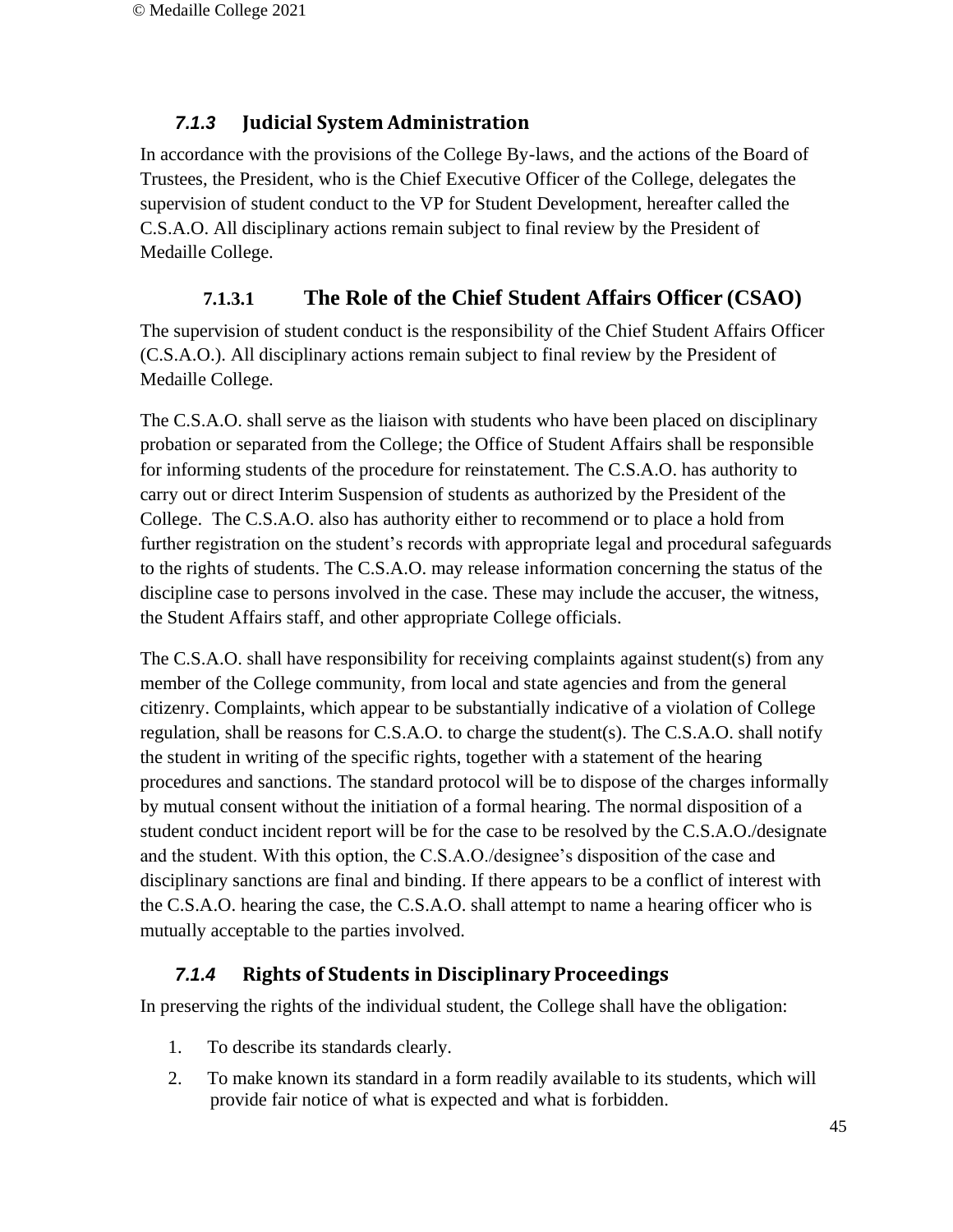- 3. To apply rules and regulations equally, fair, and impartially to all students.
- 4. To make appropriate minutes of the hearing, which shall be made available to the parties involved upon request.
- 5. For any disciplinary action for which sanctions may be imposed, students have the right:
	- To be considered innocent until found guilty of a violation of the Student Code of Conduct.
	- To be informed of their rights.
	- To receive written, timely, and complete notice of the specific charges to be resolved.
	- To seek the advice of any person within the College. Such rights shall not include the right to be represented at a hearing by any third party.
	- To have a fair disposition of all matters as promptly as possible under circumstances.
	- To hold unaltered student status pending a final adjudication and disposition of all matters except for compelling reasons relating to the safety and well-being of members of the College Community, or College Property, or for compelling reasons relating to the student's own physical or emotional safety or well-being.
	- To have a preliminary conference with the C.S.A.O. or their appointed representatives prior to a full hearing.
	- To be informed of the maximum and minimum sanctions that may be imposed.
	- To be informed of the general nature of the evidence to be presented.
	- To present a factual defense through personal testimony and other relevant evidence.
	- To decline to testify against oneself.
	- To request attendance of witnesses upon a showing of relevance and necessity.
	- To receive a record of the hearing upon request.
	- To be informed of all decisions as soon as possible.
	- To request a review of a decision and be informed of the criteria and procedures which were followed.
- 6. Alleged victims of crimes of violence or non-forcible sexual offenses may request in writing the results of the disciplinary hearing for students who were charged by the College with violations of the Student Code of Conduct. The request must be submitted to the VP for Student Development.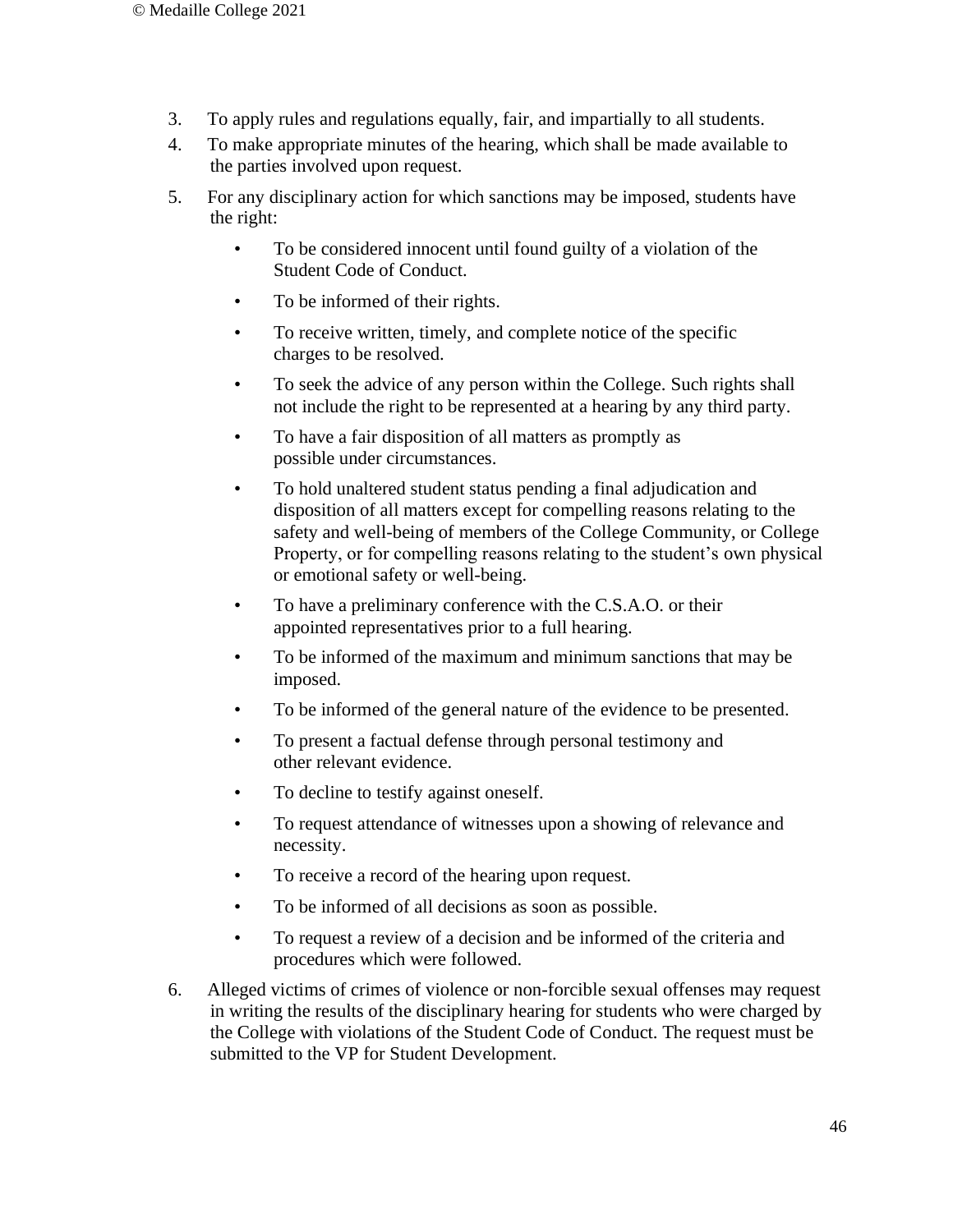#### **7.1.4.1 Sanctions**

Sanctions imposed upon students must be proportionate to the gravity of the offense. Sanctions, which may be imposed, are:

- 1. Disciplinary Warning a written statement to a student that the student is violating or has violated institutional regulations, and that the continuation of such conduct will not be tolerated. The fact that a student has received one or more disciplinary warnings in the past may affect the severity of a sanction in subsequent disciplinary proceedings.
- 2. Disciplinary Reprimand a written statement from the C.S.A.O or their representative, expressing disapproval of conduct. A record of a disciplinary reprimand shall be maintained in the Office of the C.S.A.O. for the period it is in effect. During that same period a record may be introduced in subsequent disciplinary proceedings.
- 3. Disciplinary Probation a conditional retention of a student's status for a specified period of time. During the probationary period a student is excluded from participation in extra-curricular College activities nor may the student hold any appointed or elected position within the College Community. A record of disciplinary probation will be maintained in the Office of the C.S.A.O. for the period it is in effect and during the period the record may be introduced in subsequent disciplinary proceedings.
- 4. Residence Hall Probation a conditional retention of a student's status for a specified period of time. A record of Residence Hall Probation shall be maintained in the Office of the C.S.A.O. for the period it is in effect and during that period it may be introduced in subsequent disciplinary proceedings.
- 5. Restitution a written direction to replace, repair, or make specific compensation for property of the College or another person, which was damaged, destroyed, or misused. A record of a direction to make restitution shall be maintained in the Office of the C.S.A.O. until full restitution is made, and during that period the record may be introduced in subsequent disciplinary proceedings.
- 6. Interim Suspension an immediate exclusion from classes and all other College privileges or activities that is imposed by the President or C.S.A.O. (or their representative) of the College, pending a hearing before the appropriate judicial body. Interim suspension will be imposed only to ensure the safety and well-being of members of the College community, or College property, or to ensure the student's own physical or emotional safety and well-being.
- 7. Residence Hall Suspension a loss of the privilege of living in college sponsored housing for a specified period of time. A record of Residence Hall Suspension shall be maintained in the Office of the C.S.A.O. for the period it is in effect and during that period it may be introduced in subsequent disciplinary proceedings.
- 8. Disciplinary Suspension a termination of registration as a student for a specified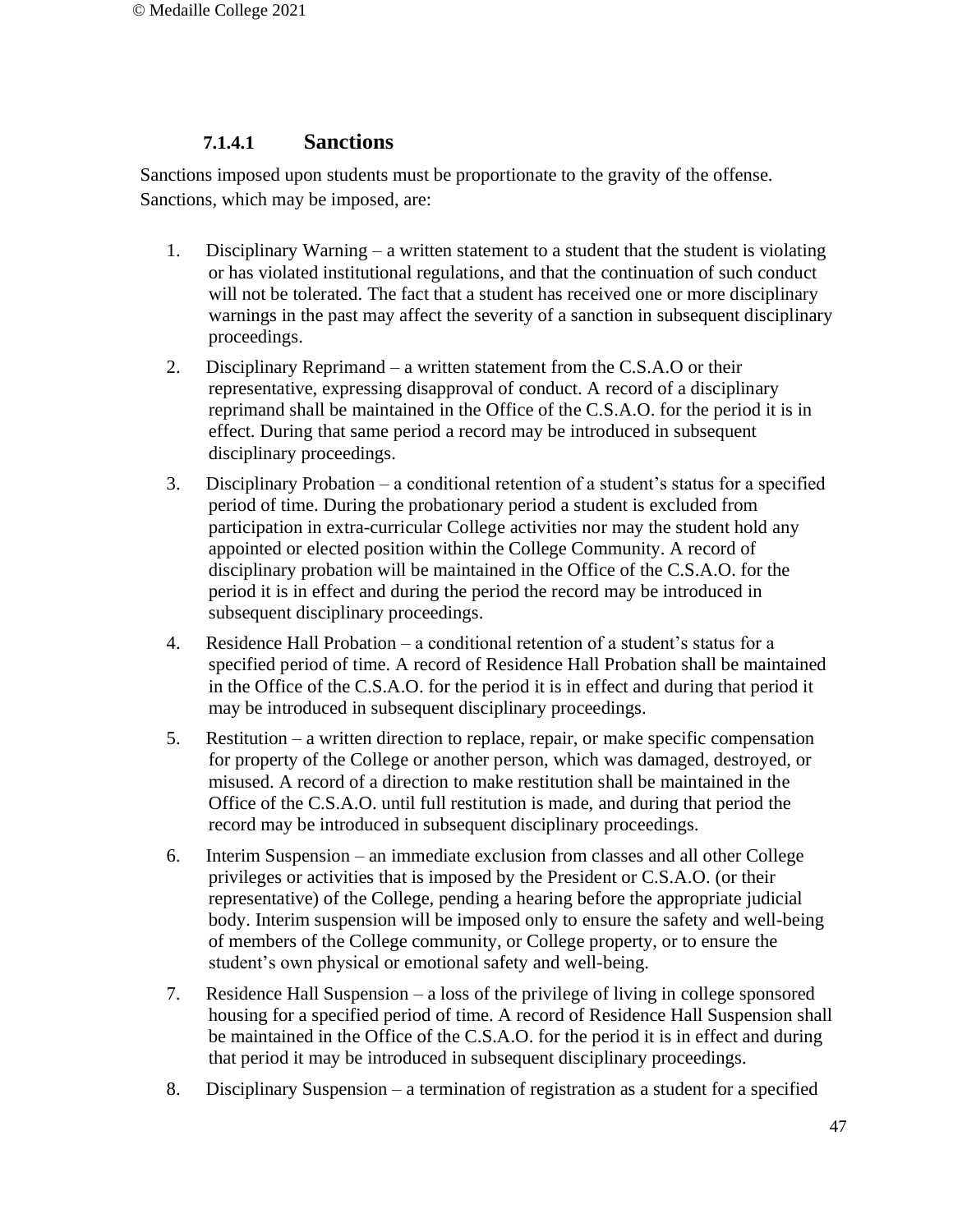period of time. During the period of suspension a student is excluded from classes and all other College privileges or activities. A record of disciplinary suspension is maintained as a permanent record in the Office of the C.S.A.O. and a copy shall be placed in the student personnel file.

- 9. Residence Hall Dismissal a permanent termination of the privilege of living in college sponsored housing. A record of Residence Hall Dismissal shall be maintained in the Office of the C.S.A.O. and may be introduced in subsequent disciplinary proceedings.
- 10. Disciplinary Dismissal a termination of registration of a student. If the student applies for readmission, the student will not be allowed to return to the College. A record of a disciplinary dismissal is maintained as a permanent record in the Office of the C.S.A.O. and a copy shall be placed in a student's personnel file.
- 11. Substituted Sanction a constructive undertaking by a student, which shall be maintained in the Office of the C.S.A.O. until the undertaking is completed. If the substituted sanction is not satisfactorily completed, the C.S.A.O. shall reinstitute the original sanction.
- 12. Persona Non Grata an exclusion from College property/buildings for a specific or indefinite period of time.

#### **Appeals**

The accused student(s) may appeal a decision made by the VP for Student Development or his/her designee. A request for an appeal must be submitted in writing to the VP for Student Development (or his/her designee) within two business days (48 hours) of the decision. Generally, the VP for Student Development will hear appeals of all matters for which he/she did not render the decision. In cases involving sexual harassment and our assault/violence, the VP for Student Development may choose to review appeals with the Title IX Coordinator and whomever else he/she deems appropriate before rendering a decision. The President of the College will hear all appeals for which the VP for Student Development rendered the initial decision.

The written request for any appeal must be based upon one or more of the following reasons, which must be specifically specified in the appeal:

- 1. Violation of College conduct review procedures;
- 2. New evidence not reasonably available at the time of the hearing;
- 3. Improper or excessive sanction(s);
- 4. Decision not supported by a preponderance of evidence.

Upon receipt of the appeal, the appropriate college official will do one of the following:

- 1. Accept to hear the case at his/her discretion;
- 2. Refuse to hear the case for lack of sufficient reason for appeal;
- 3. Request that another hearing be conducted;
- 4. Investigate and amend the decision and/or sanction.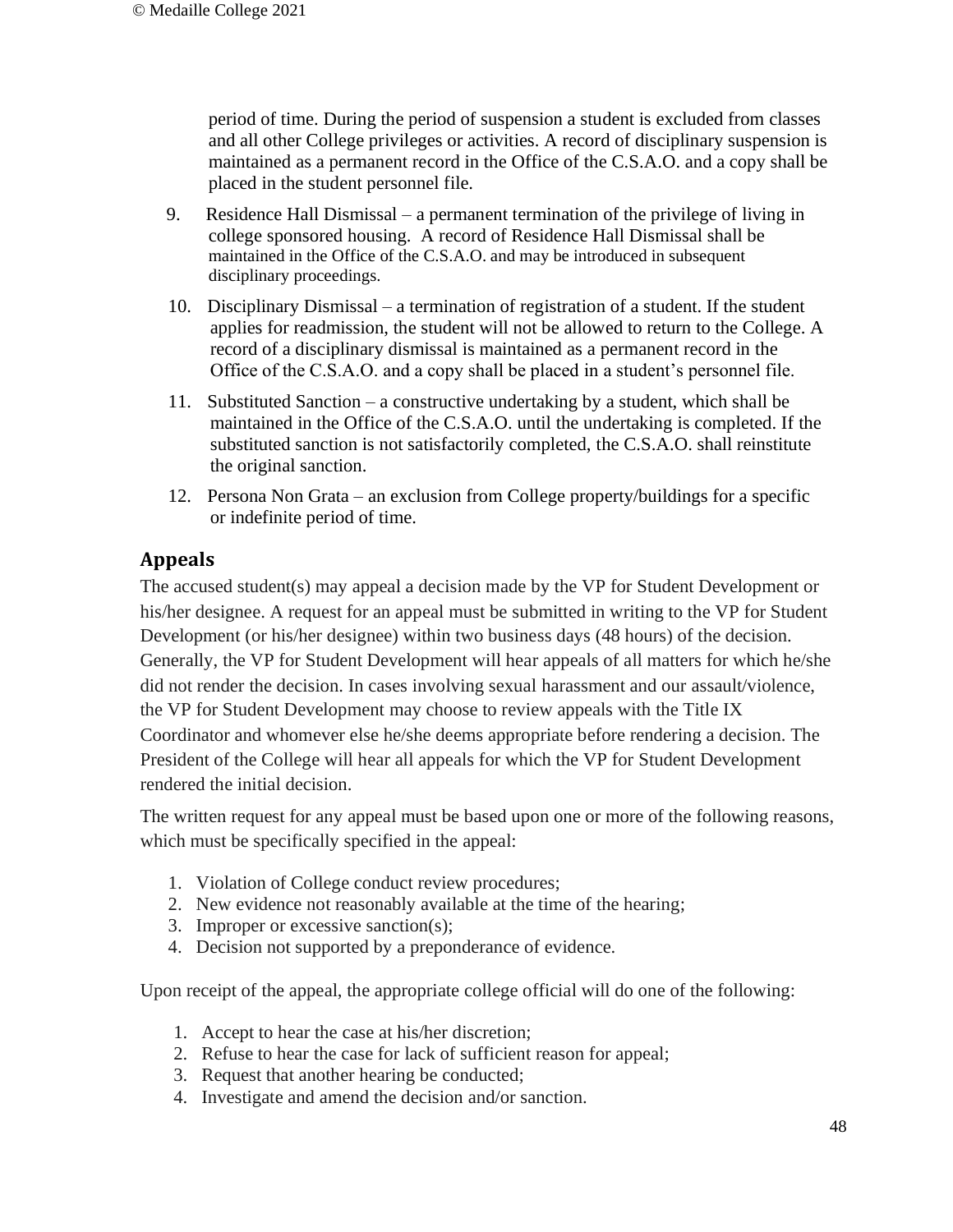In appeals by the accused involving claims of improper or excessive sanctions, decisions following appeal cannot result in more severe sanctions for the accused student. The decision and sanction(s) resulting from any appeal will be sent to the respondent, complainant, president of the College and/or persons and offices notified of the original sanction(s).

# **EMERGENCY RESPONSE AND EVACUATION POLICY**

# *Emergency Management Plan*

This document outlines the college's general emergency procedures and crisis management procedures. It is recommended that each member of the campus community familiarize themselves with this important information. The plan may be accessed on the college's website at [www.medaille.edu/emp](http://www.medaille.edu/emp) and hard copies are available upon request via the Director of Public Safety.

# *Emergency Evacuation Procedures*

In the event of an incident presenting immediate or risk of immediate threat to human safety, an evacuation order should be given by any person in authority nearest the site of an incident. Public Safety should be contacted immediately, 716.880.2911 and alerted as to the location of the incident. Emergency Evacuation maps are posted on every floor in each academic building and in the residence halls.

# *Immediate Notification*

If the appropriate college officials determine there is an emergency or dangerous situation that poses an immediate threat to the health or safety of some or all members of the college community, some or all of the systems described in the Timely Warning section of this document will be used to communicate the threat or danger to the Medaille community.

# *Missing Student Policies*

The following policy and procedure has been established to assist in locating Medaille College students living in college on-campus housing who, based on the facts and circumstances known to the college are determined to be missing. This policy has been established as required by the Higher Education Opportunity Act (HEOA) and the Jeanne Clery Disclosure of Campus Security Policy and Campus Statistics Act, referred to as the Clery Act.

# *Designation of a Contact Person(s)*

Each year every resident has the option to identify a contact person(s) whom the college shall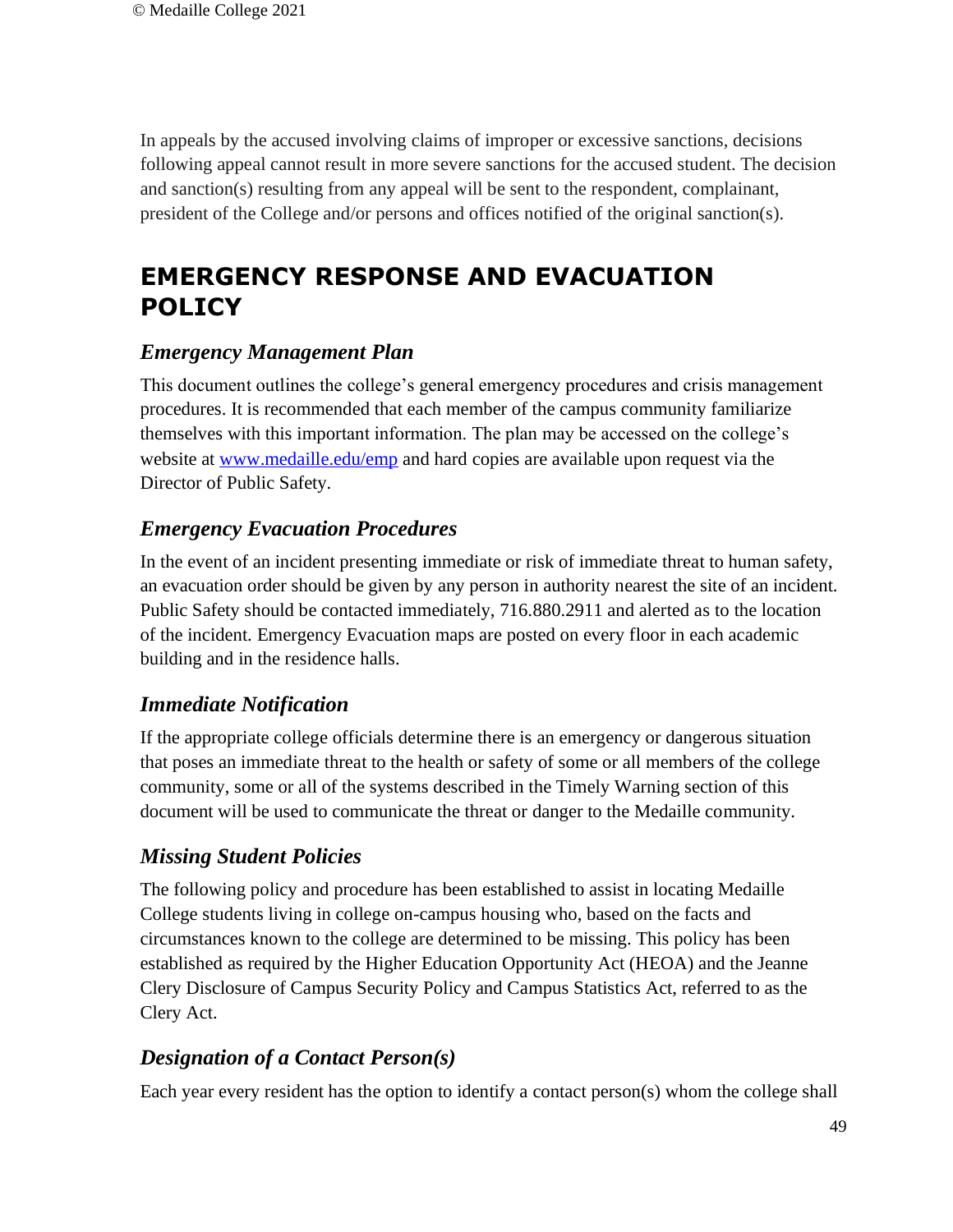notify within 24 hours of determination that the student is missing. The contact person can be anyone and, if the student elects, may be someone other than the person that the student has designated as his/her emergency contact person for other purposes.

This contact information is considered confidential and will be maintained separately by the Residence Life Office and will only be shared with the appropriate college officials involved in a missing person investigation. This is including, but not limited to, the VP for Student Development, the Director of Residence Life and Student Conduct, and the Director of Public Safety and/or Public Safety Designee.

A resident student who is less than 18 years of age and not officially emancipated by his/her parents or guardian may designate a contact person; however, the student's custodial parent or guardian will also be notified within 24 hours of a determination that the student is missing.

## *Notification Procedures for Missing Resident Students*

Anyone who suspects that a residential student is missing should immediately contact the Director of Residence Life and Student Conduct or appropriate designee (i.e. Resident Director of Residence Life) in the event the director is off campus at the time the report is being made. The Director of Residence Life and Student Conduct will immediately notify the Director of Public Safety. Once such notice is received, the Offices of Public Safety and Residence Life will begin an investigation to include, but not limited to, the following:

- $\Box$  Call the student's cell phone and have the Resident Advisor check the student's room.
- $\Box$  Contact the student's roommate(s) if applicable.
- $\Box$  Access student's vehicle information to locate and distribute to local authorities if necessary.
- $\Box$  Access student's class schedule and seek information in regards to the last sighting or other contact information.
- $\Box$  Access reports to determine the last time the student used a meal card or accessed the residence hall.
- $\Box$  Security may use the student's ID photograph to assist in identifying the missing student.

## *Actions Regarding a Missing Student*

If the above investigatory steps are unsuccessful in locating a student who has been missing for 24 hours or it is apparent sooner that the student may be endangered, the college will take the following actions within 24 hours: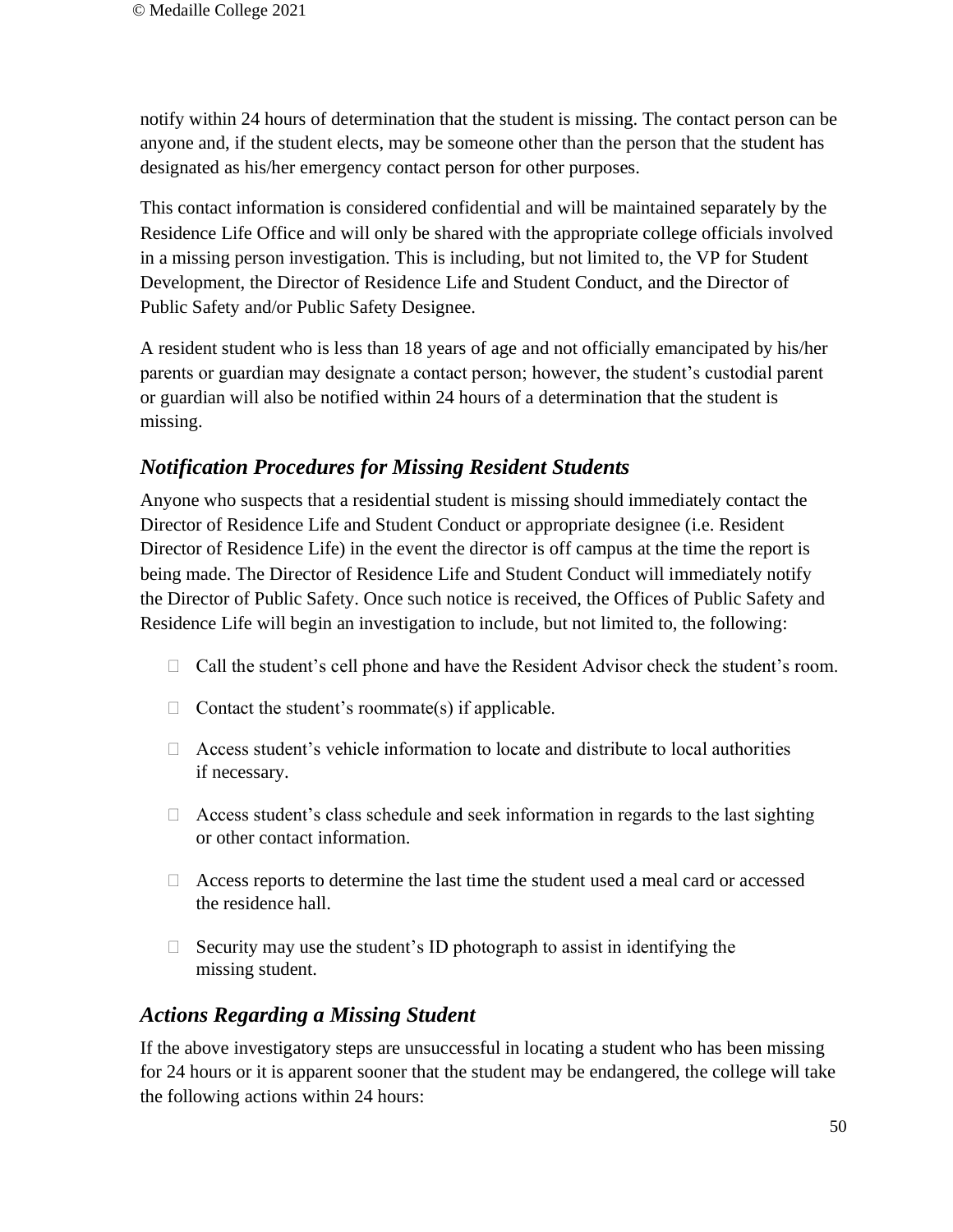The local police department and other law enforcement agencies as necessary will be contacted and reported that the student is a missing person. The Director of Public Safety will assist external authorities with investigations as requested.

The Director of Residence Life and Student Conduct or the Resident Director of Residence Life will notify the designated contact person and the student's parent/guardian will be notified for an un-emancipated student.

## *Campus Communications about Missing Students*

Notifications to the campus community will be coordinated by the Director of Public Safety and the VP for Student Development. Media communications will be coordinated by the college's Director of Communication of appointed designee. Information will not be released unless authorized by the VP for Student Development. All media requests will be directed to the VP for College Relations.

*Commuter Students*: Reports of commuter students who are missing will be referred to the Director of Public Safety and the appropriate police agency.

# **ALCOHOL AND OTHER DRUG POLICIES**

## *Medaille College Drug and Alcohol Abuse Prevention Policy*

Medaille College complies with federal, state and local laws regarding the possession, use and sale of alcoholic beverages and controlled substances. The college's policies pertain to students and employees and include the following PROHIBITED actions:

- $\Box$  Distribution, possession or use of any illegal drug or controlled substance or drug paraphernalia.
- $\Box$  The misuse and/or sharing of prescription drugs and other products being used other than as intended.
- $\Box$  Providing alcoholic beverages to individuals under the age of 21.
- $\Box$  Possession or consumption of alcoholic beverages by individuals under the age of 21.
- $\Box$  Illegal possession of an open container of an alcoholic beverage.
- $\Box$  Unauthorized consumption of alcoholic beverages in public space.
- □ Public intoxication.

The use of alcohol, illegal drugs, and/or controlled substances on any property that the College owns, leases, or uses for curricular, co-curricular, and/or extra-curricular activities is subject to Federal, New York State laws and Medaille College policies. Refer to the Medaille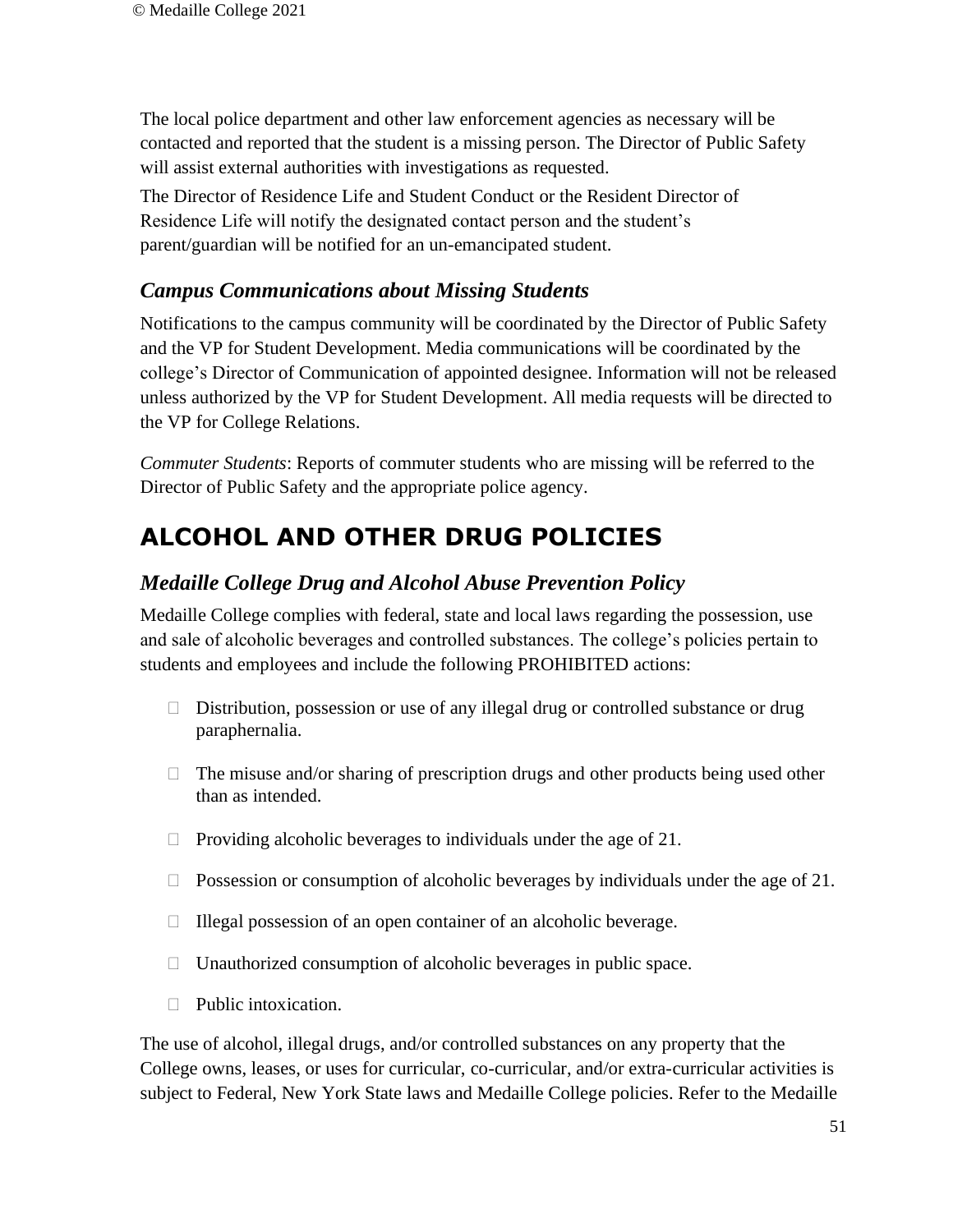College Student Life and Residence Policy Handbook for specific policies and regulations pertaining to the possession and consumption of alcohol in the residence halls.

(This information is also published in Volume VII)

## *7.3 Student Alcohol and Drug Policies and Programs*

#### *7.3.1 Alcohol Policy*

Alcohol consumption as a fact of student life has come under increasingly stringent scrutiny recently, especially as state and federal governments have adopted stronger drinking age and driving-while-intoxicated laws. Medaille College supports the efforts of governmental agencies to control abuse of alcohol and the unhappiness such abuse causes, and seeks to uphold the spirit, as well as the letter of the law through its policies. The philosophical foundations of Medaille's Alcohol Policy are:

- 1. In an effort to develop independent and self-reliant individuals, the College considers the use or non-use of alcohol to be a personal decision, as long as that decision does not interfere with the rights of others. The College is responsible for developing policies and regulations that emphasize moderate and thoughtful use of alcohol and prevent abuse.
- 2. The College recognizes that the development of policies and procedures will not solve the problems of alcohol abuse. Educational programs that stress positive attitudes and behaviors and emphasize the dangers of alcohol consumption are equally important.
- 3. While the College has limited control over individual drinking habits, it does have the responsibility and obligation to monitor the College social environment and to comply with State and Federal laws pertaining to alcohol use. Medaille's policies and regulations reflect the importance of an appropriate environment during social events where alcohol is served and monitor the general use of alcohol and the quantity served. These regulations apply for both on and off-campus events sponsored by student organizations of the College.

#### *7.3.1.1 Campus Regulations*

Alcoholic beverages are not permitted on campus, except in conjunction with events properly registered and approved with the Student Affairs Office.

1. The provision of alcohol must conform to federal, state, and local laws. A summary of pertinent legal information is appended to this policy. The sponsoring group will be held responsible to see that these laws are followed. Failure to do so may result in loss of the privilege of sponsoring an event.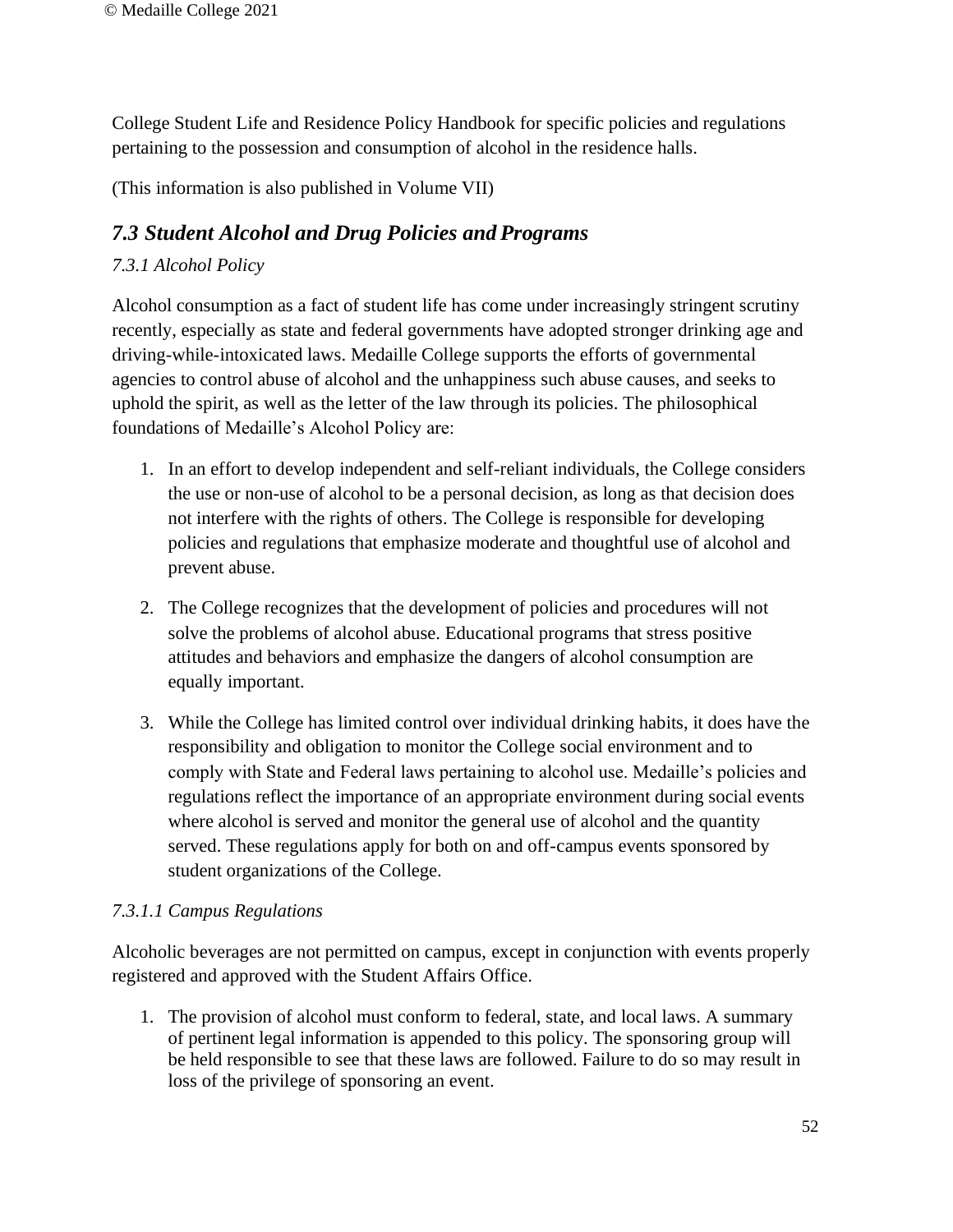- 2. Intoxication will not be accepted as an excuse for misconduct at any College sponsored event.
- 3. Members of the College community will be held personally responsible for inappropriate behavior.
- 4. Non-alcoholic beverages must comprise a minimum of one-half of the total available amount of beverage.
- 5. Food must be provided in a sufficient quantity to accommodate the number of persons in attendance.
- 6. The ordering of alcoholic beverages shall occur after consultation with the Dean of Students, who reserves the right to limit the amount of alcohol served at any function.
- 7. No alcohol related student events shall be sponsored by any campus organization, on or off-campus, within five calendar days prior to semester examinations.
- 8. The College cannot condone activities that serve alcohol alone. Events will not be scheduled whose sole purpose is the consumption of alcohol. Advertisements and promotional literature should not create the impression that drinking is the sole purpose of the event.
- 9. Individuals should not be coerced into drinking alcoholic beverages at any time.
- 10. A system of checking ID's and age information must be enforced. This will protect the organizers from unknowingly serving alcohol to underage persons. Campus Public Safety must be consulted and utilized for checking IDs.
- 11. On-campus parties will be limited to three hours duration. Off-campus events must close by 12:00 a.m.
- 12. Continued unacceptable alcohol related behavior might be grounds for limitation of social privileges or dismissal from the College.
- 13. Alcohol consumption must be a legal possibility for a majority of the persons attending, to justify its inclusion in an event.
- 14. Enforcement of these regulations is the responsibility of the group sponsoring the event in conjunction with the Student Affairs Office.
- 15. As a general practice, use of alcohol will not approved at on campus functions where there is a presence of students who are under the age of 21.

#### *7.3.1.1.1 Residence Hall Policy*

Medaille College follows the laws of the State of New York in its alcoholic beverage policy.

1. Consumption of alcoholic beverages on campus is prohibited for those under the age of 21, and they are prohibited by College policy to be in the presence of alcohol in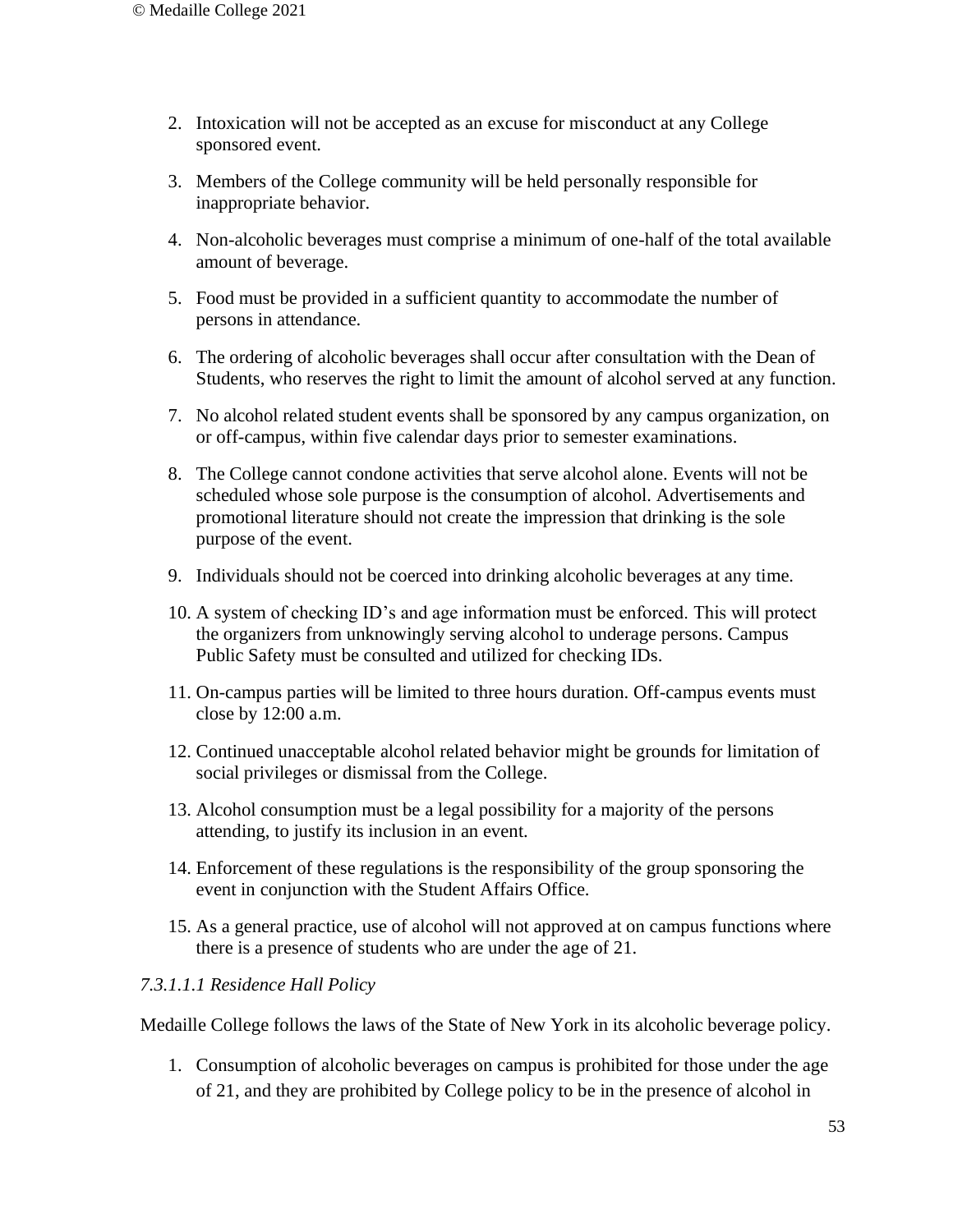any College owned housing unit. If all residents of a house or apartment are of the legal drinking age of 21 years, they may consume alcoholic beverages in their designated common areas. If the residents in a particular room are of the legal drinking age of 21 years (whether in the residence halls or houses), they may consume alcoholic beverages in their living space provided that no underage persons are present.

- 2. Resident students who are of the legal drinking age of 21 years may be in possession of no more than the equivalent of six  $(6)$  12-ounce cans of beer, or one (1) 750ml bottle of wine or one (1) 750ml bottle of alcohol. If a student who is 21 years of age resides with a resident who is under the legal drinking age, all alcoholic beverages must be stored in a separate area that is not shared (e.g. a separate personal refrigerator).
- 3. Resident students are not allowed to display or collect empty alcohol beverage containers or paraphernalia.
- 4. Drinking alcoholic beverages out of doors, in residence hall common areas, or in any other campus buildings is strictly prohibited unless special permission is granted through the Student Affairs Office.
- 5. Alcohol is one of the most dangerous drugs abused by contemporary college students. To that effect, utmost care and consideration is required regarding the abuse of alcohol. It is an individual's responsibility to act in a mature manner at all times. Any adverse behavior resulting from the consumption of alcoholic beverages will be considered a violation of the code. This includes any incidence of intoxication that manifests itself to the campus community at College-sponsored functions off campus.

#### *7.3.1.2 Summary of the Current New York State Laws on Alcohol*

From Toward the Implementation of the 21 Alcohol Beverage Law in New York State, SUNY Rockefeller Institute of Government and the Institute for Traffic Safety, Management and Research, p. 1. Six provisions of New York law regulate the purchase and sale of alcoholic beverages by persons under the age of 21. Collectively, they establish in New York a minimum drinking age of 21:

- 1. **ALCOHOL BEVERAGE CONTROL LAW, §65,** makes it unlawful for a licensed establishment to sell, deliver or give away an alcoholic beverage to any person actually or apparently under the age of 21.
- 2. **ALCOHOL BEVERAGE CONTROL LAW, §65a,** makes it an offense for any person to misrepresent the age of a person under the age of 21 for the purpose of inducing the sale of any alcoholic beverage to such person.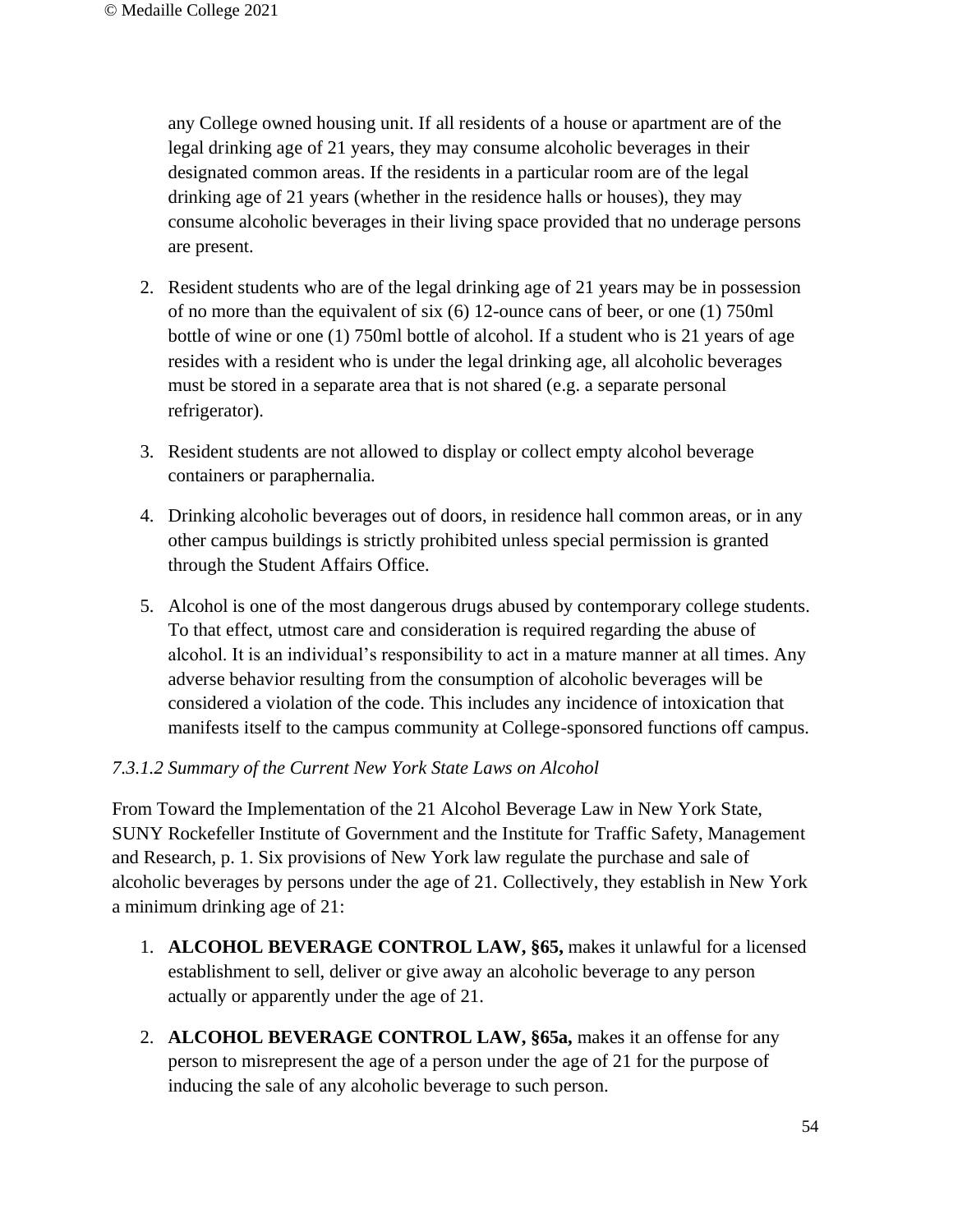- 3. **ALCOHOL BEVERAGE CONTROL LAW, §65b,** makes it unlawful for one under the age of 21 years to purchase or attempt to purchase an alcoholic beverage through fraudulent means.
- 4. **GENERAL OBLIGATIONS LAW, §11-100(1)** provides that any person who is injured by reason of the intoxication of any person under 21 may sue for damages against any person who knowingly caused such intoxication by unlawfully furnishing or procuring alcoholic beverages for such person with knowledge that such person was under the age of 21.
- 5. **PENAL LAW, §260.20(4),** makes it a misdemeanor for a person to sell or cause to be given or sold any alcoholic beverage to a person less than 21, except that this provision does not apply to the parent or guardian of such person.
- 6. **GENERAL OBLIGATIONS LAW, §11-101,** commonly referred to as the "Dram Shop Act," provides for a right of action and recovery for injuries caused by the illegal sale of intoxicating liquor to any intoxicated person.
- 7. **OPEN CONTAINER AND PUBLIC CONSUMPTION LAW,** The city of Buffalo prohibits the possession of any open alcoholic container and/or drinking in a public space or vehicle.
- 8. **OTHER DRUGS,** Federal and New York State laws prohibit the possession, distribution, and inappropriate use of controlled substances and illicit drugs.
- 9. **SANCTIONS,** Violation of laws relating to drugs and alcohol may result in probation, fines, imprisonment, civil seizure and forfeiture of property, and a permanent criminal record.

#### *7.3.1.3 Parental Notification Policy*

In accordance with the Federal Higher Education Amendment of 1998, Medaille College reserves the right to notify parents or guardians of students under the legal drinking age who have violated campus alcohol and other drug prevention policies, whether on or off campus, where there exists a nexus between the violation and the interests of the College.

In all cases, students will be accorded appropriate consideration under the Student Code of Conduct and Judicial Procedures, Section 7.6. The VP for Student Development or the Director of Residence Life and Student Conduct will provide notification when necessary.

#### *7.3.1.4 Containers*

The use of any containers in College housing to store/transport alcohol is strictly prohibited.

#### *7.3.2 Drug Policy*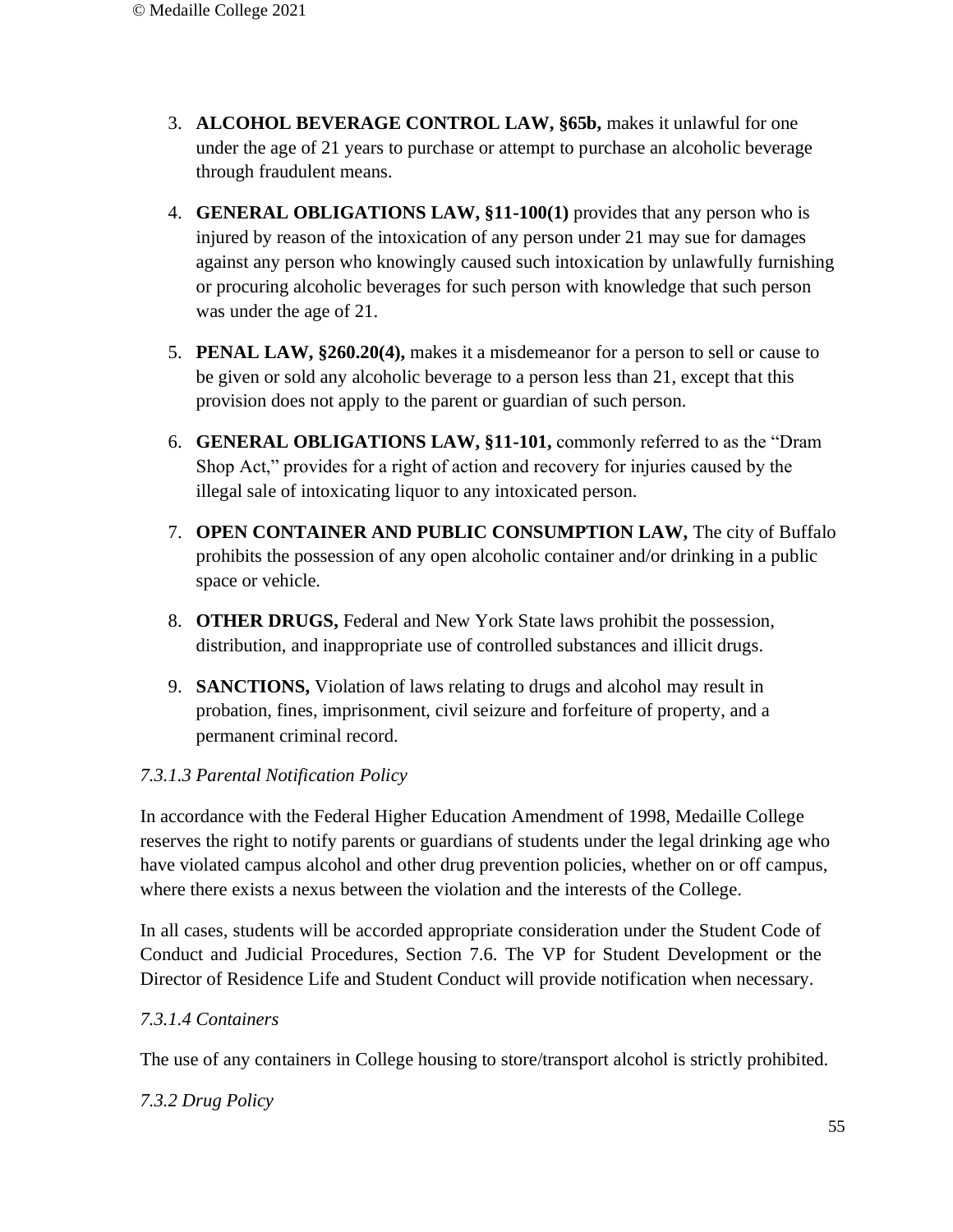The possession or use of any compounds or substance, which are illegal under the federal, state, or local laws, is incompatible with the College's expectations for student responsibility. Persons, who possess or use such compounds or substances contrary to law, are subject to immediate disciplinary action, including, but not limited to, suspension or dismissal from Medaille College.

The use of drugs and alcohol is generally habit forming and experimentation should be considered not only illegal but also a significant health risk. Counseling on drug and alcohol issues is available through both the Counseling Office and the Student Health Center. Please take advantage of these services.

#### *7.3.2.1 Residence Hall Policy*

On-campus sale or use of any other controlled substances which include for example, prescription drugs, marijuana, ecstasy, LSD, mescaline, cocaine, etc. is prohibited. Students who are found to be selling and or using these substances may be required to vacate College housing and are also subject to permanent disciplinary action from the College.

#### *7.3.3 Substance Abuse Prevention Program*

The Office of Student Affairs, in conjunction with the Health and Counseling Staff, will provide counseling and information on support services and medical facilities. Health and Counseling Services are located in the Wellness Center at 117 Humboldt Parkway on the Buffalo Campus.

Education and awareness will be the focal points of programming throughout the school year. In addition, Medaille participates annually in the National Collegiate Alcohol Awareness Week by offering a variety of activities aimed at preventing the abuse of alcohol. Online resources addressing both education and screening for substance abuse can be found via the Counseling Website. Prevention and treatment resources can be located at [www.oasas.state.ny.us.](http://www.oasas.state.ny.us/) Individuals can access resources in their particular county via this site.

#### *7.3.3.1 Description of Health Risks Associated with Illicit Drugs and Alcohol*

#### *7.3.3.1.1 Illicit Drugs*

The use of illicit drugs can lead to physical and psychological dependence, behavioral changes, physical and psychological damage, and possible death. Effects from the use of illegal narcotics may include euphoria, drowsiness, respiratory depression, constricted pupils, and nausea. Narcotic overdoses can produce slow and shallow breathing, clammy skin, convulsions, coma, and possible death. Withdrawal symptoms can include tremors, panic, cramps, nausea, chills, and sweating. Women who use drugs during pregnancy may give birth to infants with physical abnormalities and mental defects.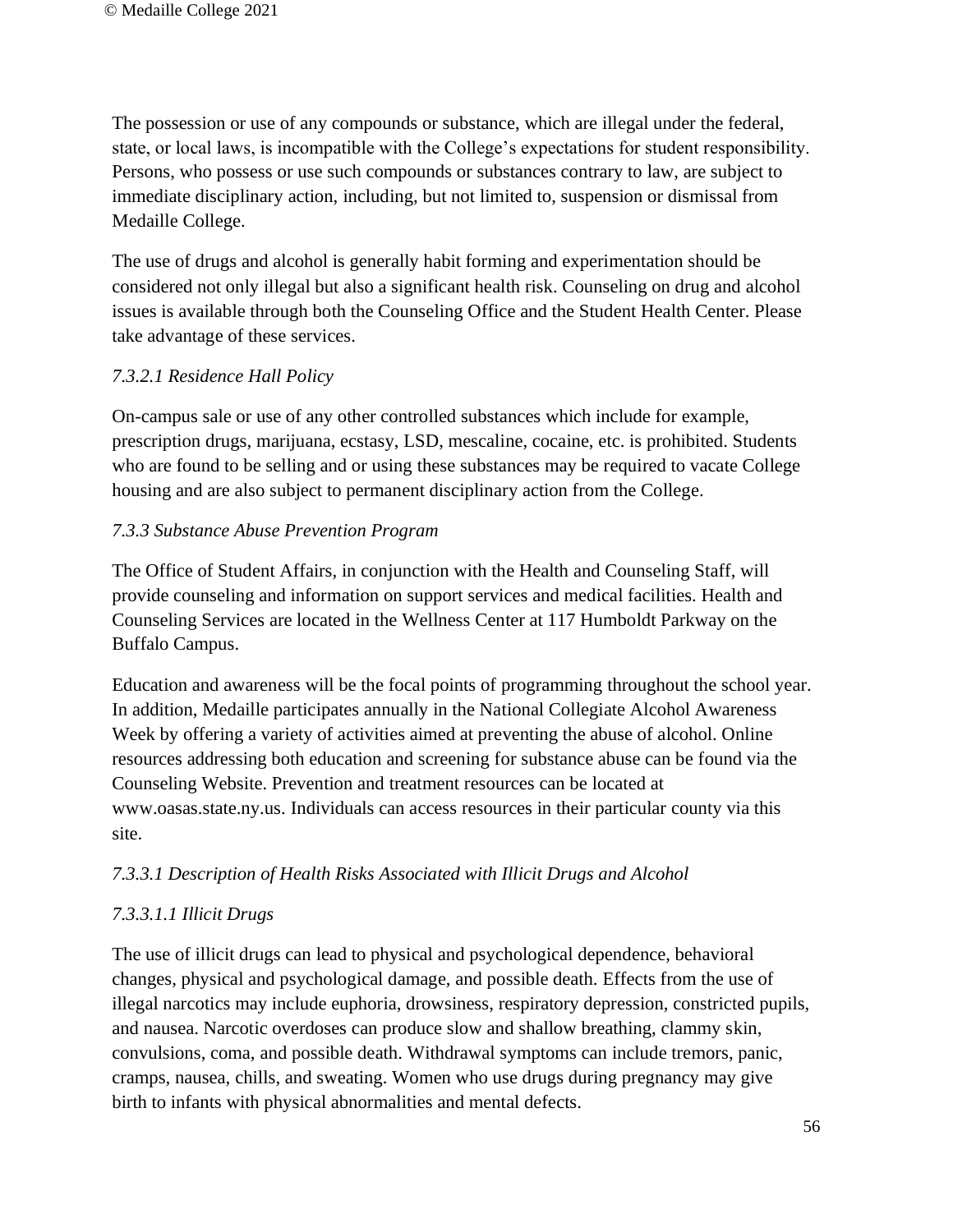The illicit use of depressants can cause slurred speech, disorientation, and drunken behavior. Overdoses can cause a weak and rapid pulse, coma, and possible death. Withdrawal syndrome can include tremors, delirium, convulsions, and possible death. The illicit use of stimulants can cause excitation, euphoria, increased pulse and blood pressure, insomnia, and loss of appetite. Agitation, increase in body temperature, hallucinations, convulsions, and possible death are the effects of stimulant overdose. Withdrawal syndrome can include apathy, long periods of sleep, irritability, depression, and disorientation. The possible effects of the use of hallucinogens include hallucinations and altered perceptions of time and distance. Overdoses can produce longer, more intense effects, psychosis, and possible death.

The use of marijuana can produce euphoria, relaxed inhibitions, increased appetite, and disoriented behaviors. Overdoses can result in fatigue, paranoia, and possible psychosis. Marijuana withdrawal can occasionally produce insomnia, hyperactivity, and decreased appetite.

#### *7.3.3.1.2 Alcohol*

Alcohol consumption causes a number of changes in behavior. Even small amounts significantly impair the judgment and coordination required to drive a car safely, increasing the likelihood that the driver will be involved in an accident. Low to moderate amounts of alcohol also increase the incidence of a variety of aggressive acts, including spouse and child abuse. Moderate to high intake of alcohol can cause impairments in higher mental functions, severely altering a person's ability to learn and remember information. Very high amounts cause respiratory depression and death. If combined with other depressants of the central nervous system, much lower amounts of alcohol will produce the same effects.

Repeated use of alcohol can lead to dependence. Sudden cessation of alcohol intake is likely to produce withdrawal symptoms, including severe anxiety, tremors, hallucinations, and convulsions. Alcohol withdrawal can be life-threatening. Long-term consumption of large quantities of alcohol can also lead to permanent damage to vital organs such as the brain and liver.

Women who drink alcohol during pregnancy may give birth to infants with fetal alcohol syndrome. These infants have irreversible physical abnormalities and mental defects. In addition, research indicates that children of alcoholic parents are at a greater risk than other children of becoming alcoholics.

#### *Drugs*

One of the College's primary objectives has always been to provide a safe, healthy and pleasant environment for College employees, students and visitors. Among other things, this means that all College employees must be in suitable mental and physical condition at all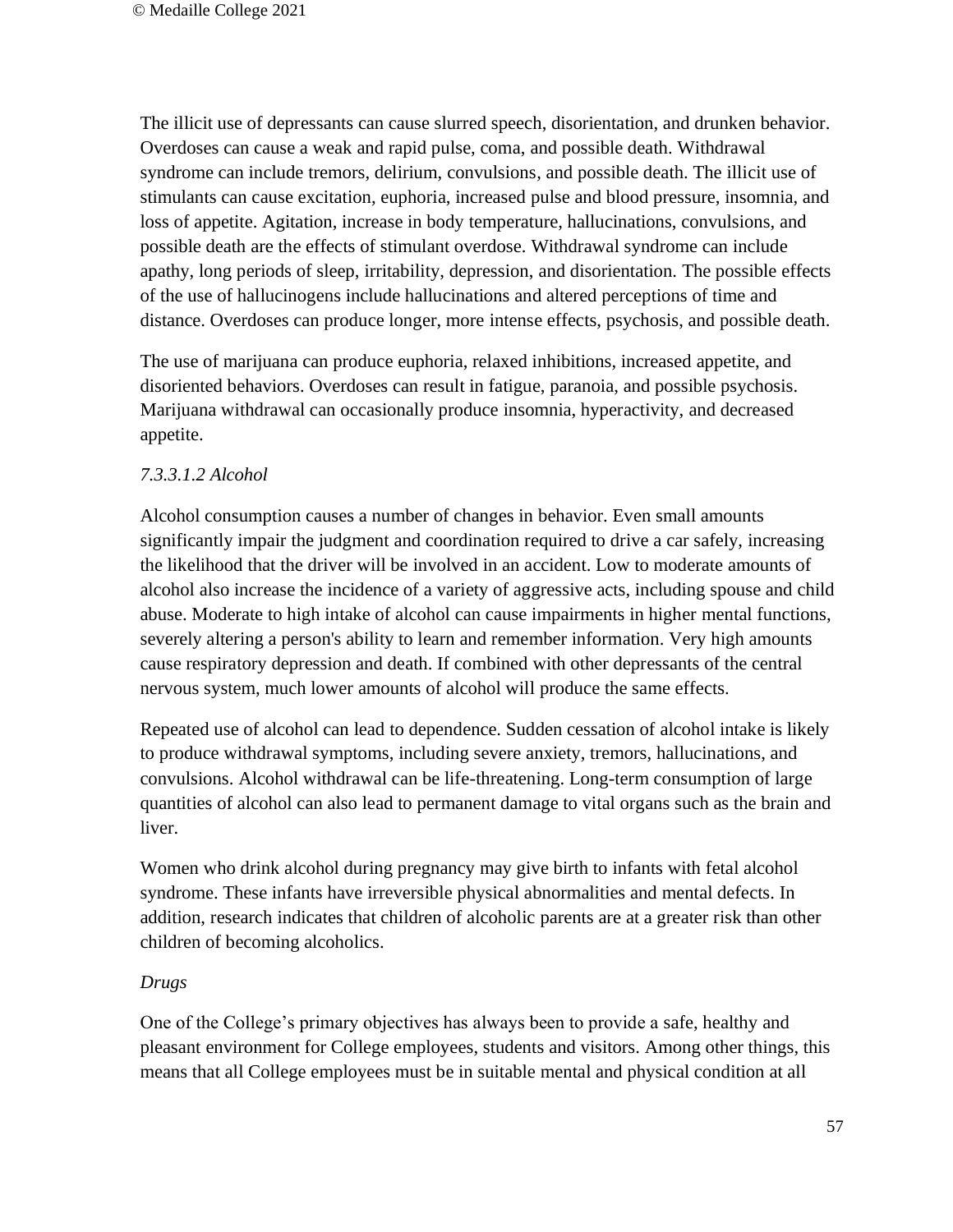times while on premises or doing College work. The work environment must be kept completely free of substance abuse and its harmful and dangerous effects.

The sale, possession, manufacturer, transfer or purchase of illegal drugs on College property or while performing College business is strictly prohibited. Such action will be reported to the appropriate law enforcement officials. The use, manufacture, sale or possession of an illegal drug, alcohol or controlled substance while on duty is cause for disciplinary action up to and including termination. No prescription drug may be brought on College property by any person other than the one for whom it is prescribed.

If any employee has a drug or alcohol problem, which could put the employee in conflict with College rules, the employee must do whatever is necessary to see that this does not happen. The College does not wish to dictate its employees' private life-style choices, but it cannot permit anyone's involvement with drugs or alcohol to affect the work environment.

The College recognizes drug and alcohol dependency is an illness and a major health problem, and it will provide information about this issue to try to help employees avoid the problem or seek professional treatment if needed. In the last analysis, however, it is the responsibility of the individual employee to obtain whatever assistance may be needed to control a substance abuse problem and keep drugs and alcohol out of the work environment. Every employee must ensure that personal activities do not result in a violation of College rules, and/or any federal, state or local law or regulation.

# **CRIME STATISTICS**

In accordance with the Clery Act, a copy of the Crime Statistics Report is available to all members of the campus community. The procedures for preparing the annual disclosure of crime statistics include collecting statistics from the Medaille College Public Safety Office, Campus Security Authorities and local police municipalities. Medaille College submits the annual crime statistics to the Department of Education (Dept. of ED) and is available to the public through the Dept. of ED website (www.ed.gov). The college also sends an email to every enrolled student and current employee on an annual basis. The email also includes the address for the Medaille College website where the Annual Security and Fire Safety Report may be found online. A physical copy of the report may be obtained by making a request to the college's Public Safety Office. For the 2020 reporting year, Public Safety Supervisor David Rice was responsible for collecting, maintaining, and reporting Crime Statistics.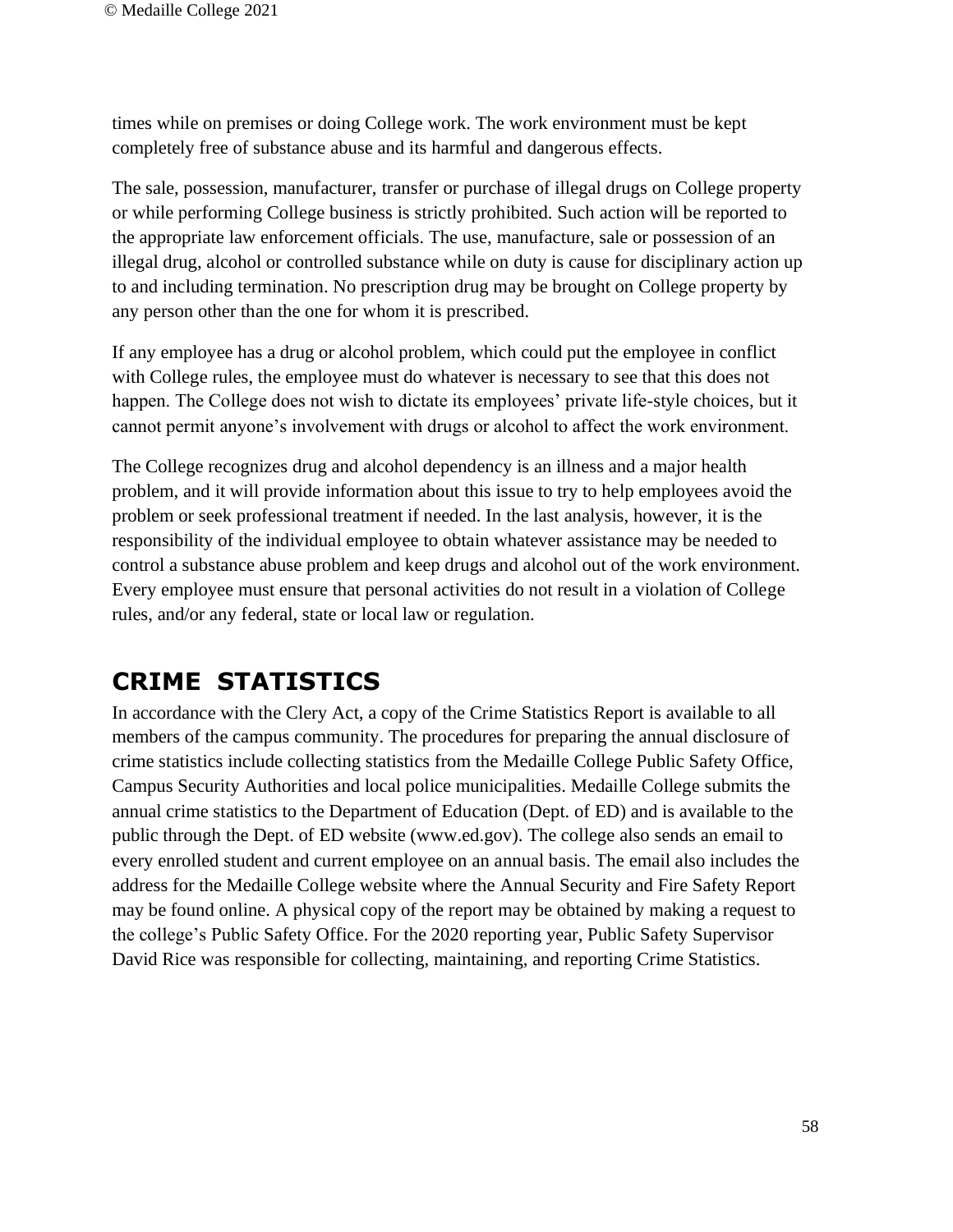## *Definitions of Reportable Crimes in the Clery Act*

- 1. **Criminal Homicide**. These offenses are separated into two categories: Murder and Non-negligent Manslaughter, and Manslaughter by Negligence.
	- a) Murder and Non-negligent Manslaughter is defined as the willful (nonnegligent) killing of one human being by another.
		- a. Included as Murder and Non-negligent Manslaughter: Any death caused by injuries received in a fight, argument, quarrel, assault or the commission of a crime.
		- b. Not included as Murder and Non-negligent Manslaughter: Suicides. Fetal deaths. • Traffic fatalities. • Accidental deaths. • Assaults with intent to Murder and attempts to Murder. • Situations in which a victim dies of a heart attack as the result of a crime, even in instances where an individual is known to have a weak heart. • Justifiable homicide (which is defined as and limited to the killing of a felon by a peace officer in the line of duty, or the killing of a felon during the commission of a felony, by a private citizen).
	- b) Manslaughter by Negligence is defined as the killing of another person through gross negligence.
		- a. Included as Manslaughter by Negligence: Any death caused by the gross negligence of another.
		- b. Not included as Manslaughter by Negligence: Deaths of persons due to their own negligence. • Accidental deaths not resulting from gross negligence. • Traffic fatalities.
- 2. **Sexual Assault (Sex Offenses).** Any sexual act directed against another person, without consent of the victim, including instances where the victim is incapable of giving consent**.** 
	- a) Rape is the penetration, no matter how slight, of the vagina or anus, with any body part or object, or oral penetration by a sex organ of another person, without the consent of the victim. This offense includes the rape of both males and females. If the victim consented, the offender did not force or threaten the victim, and the victim was under the statutory age of consent, the crime is Statutory Rape.
	- b) Fondling is the touching of the private body parts of another person for the purpose of sexual gratification, without the consent of the victim, including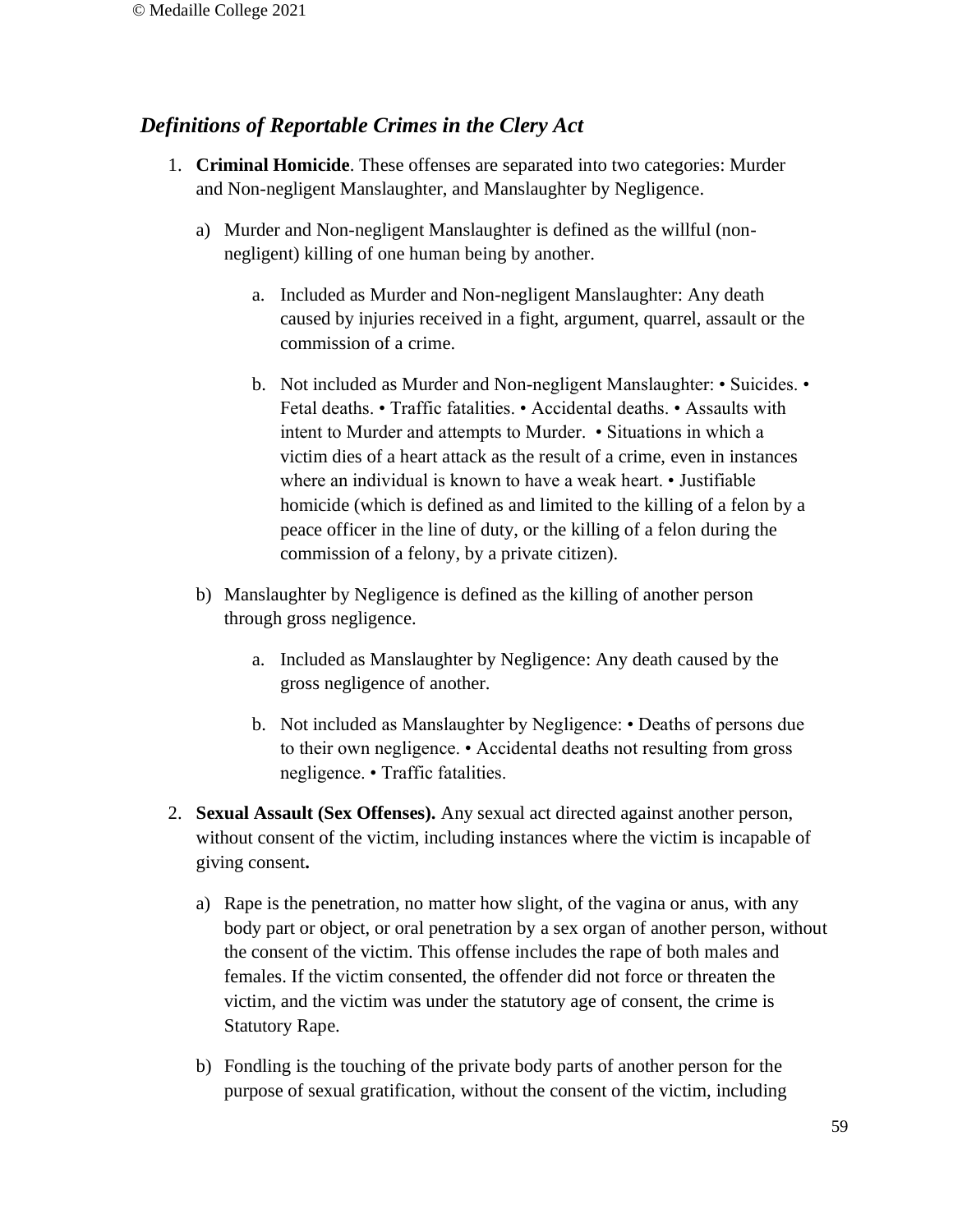instances where the victim is incapable of giving consent because of his/her age or because of his/her temporary or permanent mental incapacity.

- c) Incest is sexual intercourse between persons who are related to each other within the degrees wherein marriage is prohibited by law.
- d) Statutory Rape is sexual intercourse with a person who is under the statutory age of consent.
- 3. **Robbery** is defined as the taking or attempting to take anything of value from the care, custody, or control of a person or persons by force or threat of force or violence and/or by putting the victim in fear.
- 4. **Aggravated Assault** is defined as an unlawful attack by one person upon another for the purpose of inflicting severe or aggravated bodily injury. This type of assault usually is accompanied by the use of a weapon or by means likely to produce death or great bodily harm.
- 5. **Burglary** is defined as the unlawful entry of a structure to commit a felony or a theft. The UCR classifies offenses locally known as Burglary (any degree); unlawful entry with intent to commit a larceny or felony; breaking and entering with intent to commit a larceny; housebreaking; safecracking and all attempts at these offenses as Burglary.
- 6. **Motor Vehicle Theft** is defined as the theft or attempted theft of a motor vehicle.
- 7. **Arson** is defined as any willful or malicious burning or attempt to burn, with or without intent to defraud, a dwelling house, public building, motor vehicle or aircraft, personal property of another, etc.
- 8. **Arrest**, for Clery Act purposes, is defined as persons processed by arrest, citation or summons.
- 9. **Illegal Weapons Possession** is defined as the violation of laws or ordinances prohibiting the manufacture, sale, purchase, transportation, possession, concealment, or use of firearms, cutting instruments, explosives, incendiary devices or other deadly weapons. This classification encompasses weapons offenses that are regulatory in nature. Included in this classification: manufacture, sale, or possession of deadly weapons; carrying deadly weapons, concealed or openly; using, manufacturing, etc.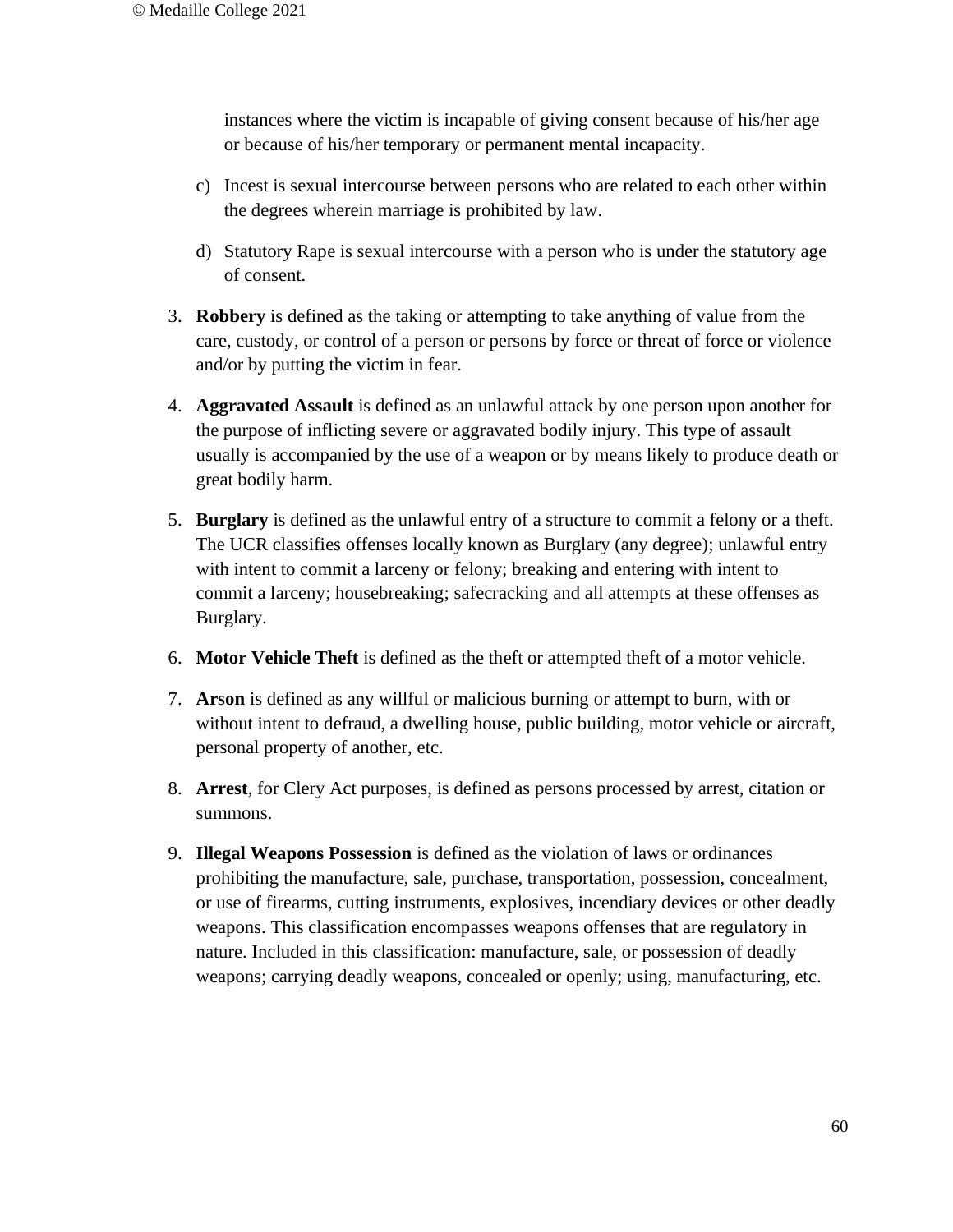of silencers; furnishing deadly weapons to minors; aliens who are in possession of deadly weapons; and attempts to commit any of the above.

- 10. **Drug Law Violations** are defined as the violation of laws or ordinances prohibiting the production, distribution and/or use of certain controlled substances and the equipment or devices utilized in their preparation and/or use. The unlawful cultivation, manufacture, distribution, sale, purchase, use possession, transportation or importation of any controlled and/or synthetic drug or narcotic substance. Arrests may be made for violations of federal, state and local laws; specifically those relating to the unlawful possession, sale, use, growing, manufacturing and making of such drugs.
- 11. **Liquor Law Violations** are defined as the violation of federal, state or local laws or ordinances prohibiting the manufacture, sale, purchase, transportation, possession, or use of alcoholic beverages, not including driving under the influence and drunkenness. Included in this classification: the manufacture, sale, transporting, furnishing, possessing, etc., of intoxicating liquor, maintaining unlawful drinking places; bootlegging; operating a still; furnishing liquor to a minor or intemperate person; underage possession; using a vehicle for illegal transportation of liquor; drinking on a public conveyance; and attempts to commit any of the above.

More detailed definitions and examples: <http://www2.ed.gov/admins/lead/safety/handbook.pdf>

## *Bias Related Crimes/Hate Crimes*

In compliance with the New York State Education Law, section 6436, Bias Related Crime Act of 2000, the following information is designed to outline to the Medaille College Community the applicable laws on bias related crimes and the penalties for the commission of bias related crimes, the procedures for reporting crimes and the nature of and common circumstances relating to bias related crimes.

#### *Reporting a Bias Related Crime*

If you are a victim of a bias related crime, or you know, or suspect, that a member of the college community is a victim of a bias related crime, the following resources are available to you to report the crime:

- □ Medaille College Public Safety 716.880.2911
- □ Buffalo Police 716.851.4403 or 911
- Counselors, Public Safety Officers and members of Student Affairs staff are available to assist you.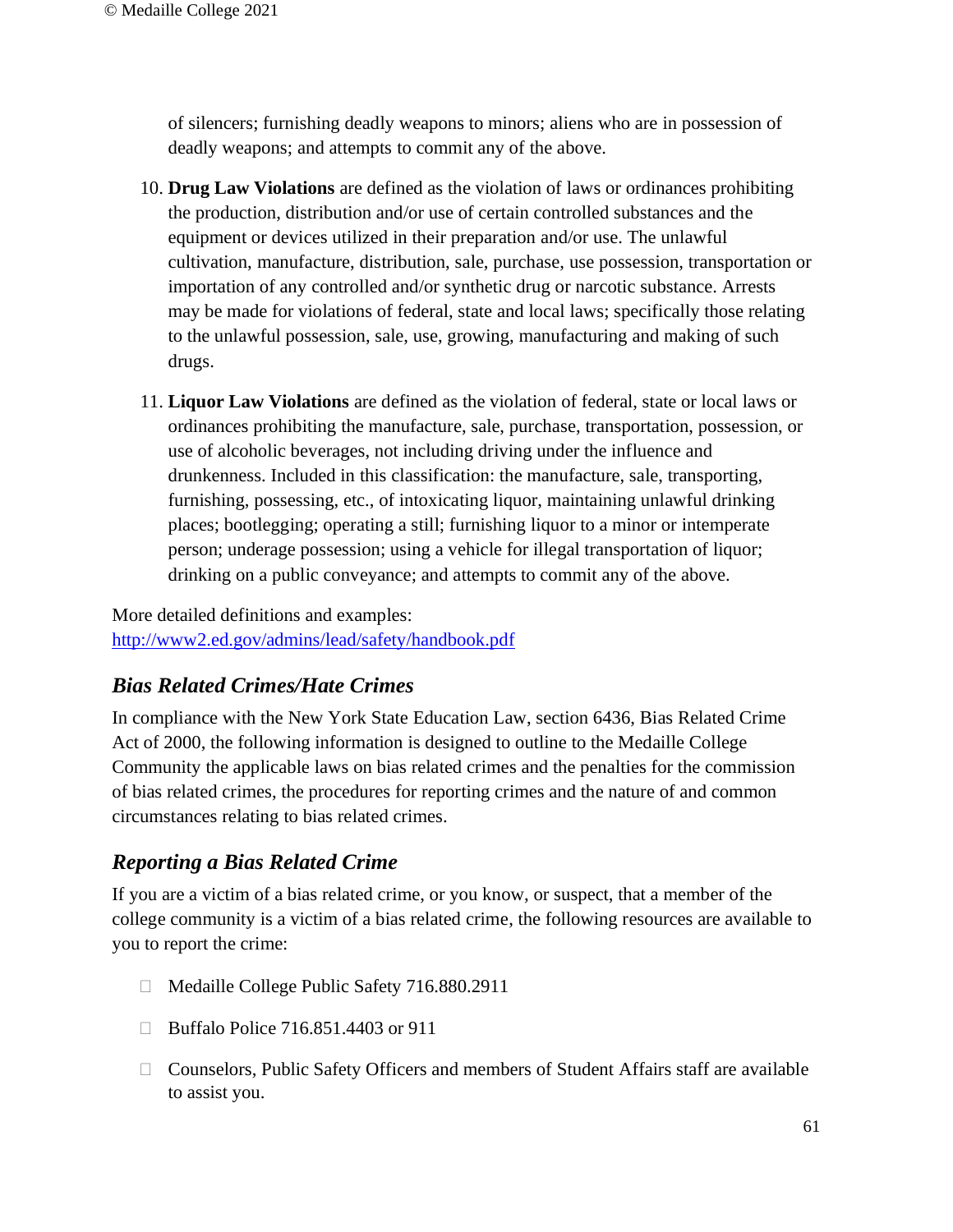# *Applicable Laws, Ordinances and Regulations on Bias Related Crimes: New York State Penal Law, Article 485 Hate Crimes: 485.00 Legislative findings.*

"…the legislature finds and determines as follows: criminal acts involving violence, intimidation and destruction of property based upon bias and prejudice have become more prevalent in New York State in recent years. The intolerable truth is that in these crimes, commonly and justly referred to as hate crimes, victims are intentionally selected, in whole or in part because of their race, color, national origin, ancestry, gender, religion, religious practice, age, disability or sexual orientation…our laws must be strengthened to provide clear recognition of the gravity of hate crimes and the compelling importance of preventing their recurrence."

#### *New York State Penal Law; 485.05, Hate Crimes:*

A person commits a hate crime when he/she commits a specified offense and either intentionally selects the person against whom the offense is committed or intentionally commits the act or acts constituting the offense in whole, or in substantial part because of a belief or perception regarding the race, color, national origin, ancestry, gender, religion, religious practice, age, disability or sexual orientation of a person regardless of whether the belief or perception is correct. A specified offense is an offense as defined by any of the following provisions of the New York State Penal Law:

- $\Box$  Assault in the third, second or first degree.
- □ Aggravated assault upon a person less than eleven years old.
- $\Box$  Menacing in the first, second or third degree.
- $\Box$  Reckless endangerment in the second or first degree.
- $\Box$  Manslaughter in the second or first degree.
- $\Box$  Murder in the second degree; stalking in the fourth, third second or first degree.
- $\Box$  Rape in the first degree.
- $\Box$  Criminal sexual act in the first degree.
- $\Box$  Sexual abuse in the first degree.
- $\Box$  Aggravated sexual abuse in the second or first degree.
- $\Box$  Unlawful imprisonment in the second or first degree.
- $\Box$  Kidnapping in the second or first degree.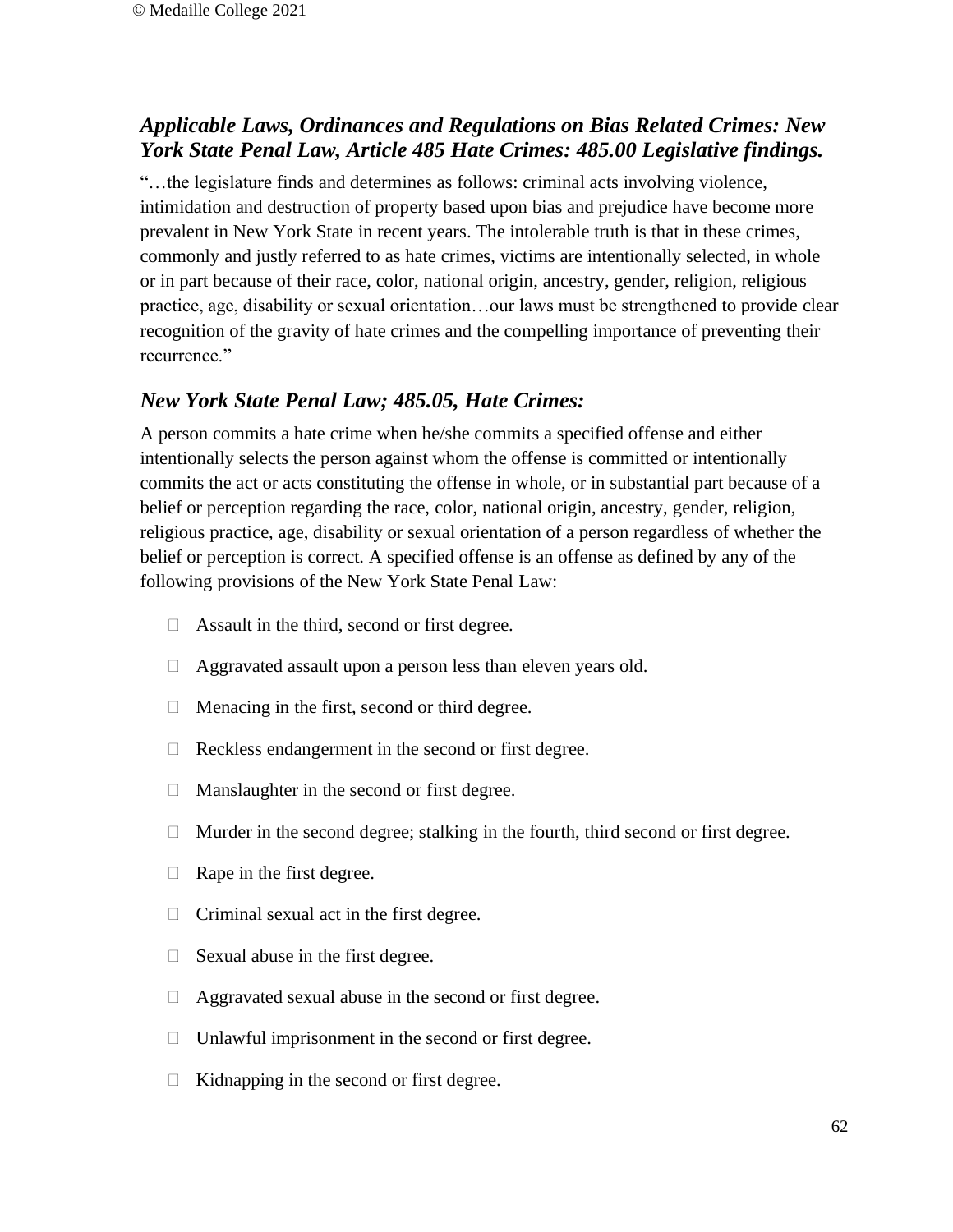- $\Box$  Coercion in the second or first degree.
- $\Box$  Criminal trespass in the third, second or first degree.
- $\Box$  Burglary in the third, second or first degree.
- $\Box$  Criminal mischief in the fourth, third, second or first degree.
- $\Box$  Arson in the fourth, third, second or first degree.
- **Petit larceny.**
- $\Box$  Grand larceny in the fourth, third, second or first degree.
- $\Box$  Robbery in the third, second or first degree.
- $\Box$  Harassment in the first degree.
- $\Box$  Aggravated harassment in the second degree.
- $\Box$  Any attempt or conspiracy to commit any of the foregoing offenses.

## *Penalties for Commission of Bias Related Crimes: New York State Penal Law 485.10 Sentencing*

- $\Box$  When a person is convicted of a hate crime pursuant to this article and the specified is a violent felony offense, as defined in section 70.02 of the NYPL, the hate crime shall be deemed a violent felony offense.
- $\Box$  When a person is convicted of a hate crime pursuant to this article and the specified offense is a misdemeanor or a Class C, D or E felony, the hate crime shall be deemed to be one category higher than the specified offense that the defendant committed, or one category higher than the offense level applicable to the defendant's conviction for an attempt or conspiracy to commit a specified offense, whichever is applicable.
- $\Box$  Notwithstanding any other provision of law, when a person is convicted of a hate crime pursuant to this article and the specified offense is a class B felony:
- $\Box$  The maximum term of the indeterminate sentence must be at least six years if the defendant is sentenced pursuant to section 70.00 of the NYPL.
- $\Box$  The term of the determinate sentence must be at least eight years if the defendant is sentenced pursuant to section 70.02 of the NYPL.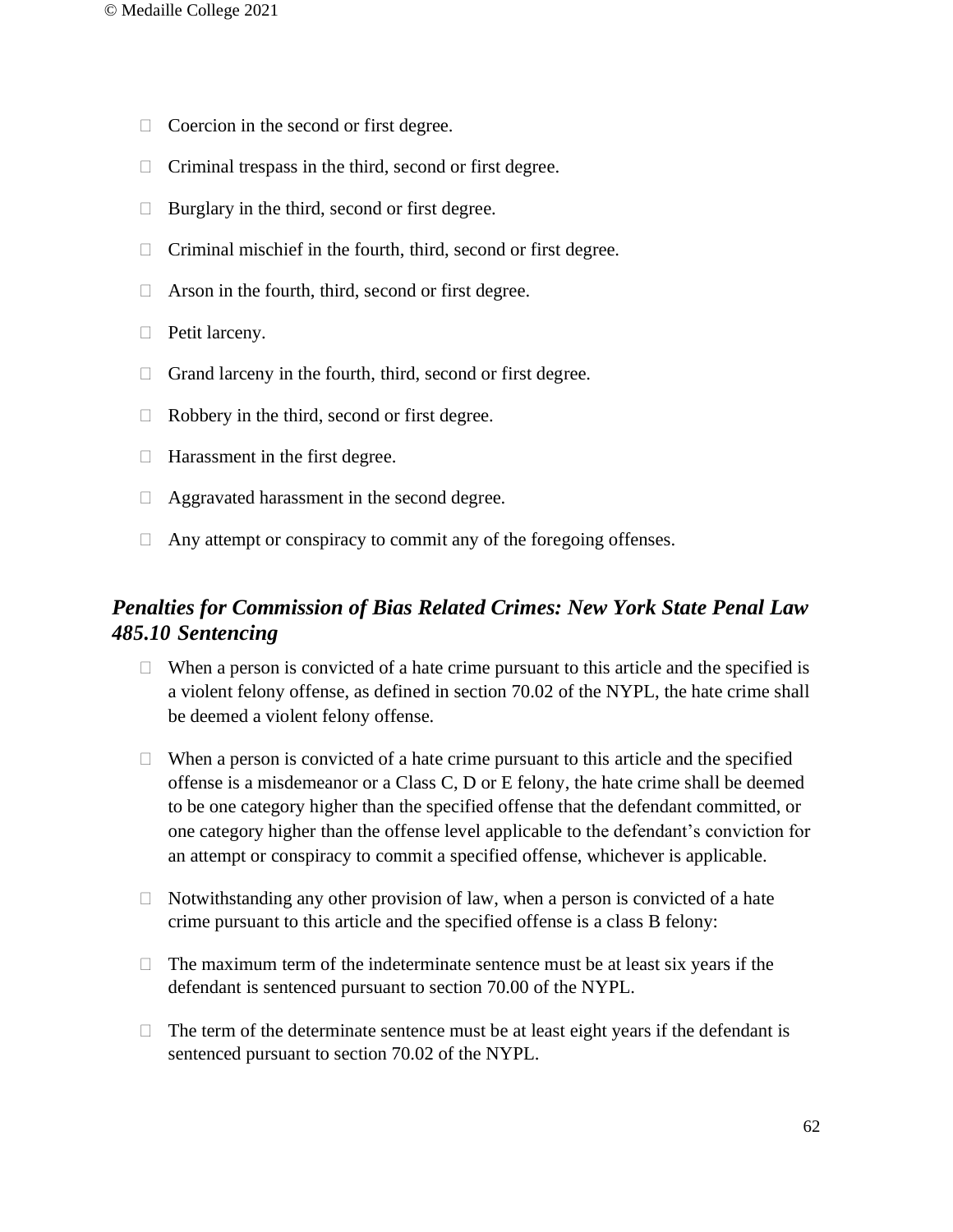- $\Box$  The term of the determinate sentence must be at least twelve years if the defendant is sentenced pursuant to section 70.04 of the NYPL.
- $\Box$  The max term of the indeterminate sentence or term of the defendant sentence must be at least ten years if the defendant is sentenced pursuant to section 70.06 of the NYPL.
- $\Box$  Notwithstanding any other provision of law, when a person is convicted of a hate crime pursuant to this article and the specified offense is a Class A-1 felony, the minimum period of the indeterminate sentence shall not be less than twenty years.
- $\Box$  Students who commit a bias related crime will also be subject to disciplinary action by the college.

# **ANNUAL FIRE SAFETY PROCEDURES AND REPORT**

# *Annual Fire Safety Report – 2020 (January 1, 2020 through December 31, 2020)*

*Introduction:* The Higher Education Opportunity Act (HEOA) was signed into law in August 2008 and contains several crucial campus safety components. One of the main provisions of the HEOA is the Campus Fire Safety Right-to-Know Act. This provision calls for all Title IV eligible institutions that participate in Title IV programs and maintain on-campus student housing facilities to publish an annual fire safety report that outlines fires safety systems, policies, practices, and statistics. The following report discloses all information required by HEOA as it relates to Medaille College.

#### *Definitions:*

**Fire:** Any instance of open flame or other burning in a place not intended to contain the burning or in an uncontrolled manner.

**Fire drill:** A supervised practice of a mandatory evacuation of a building for a fire.

**Cause of Fire:** The factor or factors that give rise to a fire. The causal factor may be, but is not limited to, the result of an intentional or unintentional action, mechanical failure or act of nature.

**Fire-related injury:** Any instance in which a person is injured as a result of a fire, including an injury sustained from a natural or accidental cause while involved in fire control, attempting rescue, or escaping from the dangers of the fire. The term person may include students, employees, visitors, firefighters, or any other individuals.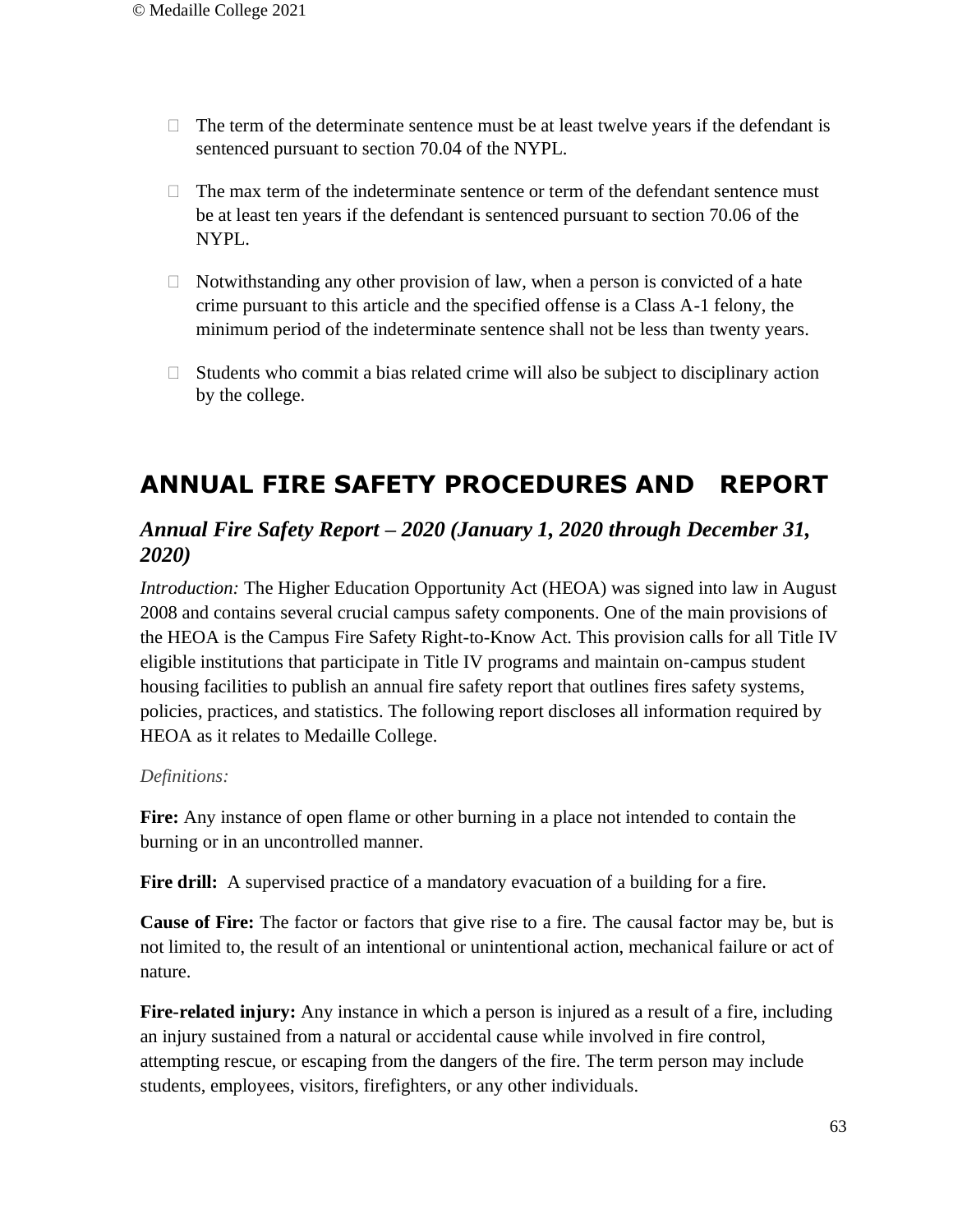**Fire-related death:** Any instance in which a person is killed as a result of a fire, including death resulting from a natural or accidental cause while involved in fire control, attempting rescue, or escaping from the dangers of a fire dies within 1 year of injuries sustained as a result of a fire.

**Fire safety system:** Any mechanism or system related to the detection of a fire, the warning resulting from a fire, or the control of a fire. This may include sprinkler systems or other fire extinguishing system, fire detection devices, stand-alone smoke alarms, devices that alert one to the presence of a fire, such as horns, bells, or strobe lights; smoke-control and reduction mechanisms; and fire doors and walls that reduce the spread of fire.

**Value of Property Damage:** The estimated value of the loss of the structure and contents, in terms of the cost of replacement in like kind and quality. This estimate should include contents damaged by fire, and related damages cause by smoke, water, and overhaul; however, it does not include indirect loss, such as business interruption.

#### *Fire Safety Policies*

**Fire Drills – F**ire drills are an important aspect of student safety in the residences and will be executed quarterly during the school year in accordance with New York State Law, and all residents are expected to participate. Students may not disregard a fire alarm or refuse to evacuate a building in which an alarm is sounding, regardless of its nature (drill, false alarm, or actual alert). When the notice is given, all persons in Residence are to evacuate the building immediately, according to an established evacuation plan. Failure to leave the building during a fire alarm/drill is a serious violation of College policy and may result in disciplinary sanctions. During the period between January 1, 2020 and December 31, 2020 there were four scheduled fire drills in the on-campus housing units.

**Appliances** - All electrical appliances such as lamps, radios, and televisions must be U.L. approved. No heating or cooking equipment, with the exception of small microwaves, are to be used in student rooms for reasons of safety, health, and sanitation. In addition, halogen lamps are not permitted in resident student rooms/apartments. Appliances not approved for use in student rooms will be removed.

**Smoking –** Medaille College is a smoke free campus. Smoking is not permitted anywhere on campus. Signs are posted throughout the campus.

**Fire Hazards -** The following items are not permitted in rooms and/or housing facilities since they are in violation of local safety codes: natural Christmas trees, flammable substances hung on walls or ceilings, heaters, hot plates, electric frying pans, high intensity lamps (Halogen), air conditioners, large refrigerators, candles, incense and crock pots.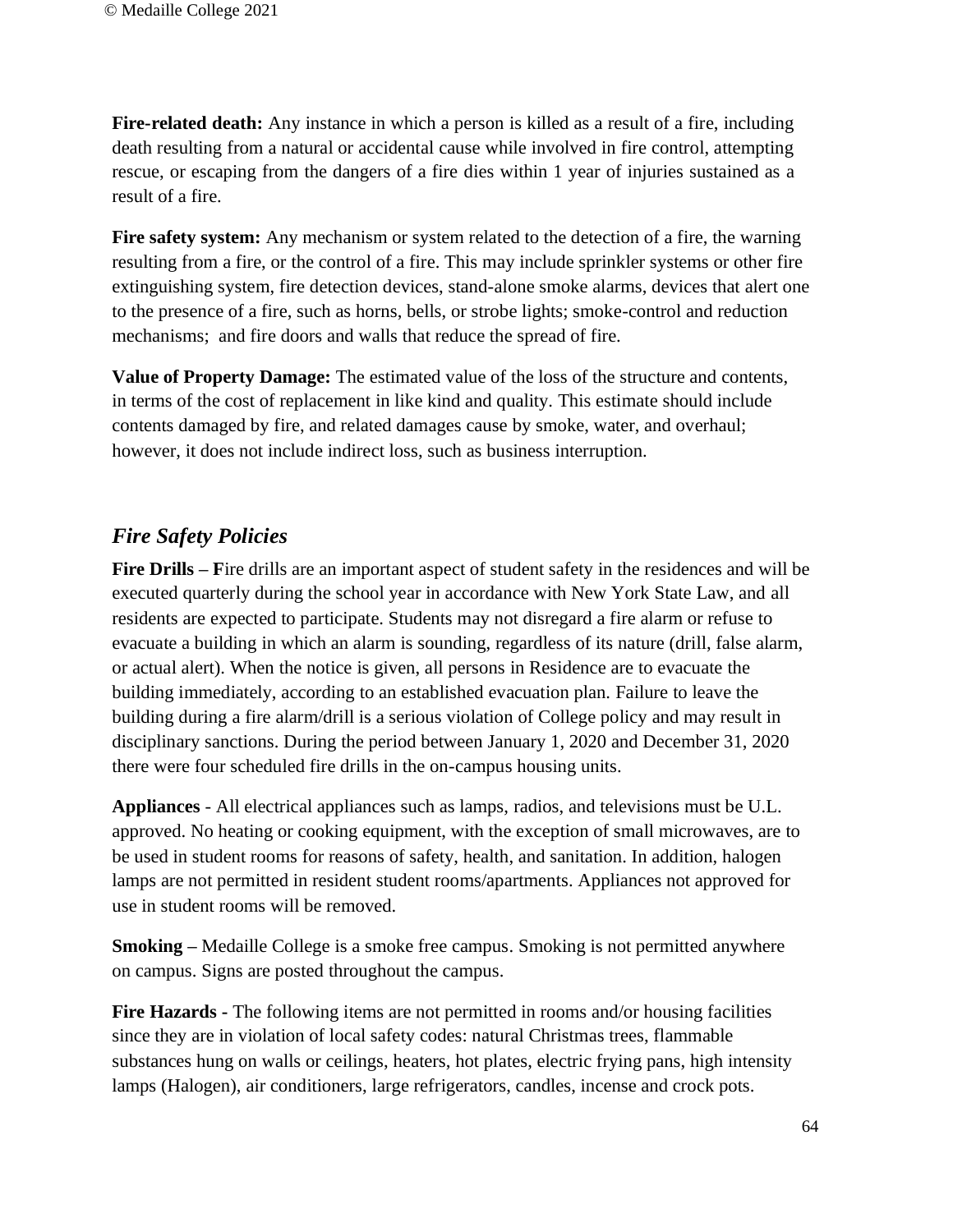Residents should review the housing contract for additional information regarding fire hazards. Medaille College considers the construction of lofts in apartment rooms a fire hazard.

**Tampering with Fire Safety Equipment –** The unauthorized use of or tampering with any piece of fire prevention equipment (such as smoke detectors, alarms and extinguishers) is a serious threat to student life. These acts constitute a significant violation of College policy and may result in residence hall suspension and/or dismissal from the College.

**Fire Safety Procedures:** *Medaille College will consistently abide by and enforce all fire safety policies. Students living in residence halls are subject to the following procedures with regards to fire safety:*

*Fire Alarms and Evacuation:* The Medaille College Emergency Management Plan evacuation policy is as follows:

- $\Box$  Know the location of fire exits and alarm systems in your area and know how to use them.
- $\Box$  If you discover a minor fire, IMMEDIATELY contact the Department of Public Safety.
- $\Box$  Activate the building alarm (fire alarm) on your way out of the building.
- $\Box$  If you are in a room when the alarm sounds FEEL THE DOOR FOR HEAT.
- $\Box$  If the door is not hot evacuate.
- $\Box$  If the door is hot DO NOT OPEN IT. Go to a phone or window and contact someone for help. Place wet towels under the door and stay low where the air is better.
- $\Box$  Close all doors to confine the fire and reduce oxygen available to it. DO NOT LOCK DOORS.
- $\Box$  When the building evacuation alarm is sounded, assume an emergency exists. Walk quickly to the nearest marked exit and alert others to do the same.
- ASSIST THE DISABLED IN EXITING THE BUILDING! DO NOT USE ELEVATORS DURING A FIRE. Smoke is the greatest danger in a fire, so stay near the floor, where the air will be less toxic.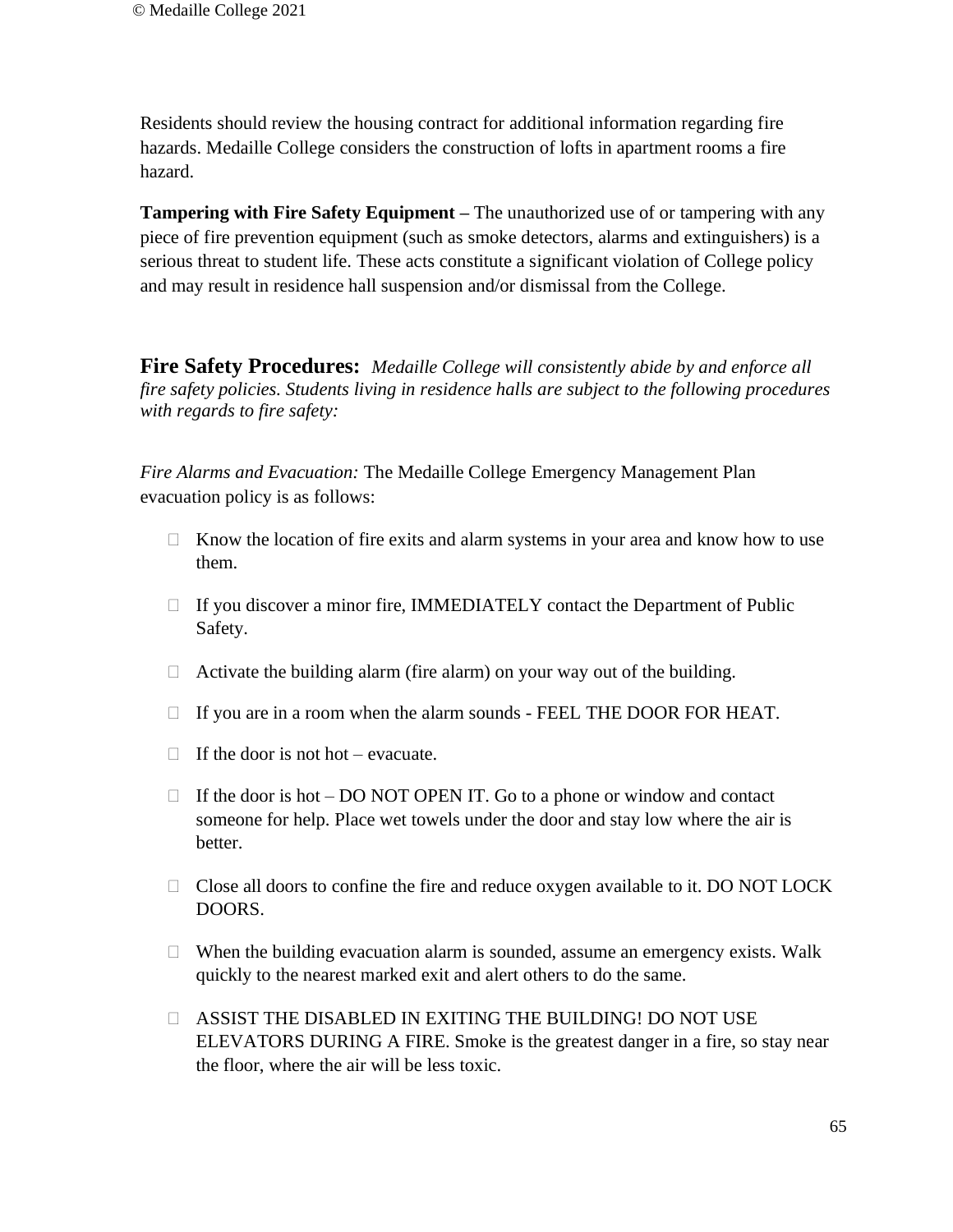- $\Box$  Once outside, move to a clear area away from the affected building to the designated assembly area. Keep the streets, fire lanes, hydrants and walkways clear for emergency vehicles and crews. (Emergency Assembly Points will be developed in the near future).
- $\Box$  If requested, assist with emergency crews as necessary.
- $\Box$  A Temporary Command Post may be set up near the emergency site. Keep clear of the Command Post unless you have official business.
- $\Box$  DO NOT RETURN TO AN EVACUATED BUILDING unless told to do so by a College Official.

\*NOTE: If you become trapped in a building during a fire and a window is available, place an article of clothing (i.e. a shirt, coat, etc.) outside the window. It will act as a marker for rescue crews. If there is no window, stay near the floor where the air will be less toxic. Be sure to shout at regular intervals to alert emergency crews of your location, but DO NOT JUMP! Response time by the Buffalo Fire Department is excellent. If necessary, place wet towels under doorways.

**Fire Safety Education & Training:** *Medaille College conducts in depth fire safety training with the Residence Life staff. Annually during summer Resident Assistant (RA) training sessions are held covering emergency response, fire safety, fire evacuation protocol, and the role of an RA in any fire emergency. The RAs are then responsible for training their residents on fire and emergency evacuation protocol in their floor meetings at the beginning of the year. Each semester, the RAs play an active role in the fire drills conducted by the Department of Public Safety.*

The Department of Public Safety periodically distributes Fire Safety information and flyers out to residents, faculty and staff.

Medaille College's Emergency Management Plan states the college's policy on Fire Safety. Beginning in 2008, faculty, students and staff have received training on this policy. The Emergency Management Plan (EMP) has been revised and new pamphlets distributed to all incoming students during registration and the EMP is on the website for all to view at [www.medaille.edu/emp](http://www.medaille.edu/emp) .

In the event of a fire, the following individuals (Organizations) should be notified:

- □ Buffalo Fire Alarm Dispatch 9-1-1
- Department of Public Safety  $(716) 880-2911$

In reporting that a fire has occurred for the purpose of including the statistics in the annual fire safety report, the following individuals (organizations) should be notified: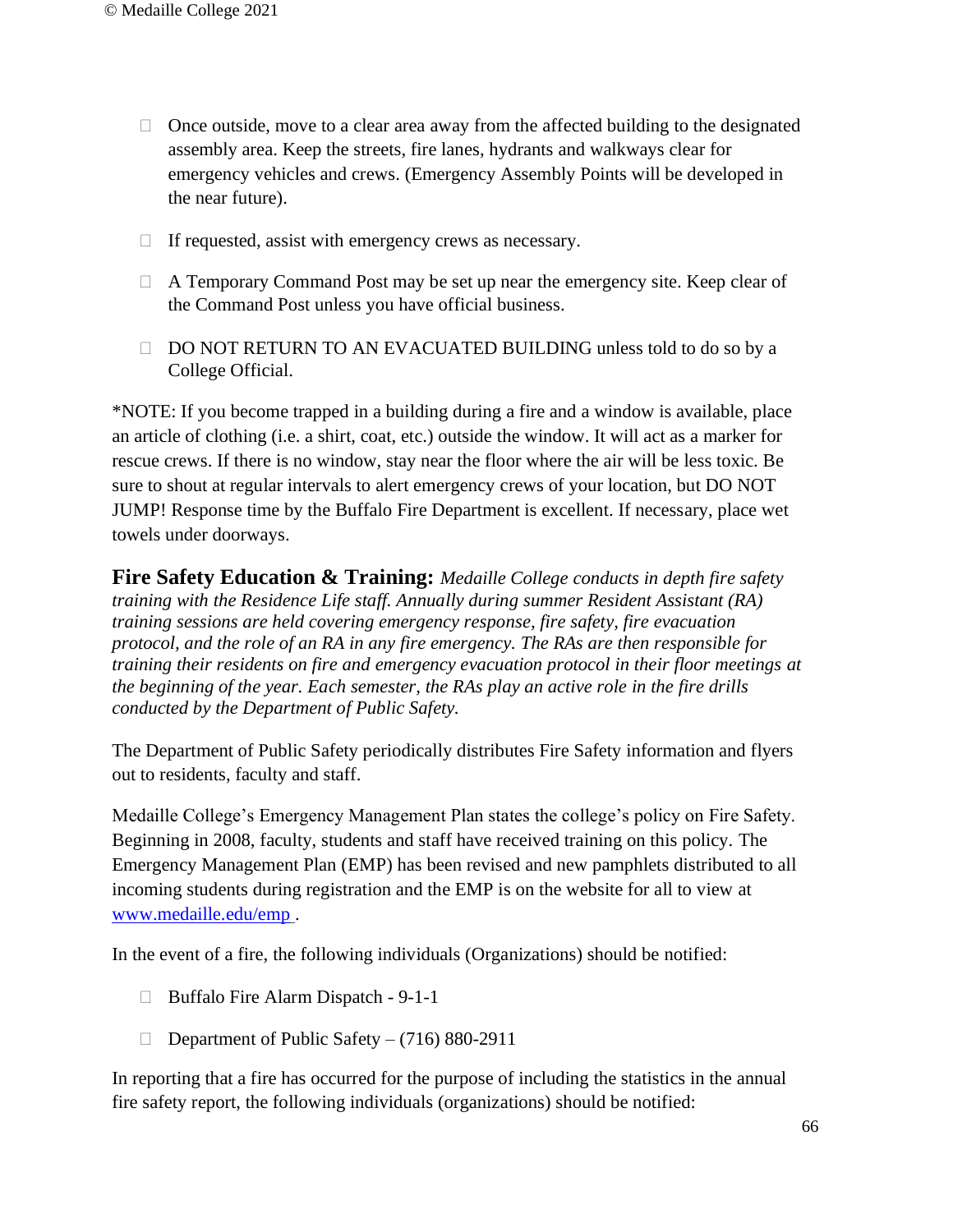- □ OSHA/FIRE Safety Officer (716) 880-2911
- $\Box$  NYS Bureau of Fire Prevention –(716) 847-3320
- $\Box$  Residence Life Department (716) 880-2449
- $\Box$  Operations/Facilities (716) 880-2527

## *Fire Log:*

Institutions must maintain a fire log that reflects the nature of the fire, date, time and general location of each fire in on-campus student housing facilities. Medaille College complies with this rule by including all fire-related incidents in the Daily Fire Log.

The Department of Public Safety maintains a Fire Log of all incidents reported. This log includes the incident type, date incident is reported, date and time of occurrence, general location of each reported incident type and the disposition of the incident if that information is known. The Department of Public Safety posts specific incidents in the Fire Log within two (2) business days of receiving a report of an incident and reserves the right to exclude reports from a log in certain circumstances as permitted by law. The most current 60 days of information is available in the Office of Public Safety located at 2 Agassiz Circle, on the college's Main Campus.

#### **FIRE LOG – January 1, 2020 through December 31, 2020**

| <b>Residential</b><br>Housing<br><b>Facilities</b> | Total<br><b>Fires</b> in<br>each<br>building | Fire<br><b>Number</b> | Date/<br>Time of<br>Fire | Cause of<br><b>Fire</b> | Number<br>of Fire-<br>related<br><b>Injuries</b> | <b>Number</b><br>of Fire<br>related<br>deaths | Value of<br><b>Property</b><br>Damage<br>caused by<br>Fire | Incident<br>Report<br><b>Number</b> |
|----------------------------------------------------|----------------------------------------------|-----------------------|--------------------------|-------------------------|--------------------------------------------------|-----------------------------------------------|------------------------------------------------------------|-------------------------------------|
| South<br>Residence Hall                            | $\mathbf{0}$                                 | $\mathbf{0}$          | $\mathbf{0}$             | $\mathbf{0}$            | $\theta$                                         | $\theta$                                      | $\theta$                                                   | $\boldsymbol{0}$                    |
| North<br>Residence Hall                            | $\mathbf{0}$                                 | $\mathbf{0}$          | $\mathbf{0}$             | $\overline{0}$          | $\overline{0}$                                   | $\theta$                                      | $\Omega$                                                   | $\mathbf{0}$                        |

#### **Fire Statistics – 2020 (January 1, 2020 through December 31, 2020)**

## *Future Improvements*

Plans for future improvements in fire safety:

 $\Box$  Fire Safety Training will be made available to a larger portion of the student body throughout the school year.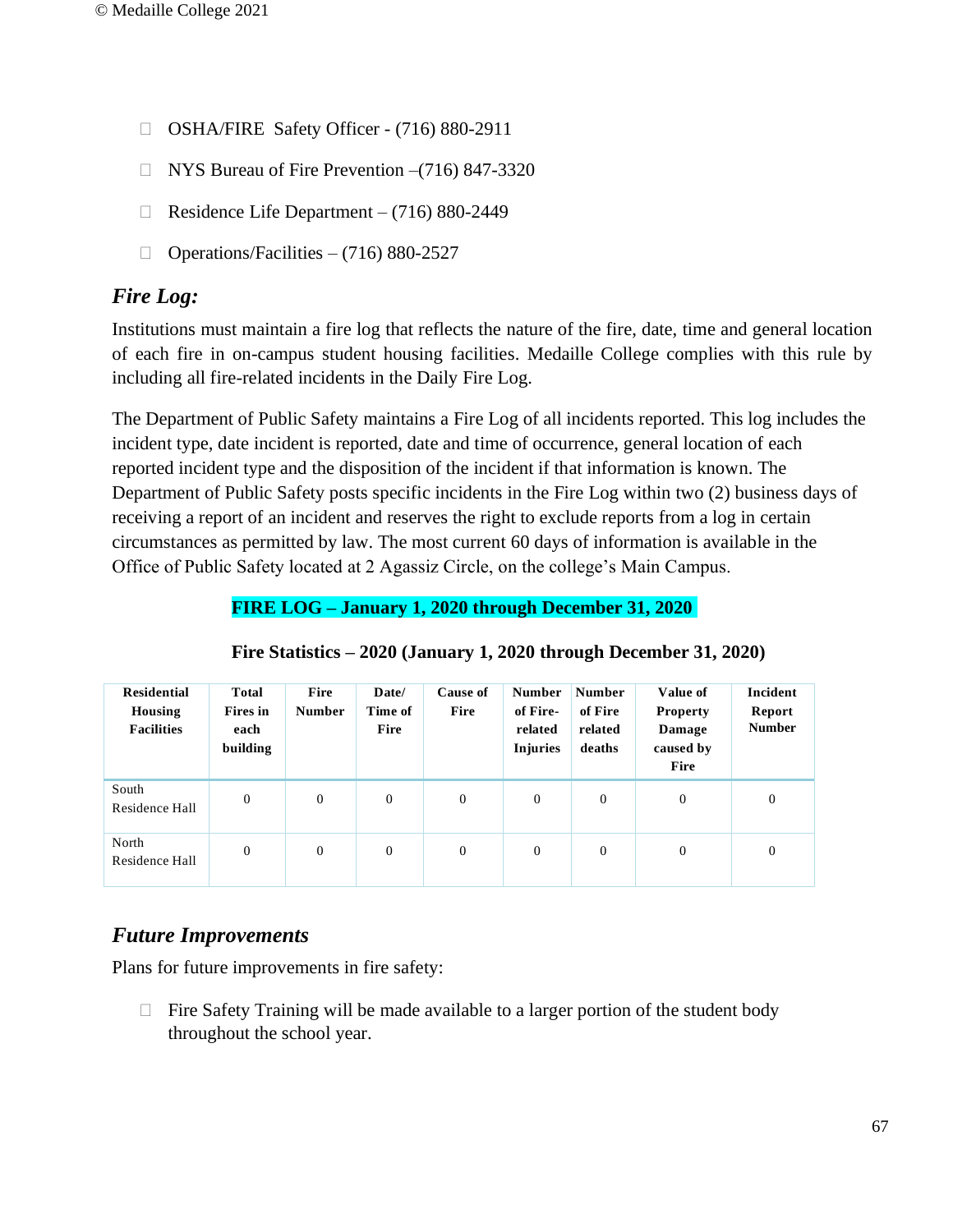# *REPORTS AND STATISTICS*

| <b>Residential</b><br>Housing<br><b>Facilities</b> | Total<br><b>Fires</b> in<br>each<br>building | Fire<br><b>Number</b> | Date/<br>Time of<br>Fire | Cause of<br><b>Fire</b> | <b>Number</b><br>of Fire-<br>related<br><b>Injuries</b> | <b>Number</b><br>of Fire-<br>related<br><b>Deaths</b> | Value of<br><b>Property</b><br>Damage<br>caused by<br>Fire | Incident<br>Report<br><b>Number</b> |
|----------------------------------------------------|----------------------------------------------|-----------------------|--------------------------|-------------------------|---------------------------------------------------------|-------------------------------------------------------|------------------------------------------------------------|-------------------------------------|
| South<br>Residence Hall                            | $\theta$                                     | $\mathbf{0}$          | $\theta$                 | $\overline{0}$          | $\theta$                                                | $\mathbf{0}$                                          | $\mathbf{0}$                                               | $\mathbf{0}$                        |
| North<br>Residence Hall                            | $\mathbf{0}$                                 | $\mathbf{0}$          | $\theta$                 | $\overline{0}$          | $\theta$                                                | $\theta$                                              | $\mathbf{0}$                                               | $\theta$                            |

#### **Fire Statistics – 2019 (January 1, 2019 through December 31, 2019)**

**Fire Statistics – 2018 (January 1, 2018 through December 31, 2018)**

| <b>Residential</b><br><b>Housing</b><br><b>Facilities</b> | <b>Total</b><br><b>Fires</b><br>in<br>each<br>building | <b>Fire</b><br><b>Number</b> | Date/<br>Time of<br><b>Fire</b> | Cause<br>of Fire | <b>Number</b><br>of<br>Fire-<br>related<br><b>Injuries</b> | <b>Number</b><br>of<br>Fire-<br>related<br><b>Deaths</b> | Value of<br><b>Property</b><br><b>Damage</b><br>caused by<br>Fire | <b>Incident</b><br><b>Report</b><br><b>Number</b> |
|-----------------------------------------------------------|--------------------------------------------------------|------------------------------|---------------------------------|------------------|------------------------------------------------------------|----------------------------------------------------------|-------------------------------------------------------------------|---------------------------------------------------|
| South<br>Residence<br>Hall                                | $\boldsymbol{0}$                                       | $\mathbf{0}$                 | $\boldsymbol{0}$                | $\theta$         | $\mathbf{0}$                                               | $\mathbf{0}$                                             | $\overline{0}$                                                    | $\boldsymbol{0}$                                  |
| North<br>Residence<br>Hall                                | $\boldsymbol{0}$                                       | $\mathbf{0}$                 | $\mathbf{0}$                    | $\theta$         | $\theta$                                                   | $\boldsymbol{0}$                                         | $\overline{0}$                                                    | $\boldsymbol{0}$                                  |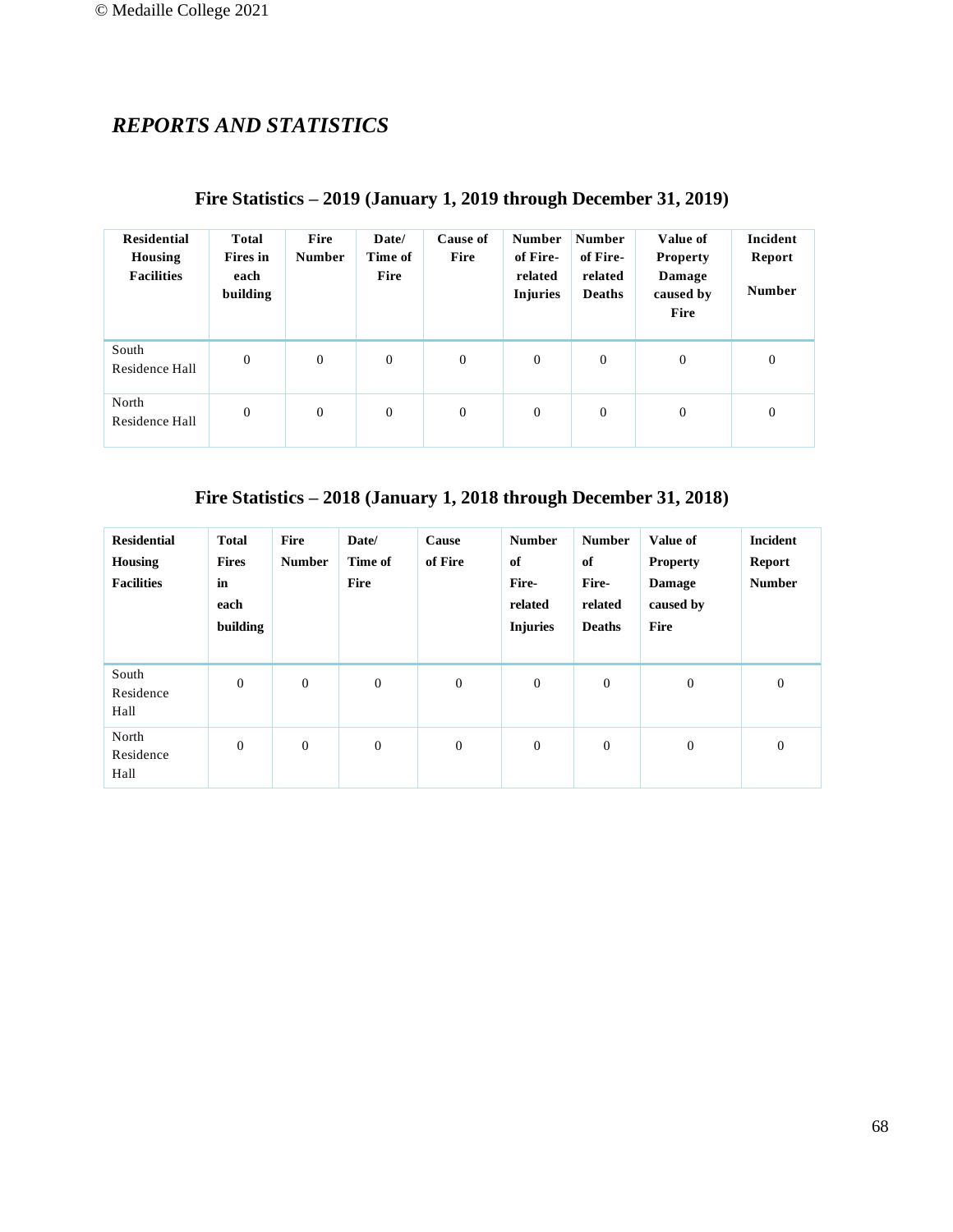## *Fire Safety Systems: On-campus Student Housing Facilities*

During 2020, Medaille College owned and operated two on-campus housing facilities at the Buffalo campus. They are as follows:

- □ South Residence Hall, 18 Agassiz Circle, Buffalo, NY 14214
- □ North Residence Hall, 18 Agassiz Circle, Buffalo, NY 14214
- There are no housing facilities at Medaille's Rochester campus.

| <b>Residential Housing Facilities</b>                 | South Residence<br>Hall | North Residence<br>Hall |
|-------------------------------------------------------|-------------------------|-------------------------|
| Number of Evacuation (fire) drills each academic year | $\overline{4}$          | $\overline{4}$          |
| <b>Emergency Notification System</b>                  | X                       | X                       |
| <b>Illuminated Exit Signs</b>                         | X                       | X                       |
| <b>Emergency Lighting</b>                             | X                       | X                       |
| <b>Fire Doors</b>                                     | X                       | X                       |
| <b>Fire Extinguisher Devices</b>                      | X                       | X                       |
| Horns, Bells, Strobe light Devices                    | X                       | X                       |
| <b>Smoke Detectors</b>                                | X                       | X                       |
| <b>Full Sprinkler System</b>                          | X                       | X                       |
| Fire Alarm Monitoring (off site)                      | X                       | X                       |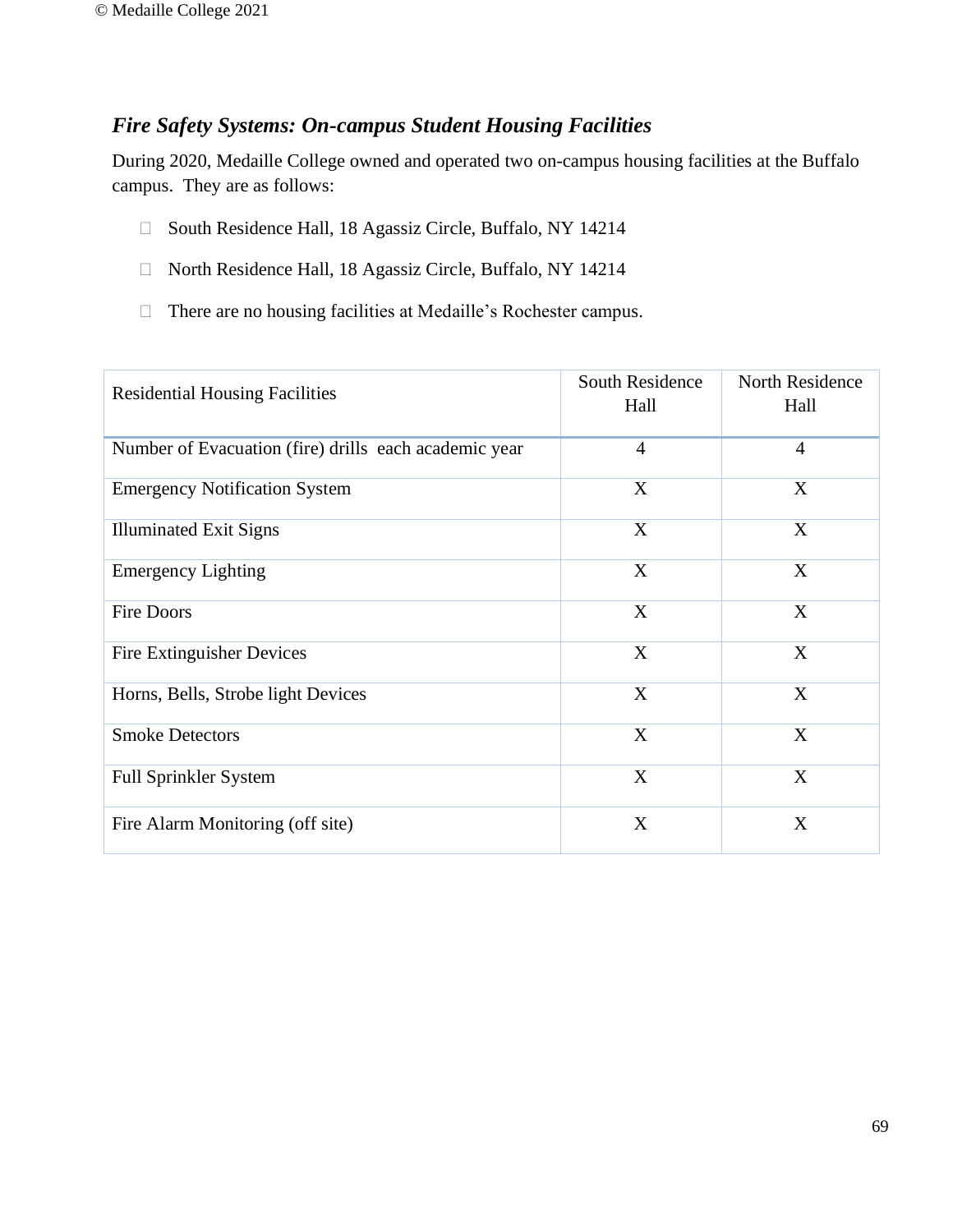## **THE JEANNE CLERY DISCLOSURE OF CAMPUS SECURITY POLICY AND CAMPUS CRIMES STATISTICS ACT FOR MEDAILLE COLLEGE - BUFFALO**

| <b>CATEGORY</b>                        | <b>VENUE</b>                                   | 2018        | 2019        | 2020        |
|----------------------------------------|------------------------------------------------|-------------|-------------|-------------|
| <b>CRIMINAL HOMICIDE:</b>              | On Campus ***                                  | $\mathbf 0$ | $\Omega$    | $\Omega$    |
| Murder & Non-Negligent<br>Manslaughter | In dormitories or other residential facilities | $\mathbf 0$ | $\mathbf 0$ | $\Omega$    |
|                                        | In or on a non-campus building or property     | $\mathbf 0$ | 0           | $\Omega$    |
|                                        | On public property                             | $\mathbf 0$ | 0           | $\Omega$    |
| Negligent Manslaughter                 | On Campus                                      | $\mathbf 0$ | 0           | $\Omega$    |
|                                        | In dormitories or other residential facilities | 0           | 0           | $\Omega$    |
|                                        | In or on a non-campus building or property     | $\mathbf 0$ | 0           | $\Omega$    |
|                                        | On public property                             | 0           | 0           | 0           |
| <b>SEX OFFENSES:</b>                   | On Campus ***                                  | $\mathbf 0$ | 0           | $\Omega$    |
| Rape (forcible/non-forcible)           | In dormitories or other residential facilities | 0           | 0           | 0           |
|                                        | In or on a non-campus building or property     | 0           | 0           | $\Omega$    |
|                                        | On public property                             | $\mathbf 0$ | 0           | 0           |
| Fondling                               | On Campus ***                                  | $\mathbf 0$ | 0           | $\Omega$    |
|                                        | In dormitories or other residential facilities | 0           | 0           | $\Omega$    |
|                                        | In or on a non-campus building or property     | 0           | 0           | $\Omega$    |
|                                        | On public property                             | 0           | 0           | $\Omega$    |
| <b>SEX OFFENSES:</b>                   | On Campus ***                                  | 0           | 0           | 0           |
| Incest                                 | In dormitories or other residential facilities | $\Omega$    | $\Omega$    | $\Omega$    |
|                                        | In or on a non-campus building or property     | $\mathbf 0$ | 0           | $\mathbf 0$ |
|                                        | On public property                             | 0           | 0           | 0           |
|                                        | On campus***                                   | 0           | 0           | 0           |
| <b>SEX OFFENSES:</b>                   | In dormitories or other residential facilities | $\mathbf 0$ | 0           | $\Omega$    |
| <b>Statutory Rape</b>                  | In or on a non-campus building or property     | $\Omega$    | 0           | $\Omega$    |
|                                        | On public property                             | $\mathbf 0$ | 0           | $\mathbf 0$ |
| <b>BURGLARY:</b>                       | On Campus***                                   | $\mathbf 0$ | 1           | 3           |
|                                        | In dormitories or other residential facilities | $\mathbf 0$ | 0           | $\Omega$    |
|                                        | In or on a non-campus building or property     | $\mathbf 0$ | $\mathbf 0$ | 0           |
|                                        | On public property                             | $\mathbf 0$ | 0           | $\Omega$    |
| <b>AGGRAVATED ASSAULT:</b>             | On Campus***                                   | $\mathbf 0$ | 1           | $\mathbf 0$ |
|                                        | In dormitories or other residential facilities | $\mathbf 0$ | $\mathbf 0$ | $\Omega$    |
|                                        | In or on a non-campus building or property     | $\mathbf 0$ | $\mathbf 0$ | $\Omega$    |
|                                        | On public property                             | $\mathbf 0$ | 0           | 0           |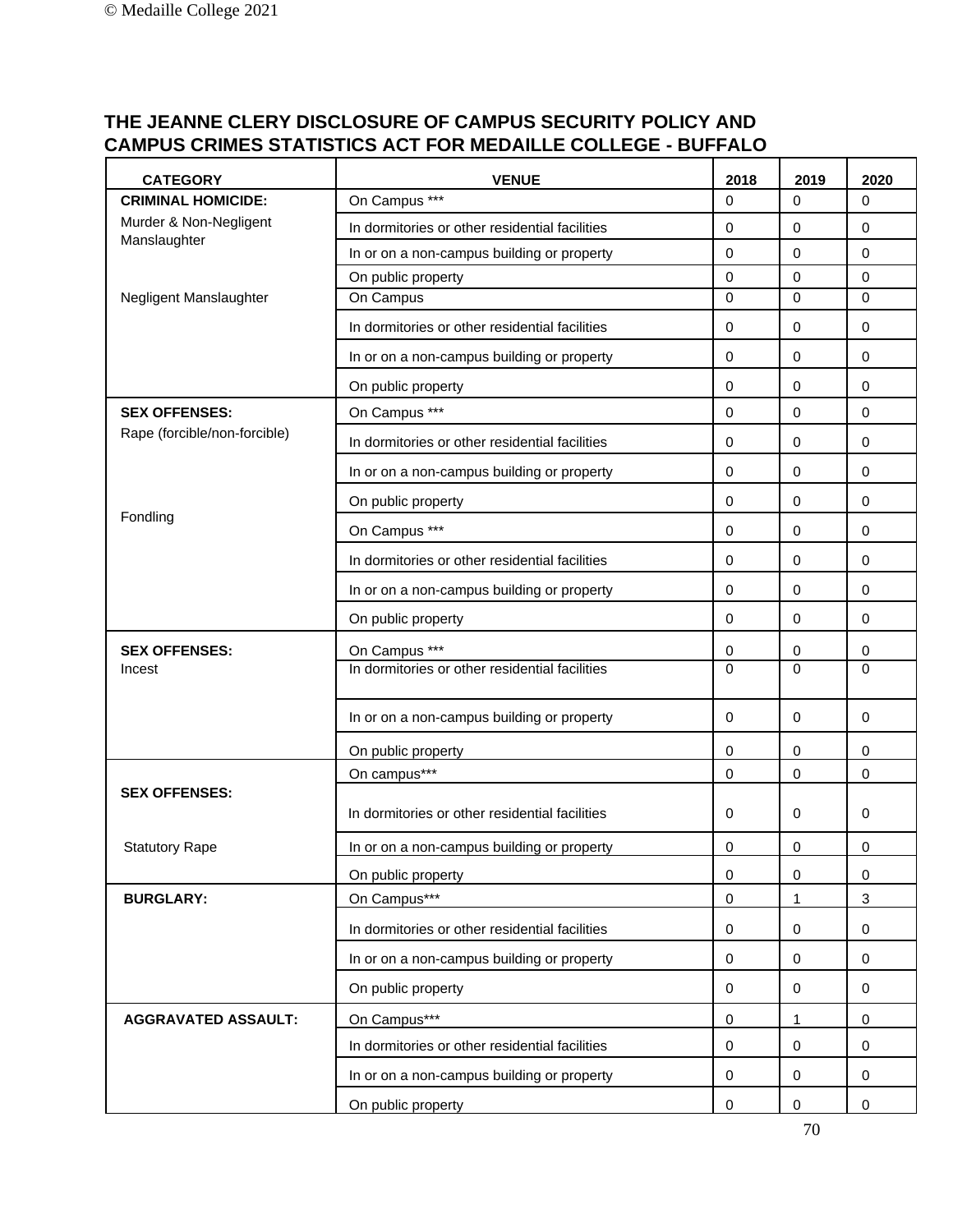## **THE JEANNE CLERY DISCLOSURE OF CAMPUS SECURITY POLICY AND CAMPUS CRIMES STATISTICS ACT FOR MEDAILLE COLLEGE - BUFFALO**

| <b>CATEGORY</b>                            | <b>VENUE</b>                                   | 2018        | 2019           | 2020        |
|--------------------------------------------|------------------------------------------------|-------------|----------------|-------------|
| <b>ARSON</b>                               | On Campus ***                                  | 0           | 0              | $\mathbf 0$ |
|                                            | In dormitories or other residential facilities | $\Omega$    | $\Omega$       | 0           |
|                                            | In or on a non-campus building or property     | 0           | $\Omega$       | $\Omega$    |
|                                            | On public property                             | 0           | 0              | 0           |
| <b>MOTOR VEHICLE THEFT</b>                 | On Campus ***                                  | $\mathbf 0$ | 1              | $\mathbf 0$ |
|                                            | In dormitories or other residential facilities | 0           | 0              | 0           |
|                                            | In or on a non-campus building or property     | 0           | 0              | 0           |
|                                            | On public property                             | 0           | $\Omega$       | 0           |
| <b>ARREST FOR:</b>                         | On Campus ***                                  | $\Omega$    | $\Omega$       | 0           |
| <b>Liquor law violations</b>               | In dormitories or other residential facilities | 0           | $\mathbf 0$    | $\mathbf 0$ |
|                                            | In or on a non-campus building or property     | 0           | 0              | 0           |
|                                            | On public property                             | 0           | $\Omega$       | 0           |
| <b>ARREST FOR:</b>                         | On Campus                                      | $\Omega$    | $\Omega$       | 0           |
| <b>Drug related violations</b>             | In dormitories or other residential facilities | 0           | 0              | 0           |
|                                            | In or on a non-campus building or property     | 0           | 0              | $\Omega$    |
|                                            | On public property                             | 0           | 0              | 0           |
| <b>ARREST FOR:</b>                         | On Campus ***                                  | 1           | $\Omega$       | 0           |
| <b>Weapons possession</b>                  | In dormitories or other residential facilities | 0           | 0              | 0           |
|                                            | In or on a non-campus building or property     | 0           | 0              | 0           |
|                                            | On public property                             | 0           | 1              | 0           |
| <b>DISCIPLINARY</b>                        | On Campus ***                                  | $\Omega$    | $\Omega$       | 0           |
| <b>REFERRALS: Liquor law</b><br>violations | In dormitories or other residential facilities | 37          | 11             | 0           |
|                                            | In or on a non-campus building or property     | 0           | 0              | 0           |
|                                            | On public property                             | 0           | 0              | 0           |
| <b>DISCIPLINARY</b>                        | On Campus ***                                  | $\mathbf 0$ | 1              | $\mathbf 0$ |
| <b>REFERRALS:</b>                          | In dormitories or other residential facilities | 9           | $\overline{7}$ | 8           |
| <b>Drug Related violations</b>             | In or on a non-campus building or property     | 0           | $\mathbf 0$    | 0           |
|                                            | On public property                             | $\mathbf 0$ | $\mathbf 0$    | $\mathbf 0$ |
| <b>DISCIPLINARY</b>                        | On Campus ***                                  | $\mathbf 0$ | $\mathbf 0$    | $\mathbf 0$ |
| <b>REFERRALS:</b>                          | In dormitories or other residential facilities | $\mathbf 0$ | 2              | $\mathbf 1$ |
| <b>Weapons possession</b>                  | In or on a non-campus building or property     | 0           | $\mathbf 0$    | 0           |
|                                            | On public property                             | $\mathbf 0$ | 0              | 0           |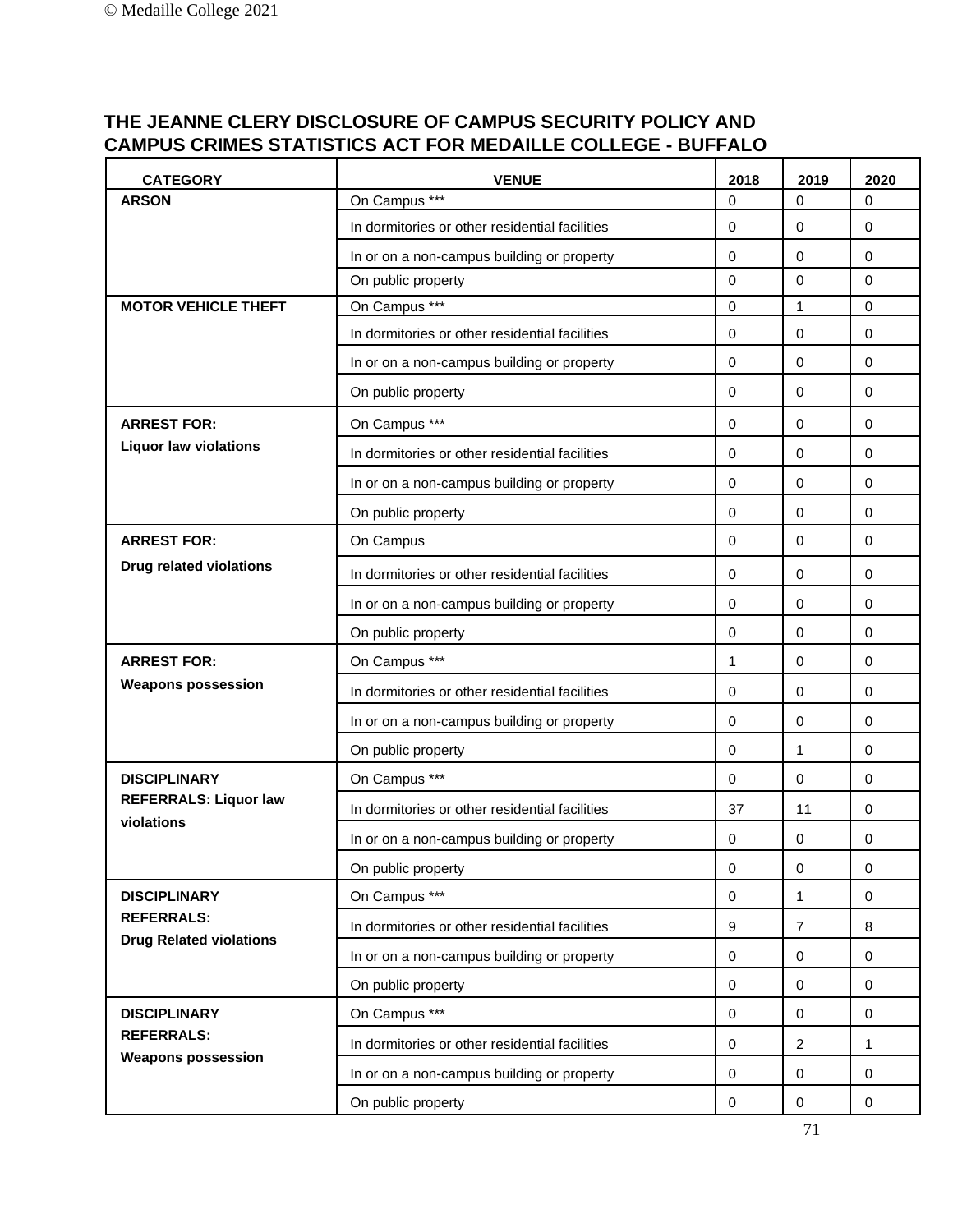### **THE JEANNE CLERY DISCLOSURE OF CAMPUS SECURITY POLICY AND CAMPUS CRIMES STATISTICS ACT FOR MEDAILLE COLLEGE - BUFFALO VAWA**

| <b>CATEGORY</b>          | <b>VENUE</b>                                   | 2018        | 2019        | 2020        |
|--------------------------|------------------------------------------------|-------------|-------------|-------------|
| <b>Domestic Violence</b> | On Campus ***                                  | $\mathbf 0$ | $\mathbf 0$ | 1           |
|                          |                                                |             |             |             |
|                          | In dormitories or other residential facilities | 0           | $\mathbf 0$ | $\mathbf 0$ |
|                          | In or on a non-campus building or property     | $\mathbf 0$ | 0           | $\mathbf 0$ |
|                          | On public property                             | $\mathbf 0$ | $\mathbf 0$ | 0           |
| <b>Dating Violence</b>   | On Campus                                      | 1           | $\mathbf 0$ | $\mathbf 0$ |
|                          | In dormitories or other residential facilities | $\mathbf 0$ | $\mathbf 0$ | $\mathbf 0$ |
|                          | In or on a non-campus building or property     | $\mathbf 0$ | $\mathbf 0$ | $\mathbf 0$ |
|                          | On public property                             | $\mathbf 0$ | $\mathbf 0$ | $\mathbf 0$ |
| <b>Stalking</b>          | On Campus ***                                  | 1           | $\mathbf 0$ | 0           |
|                          | In dormitories or other residential facilities | 0           | 0           | $\mathbf 0$ |
|                          | In or on a non-campus building or property     | $\mathbf 0$ | $\mathbf 0$ | 0           |
|                          | On public property                             | $\mathbf 0$ | 1           | 0           |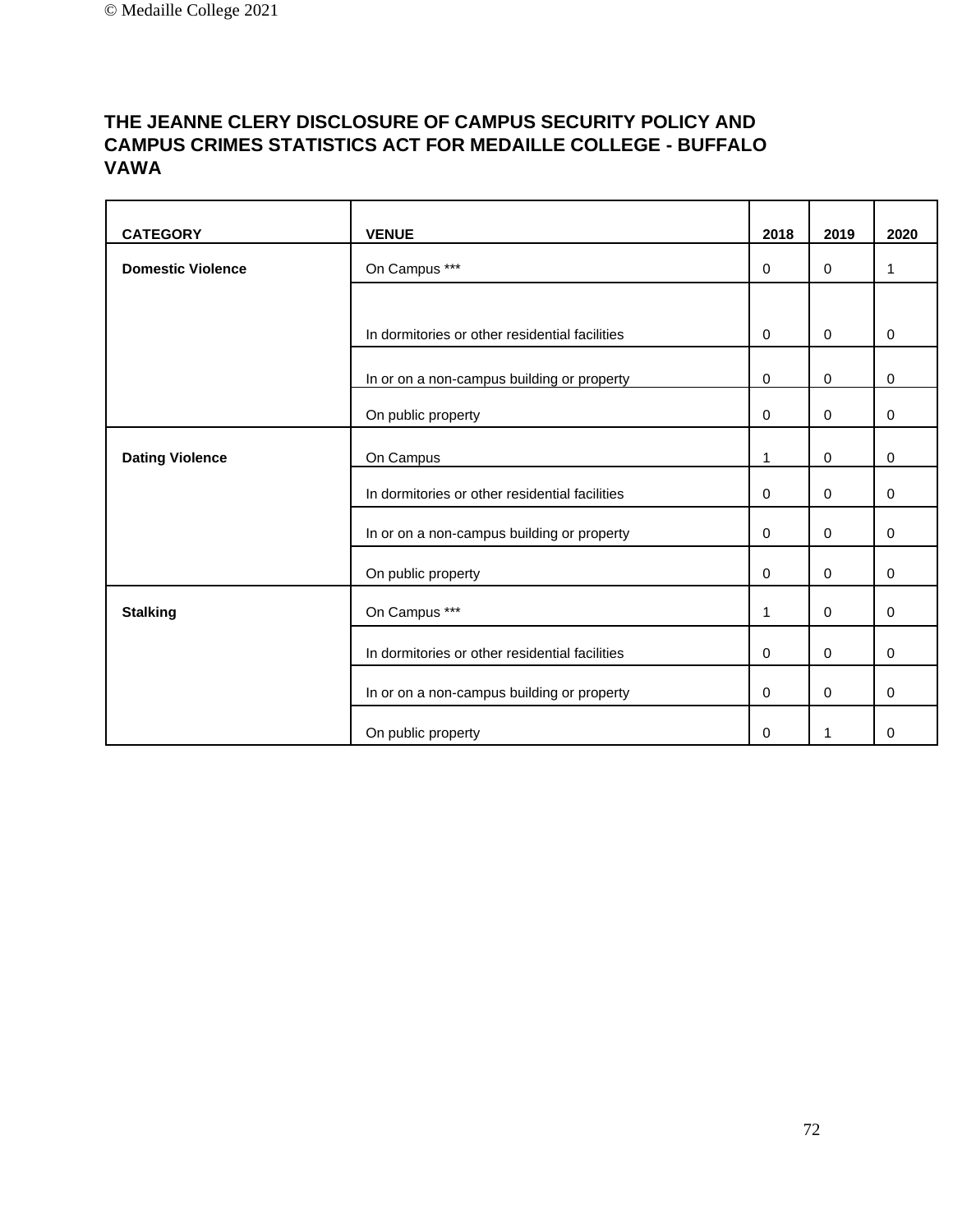### **CAMPUS SAFETY DISCLOSURE PUBLIC LAW 110-315 HATE CRIMES**

**The Higher Education Opportunity Act (Public Law 110-315) requires all colleges and universities to report separately on all hate crimes in the following categories.**

| <b>CATEGORY</b>                                               | <b>VENUE</b>                                   | 2018        | 2019        | 2020        |
|---------------------------------------------------------------|------------------------------------------------|-------------|-------------|-------------|
| <b>CRIMINAL</b><br><b>HOMICIDE:</b><br>Murder & Non-Negligent | On Campus ***                                  | $\Omega$    | $\Omega$    | $\Omega$    |
|                                                               | In dormitories or other residential facilities | 0           | $\Omega$    | 0           |
| Manslaughter                                                  | In or on a non-campus building or property     | 0           | 0           | 0           |
|                                                               | On public property                             | $\Omega$    | $\Omega$    | $\Omega$    |
| <b>Negligent Manslaughter</b>                                 | On Campus                                      | 0           | 0           | 0           |
|                                                               | In dormitories or other residential facilities | 0           | $\Omega$    | 0           |
|                                                               | In or on a non-campus building or property     | 0           | 0           | 0           |
|                                                               | On public property                             | 0           | $\Omega$    | $\Omega$    |
| <b>SEX OFFENSES:</b><br><b>Rape/Fondling</b>                  | On Campus ***                                  | 0           | 0           | 0           |
|                                                               | In dormitories or other residential facilities | $\Omega$    | $\Omega$    | $\Omega$    |
|                                                               | In or on a non-campus building or property     | $\Omega$    | $\Omega$    | $\Omega$    |
|                                                               | On public property                             | 0           | 0           | 0           |
| <b>Incest/Statutory Rape</b>                                  | On Campus ***                                  | 0           | 0           | 0           |
|                                                               | In dormitories or other residential facilities | 0           | $\Omega$    | 0           |
|                                                               | In or on a non-campus building or property     | 0           | 0           | 0           |
|                                                               | On public property                             | 0           | $\Omega$    | $\Omega$    |
| <b>ROBBERY</b>                                                | On Campus ***                                  | 0           | 0           | 0           |
|                                                               | In dormitories or other residential facilities | 0           | $\Omega$    | $\Omega$    |
|                                                               | In or on a non-campus building or property     | 0           | $\Omega$    | 0           |
|                                                               | On public property                             | 0           | $\mathbf 0$ | 0           |
| <b>AGGRAVATED</b><br><b>ASSAULT</b>                           | On Campus ***                                  | 0           | 0           | 0           |
|                                                               | In dormitories or other residential facilities | 0           | $\Omega$    | 0           |
|                                                               | In or on a non-campus building or property     | 0           | $\Omega$    | $\Omega$    |
|                                                               | On public property                             | 0           | $\Omega$    | 0           |
| <b>BURGLARY</b>                                               | On Campus ***                                  | 0           | 0           | 0           |
|                                                               | In dormitories or other residential facilities | $\mathbf 0$ | $\mathbf 0$ | $\mathbf 0$ |
|                                                               | In or on a non-campus building or property     | $\mathbf 0$ | $\mathbf 0$ | $\mathbf 0$ |
|                                                               | On public property                             | $\mathbf 0$ | $\mathbf 0$ | $\mathbf 0$ |
| <b>ARSON</b>                                                  | On Campus ***                                  | $\pmb{0}$   | $\pmb{0}$   | $\mathbf 0$ |
|                                                               | In dormitories or other residential facilities | $\mathbf 0$ | 0           | $\mathbf 0$ |
|                                                               | In or on a non-campus building or property     | $\mathbf 0$ | $\mathbf 0$ | $\mathbf 0$ |
|                                                               | On public property                             | 0           | 0           | 0           |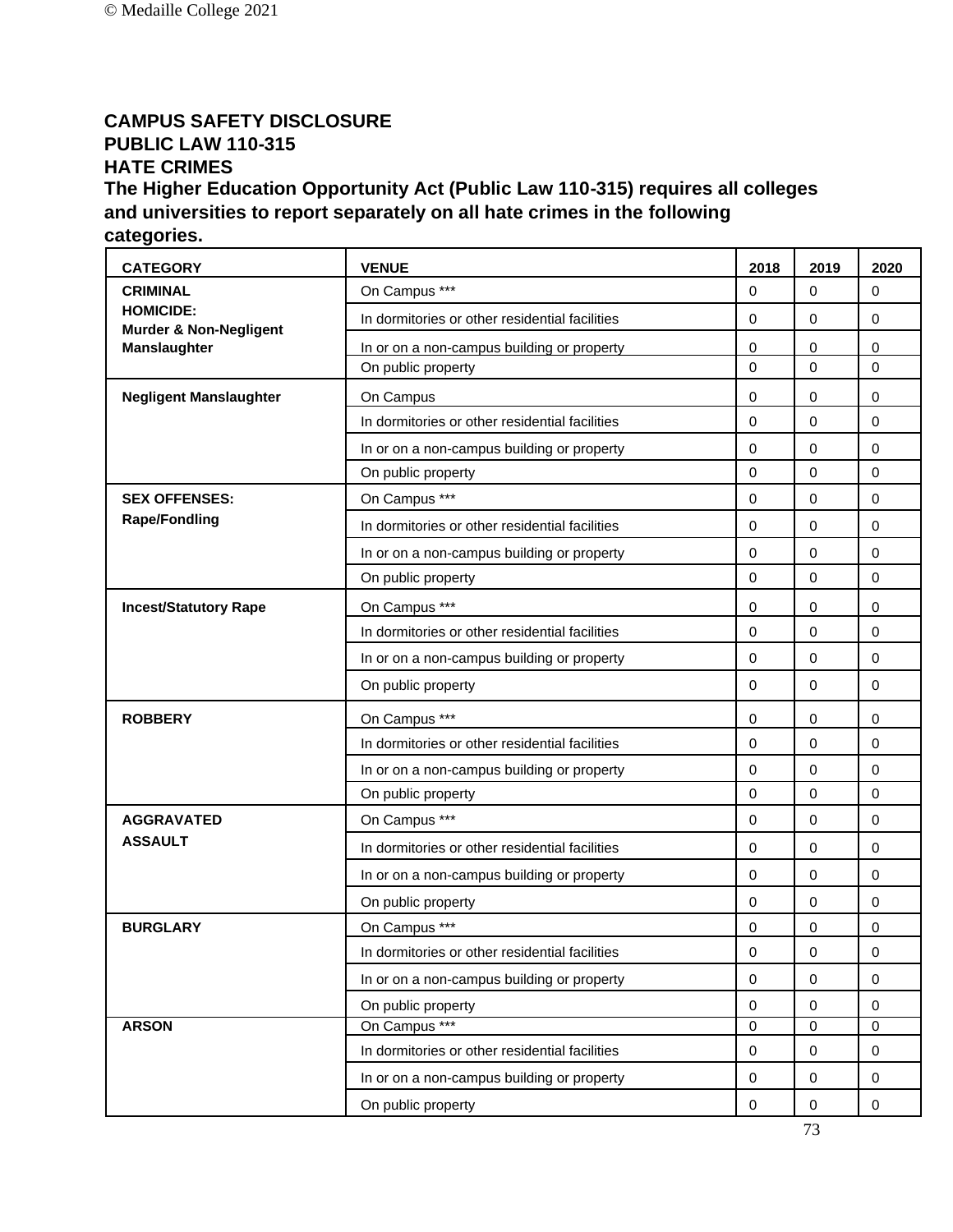#### **CAMPUS SAFETY DISCLOSURE PUBLIC LAW 110-315 HATE CRIMES**

| <b>CATEGORY</b>       | <b>VENUE</b>                                   | 2018        | 2019        | 2020        |
|-----------------------|------------------------------------------------|-------------|-------------|-------------|
| <b>LARCENY-THEFT</b>  | On Campus***                                   | $\pmb{0}$   | $\pmb{0}$   | 0           |
|                       | In dormitories or other residential facilities | $\Omega$    | $\Omega$    | 0           |
|                       | In or on a non-campus building or property     | $\mathbf 0$ | 0           | 0           |
|                       | On public property                             | $\Omega$    | $\Omega$    | 0           |
| <b>BODILY INJURY</b>  | On Campus***                                   | 0           | 0           | 0           |
|                       | In dormitories or other residential facilities | $\mathbf 0$ | $\mathbf 0$ | $\pmb{0}$   |
|                       | In or on a non-campus building or property     | $\mathbf 0$ | $\mathbf 0$ | $\mathbf 0$ |
|                       | On public property                             | $\mathbf 0$ | $\mathbf 0$ | 0           |
| <b>SIMPLE ASSAULT</b> | On Campus***                                   | $\Omega$    | 0           | $\Omega$    |
|                       | In dormitories or other residential facilities | $\Omega$    | 0           | 0           |
|                       | In or on a non-campus building or property     | 0           | 0           | 0           |
|                       | On public property                             | $\Omega$    | $\Omega$    | 0           |
| <b>INTIMIDATION</b>   | On Campus***                                   | $\mathbf 0$ | 0           | 0           |
| (HARASSMENT)          | In dormitories or other residential facilities | $\Omega$    | $\Omega$    | $\Omega$    |
|                       | In or on a non-campus building or property     | $\Omega$    | $\Omega$    | 0           |
|                       | On public property                             | $\mathbf 0$ | 0           | $\pmb{0}$   |
| <b>VANDALISM</b>      | On Campus***                                   | 0           | 0           | 0           |
|                       | In dormitories or other residential facilities | $\mathbf 0$ | $\mathbf 0$ | $\mathbf 0$ |
|                       | In or on a non-campus building or property     | $\mathbf 0$ | $\mathbf 0$ | 0           |
|                       | On public property                             | $\Omega$    | 0           | 0           |